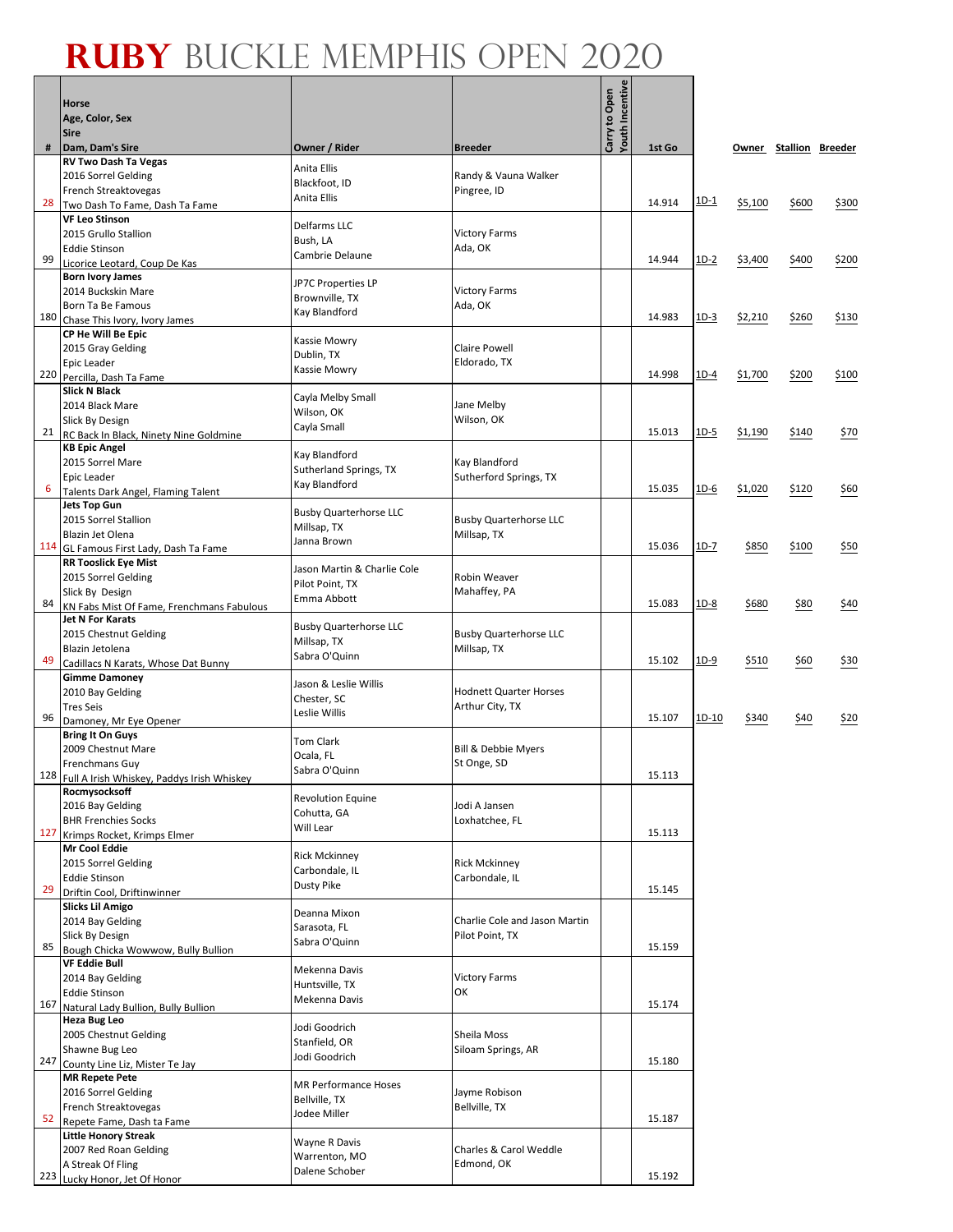|     |                                                                    |                                      |                                             | fouth Incentive |        |
|-----|--------------------------------------------------------------------|--------------------------------------|---------------------------------------------|-----------------|--------|
|     | <b>Horse</b><br>Age, Color, Sex                                    |                                      |                                             | Carry to Open   |        |
|     | <b>Sire</b>                                                        |                                      |                                             |                 |        |
| #   | Dam, Dam's Sire                                                    | Owner / Rider                        | <b>Breeder</b>                              |                 | 1st Go |
|     | Uknowmydaddyisslick                                                | Julee Daulton                        |                                             |                 |        |
|     | 2015 Bay Gelding<br>Slick By Design                                | Jamestown, ND                        | <b>Terry Vogel</b><br>Gainsville, TX        |                 |        |
| 50  | Firey Contender, Title Contender                                   | Molly Otto                           |                                             |                 | 15.195 |
|     | <b>Guys Six Pack To Go</b>                                         | Christine Laughlin                   |                                             |                 |        |
|     | 2005 Gray Gelding                                                  | Reddick, FL                          | Akerstrom Shannon                           |                 |        |
|     | Frenchmans Guy                                                     | Christine De Renzo                   | Potter Valley, CA                           |                 | 15.213 |
|     | 192 Scatter The Stars, Packin Sixes<br><b>Shez Gota Poker Face</b> |                                      |                                             |                 |        |
|     | 2010 Mare                                                          | Garland Ray Baker                    | Garland Ray Baker                           |                 |        |
|     | A Streak Of Fling                                                  | Russellville, AR                     | Russellville, AR                            |                 |        |
|     | 214 French Fancy Face, Frenchmans Guy                              | <b>Billie Ann Harmon</b>             |                                             |                 | 15.241 |
|     | <b>Aint God Good</b>                                               | Sharon Bryant                        |                                             |                 |        |
|     | 2016 Bay Roa Mare                                                  | Appomattox, VA                       | Sharon Bryant                               |                 |        |
| 77  | A Streak Of Fling<br>Lady La Dash, Dash Ta Fame                    | Cody Bauserman                       | Appomattox, VA                              |                 | 15.241 |
|     | <b>Sheza Free Bug</b>                                              |                                      |                                             |                 |        |
|     | 2015 Bay Mare                                                      | Jana Bean<br>Fort Hancock, TX        | Jana Bean                                   |                 |        |
|     | Shawne Bug Leo                                                     | Jana Bean                            | Fort Hancock, TX                            |                 |        |
| 13  | Pistol N A Petticoat, Lins First Bullet                            |                                      |                                             |                 | 15.271 |
|     | <b>One Hot Stinson</b><br>2012 Sorrel Gelding                      | <b>Stacy Henson</b>                  | <b>Stacy Henson</b>                         |                 |        |
|     | <b>Eddie Stinson</b>                                               | Goreville, IL                        | Goreville, IL                               |                 |        |
|     | 163 Suzie B Hot, Hot Colours                                       | <b>Dusty Pike</b>                    |                                             |                 | 15.275 |
|     | <b>KN Fabulous Boot</b>                                            | Kenny Nichols & Dale Barren          |                                             |                 |        |
|     | 2015 Gray Mare                                                     | Nowata, OK                           | Kenny Nichols & Dale Barren                 |                 |        |
| 31  | Epic Leader                                                        | Ivy Saebens                          | Nowater, OK                                 |                 | 15.285 |
|     | KN Fabs Gift of Fame, Frenchman's Fabulous<br><b>Blazin Boss</b>   |                                      |                                             |                 |        |
|     | 2016 Sorrel Stallion                                               | Hayle Gibson                         |                                             |                 |        |
|     | Blazin Jetolena                                                    | Redcrest, CA<br><b>Troy Crumrine</b> | <b>Tiffany E Cooper</b>                     |                 |        |
| 65  | Famous Moonlight, Dash Ta Fame                                     |                                      |                                             |                 | 15.296 |
|     | High On Koak                                                       | Ray & Ginger Johnson                 |                                             |                 |        |
|     | 2008 Bay Mare<br>As Good As Nick Gets                              | Conway, AR                           | Jill Lane Quarter Horses<br>Fort Benton, MT |                 |        |
|     | 129 Koak, Docs Oak                                                 | Emma Abbott                          |                                             |                 | 15.299 |
|     | Pocketfullapaychecks                                               | Susan Justus                         |                                             |                 |        |
|     | 2009 Bay Mare                                                      | Hendersonville, NC                   | Susan Justus                                |                 |        |
| 17  | Carrizzo                                                           | Susan Justus                         | Hendersonville, NC                          |                 | 15.300 |
|     | This Bullys For You, Bully Bullion<br><b>Guys Dashing Jet</b>      |                                      |                                             |                 |        |
|     | 2012 Buckskin Mare                                                 | Lisa Cline                           | Cahty Geary                                 |                 |        |
|     | Frenchmans Guy                                                     | Circleville, OH<br>Caleb Cline       | Wadsworth, OH                               |                 |        |
| 93  | Perks Dashing Jet. Dash For Perks                                  |                                      |                                             |                 | 15.302 |
|     | Runnin Jetolena                                                    | Tyra Kane                            |                                             |                 |        |
|     | 2010 Gray Mare<br>Blazin Jetolena                                  | Weatherford, TX                      | Williamson W J Jr.<br>Gray Court, SC        |                 |        |
| 132 | Maggie Quick Dash, Royal Quick Dash                                | Tyra Kane                            |                                             |                 | 15.306 |
|     | <b>Miss Mango Tango</b>                                            | Nealey Dalton                        |                                             |                 |        |
|     | 2006 Palomino Mare                                                 | Adamsville, TN                       | Tom Camp                                    |                 |        |
| 169 | Frenchmans Guy                                                     | <b>Nealey Dalton</b>                 | Condon, MT                                  |                 | 15.308 |
|     | Misty Moon Lite, Rare Jet<br>So Ima Slick Guy                      |                                      |                                             |                 |        |
|     | 2016 Gelding                                                       | Suzanne Moran                        | Suzanne Moran                               |                 |        |
|     | Slick By Design                                                    | Shepherd, TX<br><b>Troy Crumrine</b> | Shepherd, TX                                |                 |        |
| 72  | Special French Girl, Frenchmans Guy                                |                                      |                                             |                 | 15.310 |
|     | <b>Royal Slick Design</b><br>2015 Brown Gelding                    | Ally Hayes Lyshon                    |                                             |                 |        |
|     | Slick By Design                                                    | Fort Pierce, FL                      | Dawn Perry<br>Longford, KS                  |                 |        |
|     | 104 RS Bling Bling, Royal Shake Em                                 | Caryn Henry                          |                                             |                 | 15.324 |
|     | <b>KN Jet Fast Czar</b>                                            | Jill Desouge                         |                                             |                 |        |
|     | 2016 Bay Gelding                                                   | Tickfaw, LA                          | Kimi Ann Nichols                            |                 |        |
| 93  | <b>KN Famous Czar</b>                                              | Dustin Angelle                       | Brownwood, TX                               |                 | 15.329 |
|     | VF Im Jet Fast, Designer Red<br><b>Mary Jane Slick</b>             |                                      |                                             |                 |        |
|     | 2016 Black Mare                                                    | Danielle Harrop                      | Danielle Harrop                             |                 |        |
|     | Slick By Design                                                    | Swanton, OH<br>Kelly Bowser          | Swanton, OH                                 |                 |        |
| 66  | Cash N Charm, Cash N Balance                                       |                                      |                                             |                 | 15.330 |
|     | Froze My Socks Off<br>2013 Sorrel Mare                             | Summer Shafer                        | Elain Brooks                                |                 |        |
|     | <b>BHR Frenchies Socks</b>                                         | Ironton, OH                          | Eastanollee, GA                             |                 |        |
| 66  | Briscos Dream Gal, Brisco County Jr                                | Summer Shafer                        |                                             |                 | 15.337 |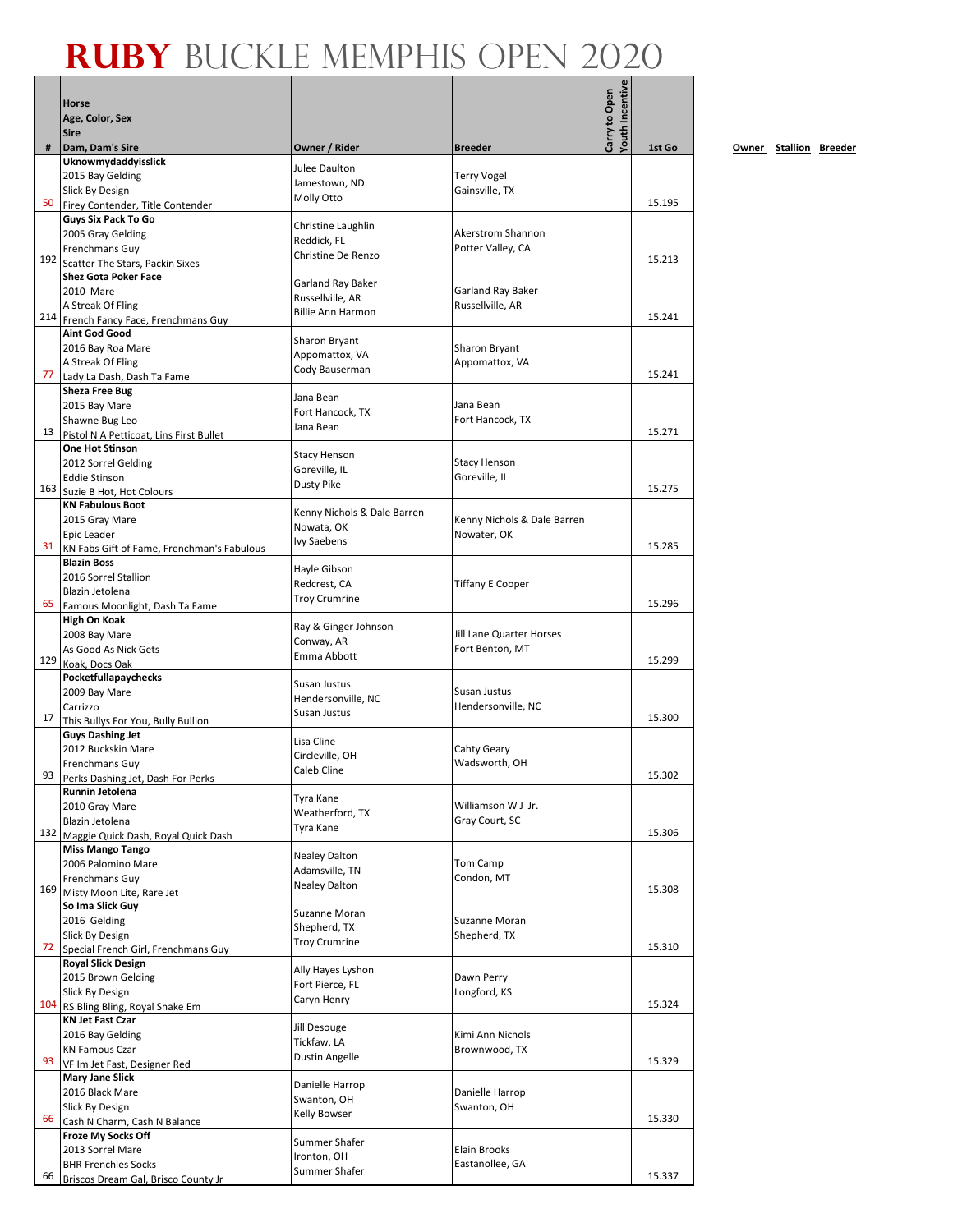|     | Horse                                                      |                                   |                                     | Youth Incentive<br>Carry to Open |        |
|-----|------------------------------------------------------------|-----------------------------------|-------------------------------------|----------------------------------|--------|
|     | Age, Color, Sex<br><b>Sire</b>                             |                                   |                                     |                                  |        |
| #   | Dam, Dam's Sire                                            | Owner / Rider                     | <b>Breeder</b>                      |                                  | 1st Go |
|     | <b>Good Timin Guy</b>                                      | Jennifer McGraw                   |                                     |                                  |        |
|     | 2014 Sorrel Gelding<br><b>BHR Frenchies Socks</b>          | Ocala, FL                         | Deborah Semarge<br>Alachua, FL      |                                  |        |
| 56  | Good Timin Tinks, Good Timin Hank                          | Jennifer McGraw                   |                                     |                                  | 15.341 |
|     | <b>KN Born Alil French</b>                                 | Kimi Nichols                      |                                     |                                  |        |
|     | 2016 Sorrel Mare                                           | Brownwood, TX                     | Kimi Nichols                        |                                  |        |
| 1   | French Streaktovegas                                       | Dustin Angelle                    | Brownwood, TX                       |                                  | 15.341 |
|     | KN Born This Way, Born Ta Be Famous<br><b>French Zone</b>  |                                   |                                     |                                  |        |
|     | 2013 Mare                                                  | Jason Martin & Charlie Cole       |                                     |                                  |        |
|     | Frenchmans Guy                                             | Pilot Point, TX<br>Ryann Pedone   | Jack and Kelly Bruner               |                                  |        |
| 78  | Star Zone, Wild Zone                                       |                                   |                                     |                                  | 15.344 |
|     | SizzlinPressure OnMe<br>2016 Sorrel Gelding                | Trey Honeyutt & Amber Hall        | Trey Honeycutt & Amber Hall         |                                  |        |
|     | No Pressure On Me                                          | Lancastar, SC                     | Lancaster, SC                       |                                  |        |
| 97  | Sweet Sizzlin Chick, SC Chiseled In Stone                  | Craig Brooks                      |                                     |                                  | 15.347 |
|     | Crewszin                                                   | <b>Edwin Cameron and Tiany</b>    |                                     |                                  |        |
|     | 2015 Bay Gelding<br><b>Tres Seis</b>                       | Schuster<br>Krum, TX              | Julie K. Crews<br>Rising Star, TX   |                                  |        |
| 98  | Ohmigosh, Shazoom                                          | <b>Troy Crumrine</b>              |                                     |                                  | 15.350 |
|     | Dial A Blazin Bunny                                        | Julia Clark                       |                                     |                                  |        |
|     | 2016 Brown Gelding                                         | Rolling Fork, MS                  | Julia Clark                         |                                  |        |
| 79  | Blazin Jetolena                                            | Maggie Carter                     | Rolling Fork, MS                    |                                  | 15.354 |
|     | Bullys Dialed In, Bully Bullion<br>Vanila Gold             |                                   |                                     |                                  |        |
|     | 2008 Palomino Stallion                                     | Hazelwood Ranch                   | Harry & Vivian Blackwell            |                                  |        |
|     | Designer Red                                               | Holly Springs, MS<br>Chad Henlsey | Naylor, MO                          |                                  |        |
|     | 232 SX Frenchmans Vanila, Frenchmans Guy                   |                                   |                                     |                                  | 15.366 |
|     | Legsgonewild<br>2013 Bay Mare                              | Leslie Newman                     | <b>Bielau Oaks</b>                  |                                  |        |
|     | <b>Tres Seis</b>                                           | Corsicana, TX                     | Welmar, TX                          |                                  |        |
| 119 | Stoli Bugs Me, Stoli                                       | Leslie Newman                     |                                     |                                  | 15.369 |
|     | <b>French Ta Vegas</b>                                     | Louis Paradis                     |                                     |                                  |        |
|     | 2016 Sorrel Gelding<br>French Streaktovegas                | Thetford Mines, QC                | LP Martineau Centaur<br>Chambly, QC |                                  |        |
| 23  | Keen On Kash, Dash For Cash                                | Louis Paradis                     |                                     |                                  | 15.374 |
|     | TR DesignerWildChild                                       | Kevin & Trish Charleston          |                                     |                                  |        |
|     | 2015 Bay Mare                                              | Reeds, MO                         | <b>Tana Renick</b>                  |                                  |        |
| 85  | Slick By Design                                            | Emma Charleston                   | Kingston, OK                        |                                  | 15.374 |
|     | XV Wild Child, Whos Salty Dog<br><b>RH Twaynas Stinson</b> |                                   |                                     |                                  |        |
|     | 2013 Brown Mare                                            | Angela Fehr<br>Cross Hill, SC     | Casey Harbin                        |                                  |        |
|     | <b>Eddie Stinson</b>                                       | Priscilla Heyward                 | Landrum, SC                         |                                  |        |
| 25  | Adelitas Cash, Twaynas Dash<br><b>Pressured By Destiny</b> |                                   |                                     |                                  | 15.376 |
|     | 2016 Brown Mare                                            | Ryann Pedone                      | Janey S Stovay                      |                                  |        |
|     | No Pressure on Me                                          | Sunset, TX<br>Ryann Pedone        | Springtown, TX                      |                                  |        |
| 42  | Destinys Child, Dash for Destiny                           |                                   |                                     |                                  | 15.379 |
|     | <b>KN Czar Episode</b><br>2016 Chestnut Mare               | Kimi Nichols                      | Kimi Nichols                        |                                  |        |
|     | <b>KN Famous Czar</b>                                      | Brownwood, TX                     | Brownwood, TX                       |                                  |        |
| 64  | MCM Tres Episode, Tres Seis                                | <b>Dustin Angelle</b>             |                                     |                                  | 15.383 |
|     | <b>SBW Repeat</b>                                          | Stephanie Wheeler                 |                                     |                                  |        |
|     | 2016 Sorrel Gelding                                        | Hattiesburg, MS                   | <b>Stephanie Wheeler</b>            |                                  |        |
| 99  | Blazin Jetolena<br>SX Dr. Peacharita, Dr. Nick Bar         | <b>Brian Wheeler</b>              | Hatiresburg, MS                     |                                  | 15.386 |
|     | Slicknslide                                                |                                   |                                     |                                  |        |
|     | 2015 Bay Gelding                                           | Maria Norman<br>Cabot, AR         | Maria Norman                        |                                  |        |
| 76  | Slick By Design                                            | Maggie Carter                     | Cabot, AR                           |                                  | 15.392 |
|     | Red Pepa Jet, Rene Dan Jet<br><b>Runaway Fury</b>          |                                   |                                     |                                  |        |
|     | 2015 Sorrel Gelding                                        | Jason & Leslie Willis             | Racin RNS                           |                                  |        |
|     | Furyofthewind                                              | Chester, SC<br>Leslie Willis      | Wapanucka, OK                       |                                  |        |
| 27  | Runaway Mad, Runaway Colors                                |                                   |                                     |                                  | 15.394 |
|     | TY Blazin To Win<br>2016 Sorrel Mare                       | Bob & Tracy Haberlandt            |                                     |                                  |        |
|     | Balazin Jetolena                                           | Okeechobee, FL                    | Tara Young<br>Monterey, TN          |                                  |        |
|     | 106 Sallyes Dash To Win, Dash For Perks                    | Kristin Hanchey                   |                                     |                                  | 15.394 |
|     | <b>VF Eddies Alive</b>                                     | <b>Victory Farms</b>              |                                     |                                  |        |
|     | 2016 Chestnut Gelding                                      | Ada, OK                           | <b>Victory Farms</b>                |                                  |        |
| 130 | <b>Eddie Stinson</b>                                       | Kelsey Trehanne                   | Ada, OK                             |                                  | 15.403 |
|     | VF Burrs Alive, Burrs First Down                           |                                   |                                     |                                  |        |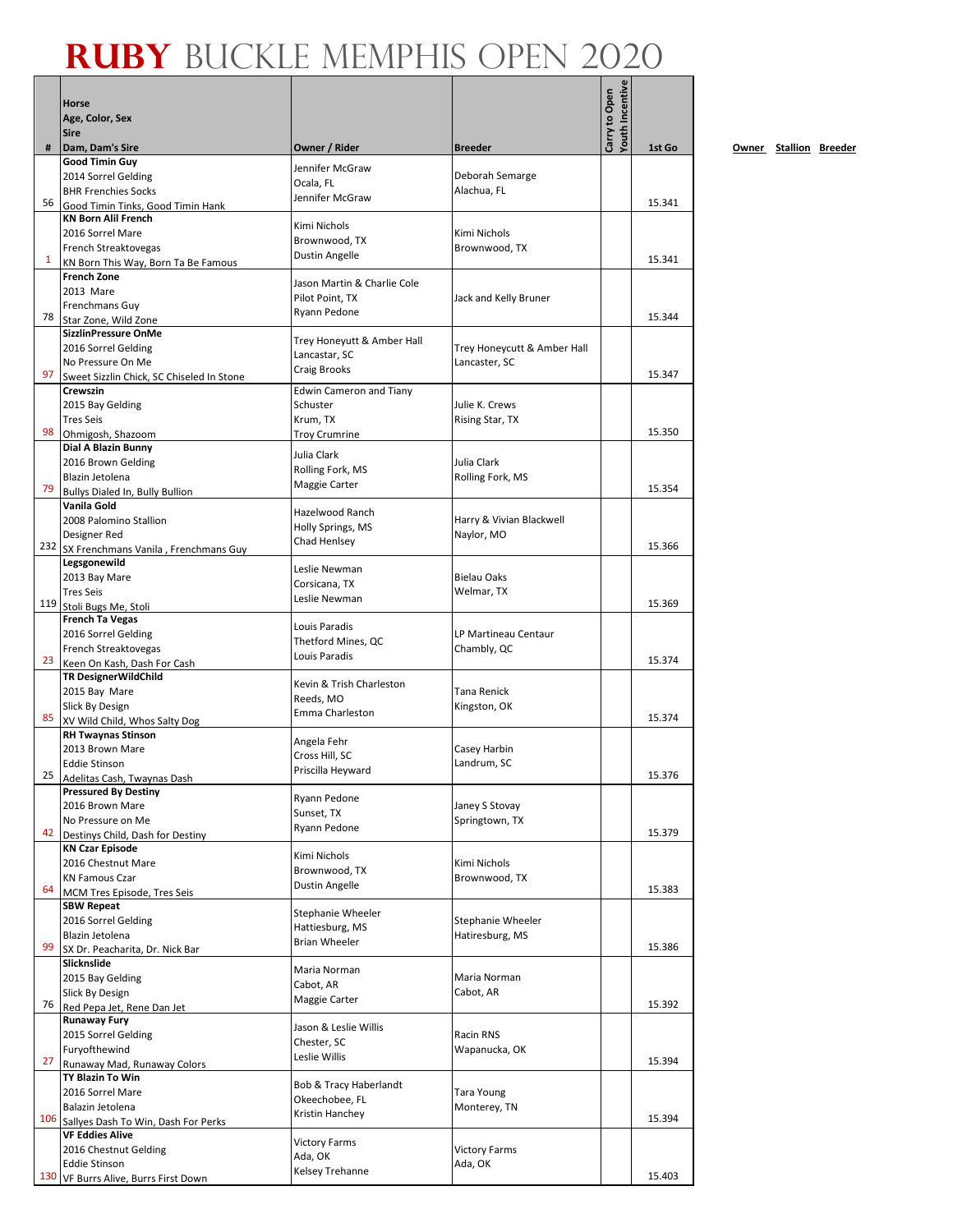|     | Horse<br>Age, Color, Sex<br><b>Sire</b>                      |                                            |                                 | Youth Incentive<br>Carry to Open |        |             |         |                        |       |
|-----|--------------------------------------------------------------|--------------------------------------------|---------------------------------|----------------------------------|--------|-------------|---------|------------------------|-------|
| #   | Dam, Dam's Sire                                              | Owner / Rider                              | <b>Breeder</b>                  |                                  | 1st Go |             |         | Owner Stallion Breeder |       |
|     | <b>MCM Drop Your Socks</b><br>2016 Gray Mare                 | Dunn Ranch                                 | Dunn Ranch                      |                                  |        |             |         |                        |       |
|     | <b>BHR Frenchies Socks</b>                                   | Wynnewood, OK                              | Wynnewood, OK                   |                                  |        |             |         |                        |       |
| 8   | Mulberry CanyonMoon, Marthas Six Moons                       | Jolene Montgomery                          |                                 |                                  | 15.410 |             |         |                        |       |
|     | <b>Frenchmans Kid Rock</b>                                   | Stephanie Newman                           |                                 |                                  |        |             |         |                        |       |
|     | 2007 Sorrel Gelding                                          | Rapid City, SD                             | Lacey Donegan<br>Bluff Dale, TX |                                  |        |             |         |                        |       |
| 216 | Frenchmans Guy<br>Mamies Leavin, This Jets Leavin            | Stephanie Newman                           |                                 |                                  | 15.412 |             |         |                        |       |
|     | <b>Shez The Woman</b>                                        | James Bruce                                |                                 |                                  |        |             |         |                        |       |
|     | 2016 Chestnut Mare                                           | Irvington, KY                              | Danny Carroll                   |                                  |        |             |         |                        |       |
| 16  | <b>Eddie Stinson</b>                                         | Chris Coffey                               | Raymore, MI                     |                                  | 15.415 | <u>2D-1</u> | \$5,100 | \$600                  | \$300 |
|     | BW Hard Headed Woman, Dashin Elvis<br>Royal French Jet       |                                            |                                 |                                  |        |             |         |                        |       |
|     | 2006 Sorrel Gelding                                          | Maurice Creson                             | Kelly Joe Carr                  |                                  |        |             |         |                        |       |
|     | <b>BHR Frenchies Socks</b>                                   | Fayetteville, TN<br><b>Madison Shelton</b> | Madison, IN                     |                                  |        |             |         |                        |       |
| 41  | Debbys Royal Jet, A Royal Jet                                |                                            |                                 |                                  | 15.420 | $2D-2$      | \$3,400 | \$400                  | \$200 |
|     | <b>BR Golden Leader *</b><br>2013 Stallion                   | Garland Ray Baker                          | Garland Ray Baker               |                                  |        |             |         |                        |       |
|     | Confederate Leader                                           | Russellville, AR                           | Russellville, AR                |                                  |        |             |         |                        |       |
| 134 | KN Docs Grey Gold, Groanies Grey Pony                        | Dustin Angelle                             |                                 |                                  | 15.426 | $2D-3$      | \$2,210 | \$260                  | \$130 |
|     | <b>Rocknroll Frenchgirl</b>                                  | Bert Skimehorn                             |                                 |                                  |        |             |         |                        |       |
|     | 2008 Buckskin Mare                                           | Springfield, TN                            | Cross Creek Ranch               |                                  |        |             |         |                        |       |
| 92  | Frenchmens Guy<br>Spear the Cash, Roll the Cash              | <b>Bert Skinehorn</b>                      | Ashville, OH                    |                                  | 15.434 | $2D-4$      | \$1,700 | \$200                  | \$100 |
|     | <b>Gracies Lane</b>                                          | Dena Kirkpatrick                           |                                 |                                  |        |             |         |                        |       |
|     | 2014 Brown Mare                                              | Post, TX                                   | Mark & Linda Jarvis             |                                  |        |             |         |                        |       |
| 72  | The Goodbye Lane                                             | Dena Kirkpatrick                           | Spanish Fork, UT                |                                  | 15.447 | $2D-5$      | \$1,190 | \$140                  | \$70  |
|     | TS Up N Famous, Dash Ta Fame<br><b>Guys Merridoc Girl</b>    |                                            |                                 |                                  |        |             |         |                        |       |
|     | 2011 Sorrel Mare                                             | Camron P Fambro                            | Troy & Jaime Ashford            |                                  |        |             |         |                        |       |
|     | Frenchmans Guy                                               | Stephenville, TX<br>Timber Allenbrand      | Lott, TX                        |                                  |        |             |         |                        |       |
| 98  | JB Docs Lil Tootsle, Merridoc                                |                                            |                                 |                                  | 15.459 | $2D-6$      | \$1,020 | \$120                  | \$60  |
|     | <b>Hoosier Stinson</b><br>2010 Bay Gelding                   | Heidi Crider                               | <b>Blue Lake Farms</b>          |                                  |        |             |         |                        |       |
|     | <b>Eddie Stinson</b>                                         | Huntingdon, TN                             | Terre Haute, IN                 |                                  |        |             |         |                        |       |
| 120 | Hoosier Mama, Bends Me Mind                                  | Heidi Crider                               |                                 |                                  | 15.463 | <u>2D-7</u> | \$850   | \$100                  | \$50  |
|     | <b>Eddies Lil Cat</b>                                        | Aubrey Smith                               |                                 |                                  |        |             |         |                        |       |
|     | 2013 Sorrel Mare<br><b>Eddie Stinson</b>                     | Binghamton, NY                             | <b>Victory Farms</b><br>Ada, OK |                                  |        |             |         |                        |       |
| 130 | Longshot Lover, Little Cat Olena                             | <b>Aubrey Smith</b>                        |                                 |                                  | 15.469 | $2D-8$      | \$680   | \$80                   | \$40  |
|     | Firin To Be A Hero                                           | Dusty Lynch                                |                                 |                                  |        |             |         |                        |       |
|     | 2010 Sorrel Gelding                                          | Crawford, TX                               | <b>Jud Little</b>               |                                  |        |             |         |                        |       |
| 147 | Valiant Hero<br>Shebe Firin For Cash, Cash Not Credit        | Patton Ann Lynch                           | Ardmore, OK                     |                                  | 15.475 | $2D-9$      | \$510   | <u>\$60</u>            | \$30  |
|     | <b>TY Dancinintheblaze</b>                                   | Bob & Tracy Haberlandt                     |                                 |                                  |        |             |         |                        |       |
|     | 2016 Sorrel Mare                                             | Okeechobee, FL                             | <b>Tara Young</b>               |                                  |        |             |         |                        |       |
| 59  | Balazin Jetolena                                             | Kristin Hanchey                            | Monterey, TN                    |                                  | 15.477 | $2D-10$     | \$340   | \$40                   | \$20  |
|     | Magic In The Dance, Ronas Ryon<br><b>SL French Meteorite</b> |                                            |                                 |                                  |        |             |         |                        |       |
|     | 2014 Bay Mare                                                | Sitnal Livestock LLC<br>Spearfish, SD      | Sitnal Livestock LLC            |                                  |        |             |         |                        |       |
|     | Frenchmans Guy                                               | Tres Schaack                               | Spearfish, SD                   |                                  | 15.480 |             |         |                        |       |
| 16  | Dashing Meteror, Dashing With Cash<br>Aztecsdontwearsocks    |                                            |                                 |                                  |        |             |         |                        |       |
|     | 2013 Bay Mare                                                | Camron P Fambro                            | Camron P Fambro                 |                                  |        |             |         |                        |       |
|     | <b>BHR Frenchies Socks</b>                                   | Stephenville, TX<br>Timber Allenbrand      | Stephenville, TX                |                                  |        |             |         |                        |       |
| 45  | Vaqueros Aztec, Drifts Vaquero                               |                                            |                                 |                                  | 15.483 |             |         |                        |       |
|     | <b>Famous Blazin Boxers</b><br>2015 Sorrel Gelding           | Erika Boucher                              | <b>Busby Quarterhorse LLC</b>   |                                  |        |             |         |                        |       |
|     | Blazin Jetolena                                              | Galion, OH                                 | Millsap, TX                     |                                  |        |             |         |                        |       |
| 13  | Famous Silk Panties, Dash Ta Fame                            | Kelly Bowser                               |                                 |                                  | 15.493 |             |         |                        |       |
|     | <b>Coats Guys Astreakin</b>                                  | Larry Coats                                |                                 |                                  |        |             |         |                        |       |
|     | 2014 Buckskin Mare                                           | San Angelo, TX                             | Larry Coats<br>San Angelo, TX   |                                  |        |             |         |                        |       |
| 222 | Frenchmans Guy<br>Streakin Form, Rare Form                   | Kay Blandford                              |                                 |                                  | 15.494 |             |         |                        |       |
|     | <b>Easy Goin Guy</b>                                         | For The Fame LLC                           |                                 |                                  |        |             |         |                        |       |
|     | 2009 Sorrel Gelding                                          | Micanopy, FL                               | Crystal Shumate                 |                                  |        |             |         |                        |       |
| 165 | <b>BHR Frenchies Socks</b>                                   | Crystal Shumate                            | Micanopy, FL                    |                                  | 15.508 |             |         |                        |       |
|     | Holland Lady, Holland Ease<br>Famous Sierra *                |                                            |                                 |                                  |        |             |         |                        |       |
|     | 2015 Brown Stallion                                          | Jolene Montgomery<br>Purdon, TX            | Jud Little Ranch                |                                  |        |             |         |                        |       |
| 54  | JL Dash Ta Heaven                                            | Jolene Montgomery                          | Ardmore, OK                     |                                  | 15.508 |             |         |                        |       |
|     | Sierras Cashin In, Cash Not Credit                           |                                            |                                 |                                  |        |             |         |                        |       |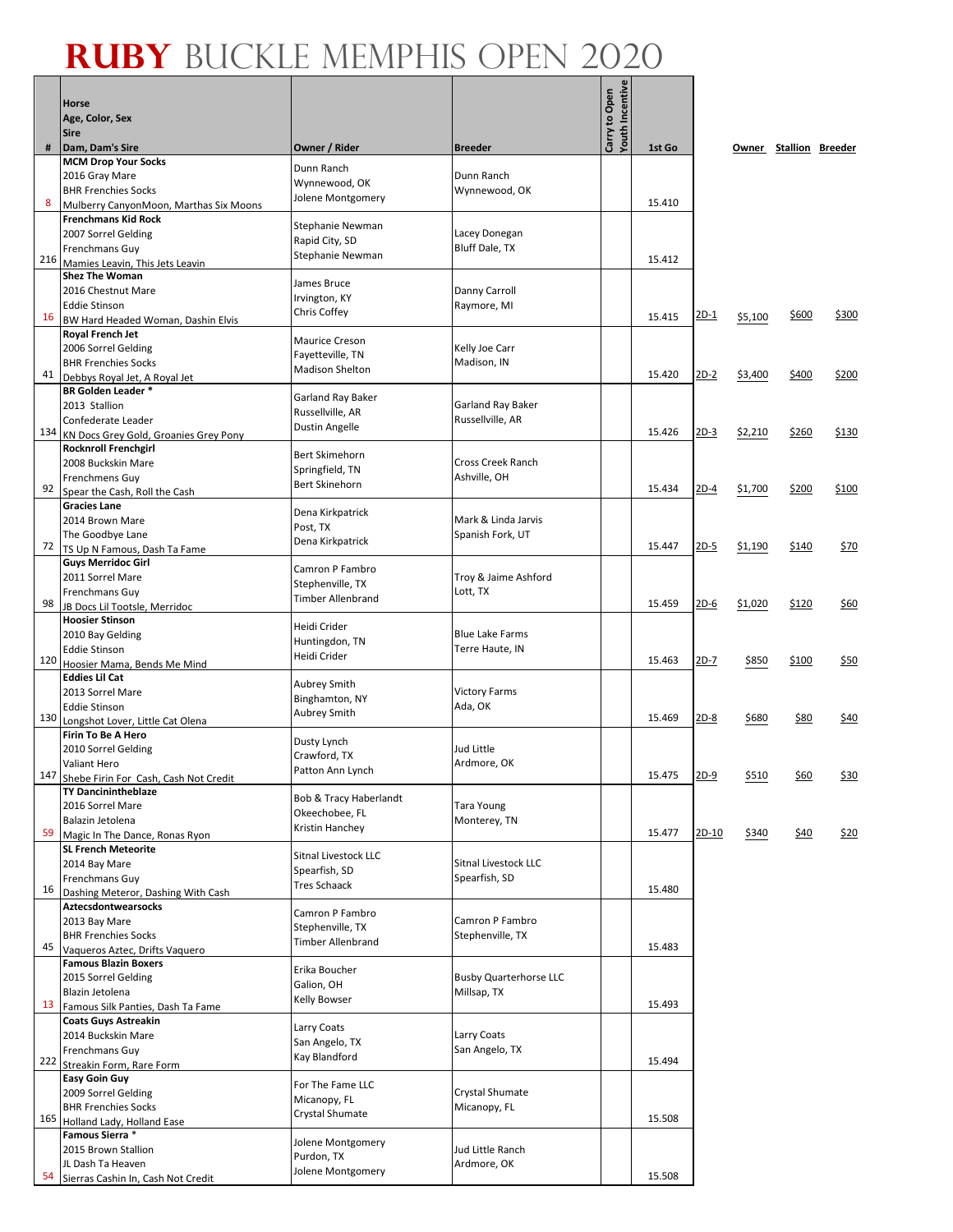|     | Horse                                                          |                                               |                                | Youth Incentive<br>Carry to Open |        |
|-----|----------------------------------------------------------------|-----------------------------------------------|--------------------------------|----------------------------------|--------|
|     | Age, Color, Sex                                                |                                               |                                |                                  |        |
|     | <b>Sire</b>                                                    |                                               |                                |                                  |        |
| #   | Dam, Dam's Sire<br>Naduah                                      | Owner / Rider                                 | <b>Breeder</b>                 |                                  | 1st Go |
|     | 2013 Bay Mare                                                  | Roy Gene Evans                                | Roy Gene Evans                 |                                  |        |
|     | Bet Hesa Cat                                                   | Dallas, TX                                    | Dallas, TX                     |                                  |        |
|     | 243 Someone Found, First N Kool                                | Morgan Anderson                               |                                |                                  | 15.510 |
|     | <b>GL Six Flits N Fame</b>                                     |                                               |                                |                                  |        |
|     | 2015 Chestnut Gelding                                          | Abigail Poe<br>Fitzgerald, GA                 | Gun Lake Performance Horses    |                                  |        |
|     | Aint Seen Nothin Yet                                           | Abigail Poe                                   | Tifton, GA                     | Υ                                |        |
| 1   | Looks To Kill For. Flit To Kill                                |                                               |                                |                                  | 15.523 |
|     | <b>VF Chasin Cans</b>                                          | Kaycie Teague                                 |                                |                                  |        |
|     | 2014 Bay Mare                                                  | Ellensburg, WA                                | <b>Victory Farms</b>           |                                  |        |
|     | <b>Eddie Stinson</b>                                           | Kelsey Treharne                               | Ada, OK                        |                                  | 15.528 |
|     | 215 Chase This Ivory, Ivory James<br><b>RF Chrome In Black</b> |                                               |                                |                                  |        |
|     | 2015 Black Mare                                                | Ryan & Fonda Melby                            | Jane & Ryan Melby              |                                  |        |
|     | Slick By Design                                                | Backus, MN                                    | Backus, MN                     |                                  |        |
|     | 111 RC Back In Black, Ninety Nine Goldmine                     | Fonda Melby                                   |                                |                                  | 15.540 |
|     | Smooth Ruby Jean                                               |                                               |                                |                                  |        |
|     | 2013 Bay Mare                                                  | Cindy Wright<br>Gillette, WY                  | <b>Barlow Livestock</b>        |                                  |        |
|     | A Smooth Guy                                                   | Maggie Carter                                 | Gillette, WY                   |                                  |        |
|     | 106 Fame Ta Throw, Dash Ta Fame                                |                                               |                                |                                  | 15.546 |
|     | <b>BND NormasFrenchPrize</b>                                   | Sean Stepanoff                                |                                |                                  |        |
|     | 2015 Palomino Mare                                             | Keenesburg, CO                                | Sean Stepanoff                 |                                  |        |
|     | Frenchmans Guy                                                 | Peyton Stepanoff                              | Keenesburg, CO                 |                                  | 15.551 |
|     | 101 Prime Prize, Hawkinson<br>HP Dash to Fiesta *              |                                               |                                |                                  |        |
|     | 2013 Stallion                                                  | Jason Martin & Charlie Cole                   |                                |                                  |        |
|     | Dash Ta Fame                                                   | Pilot Point, TX                               | <b>Kelly Yates</b>             |                                  |        |
| 40  | Fire Water Fiesta, Fire Water Flit                             | Ryann Pedone                                  |                                |                                  | 15.552 |
|     | Ima Friendly Guy                                               |                                               |                                |                                  |        |
|     | 2010 Bay Gelding                                               | <b>MR Performance Horses</b><br>Bellville, TX | Bill & Debbie Myers            |                                  |        |
|     | A Smooth Guy                                                   | Jodee Miller                                  | St. Onge, SD                   |                                  |        |
|     | 127 Dash Of Hot Colours, Dashing Val                           |                                               |                                |                                  | 15.552 |
|     | <b>MR Vegas Fame</b>                                           | <b>MR Performance Horses</b>                  |                                |                                  |        |
|     | 2016 Mare                                                      | Bellville, TX                                 | <b>MR Performance Horses</b>   |                                  |        |
| 94  | French Streaktovegas                                           | Jodee Miller                                  | Bellville, TX                  |                                  | 15.555 |
|     | JL Sweet Fame, Dash ta Fame<br>Knock Ya Socks Off              |                                               |                                |                                  |        |
|     | 2016 Bay Gelding                                               | Stephanie Newman                              | <b>Lyndsey Myers</b>           |                                  |        |
|     | <b>BHR Frenchies Socks</b>                                     | Rapid City, SD                                | Tolar, TX                      |                                  |        |
|     | 82 Special Dream Dash, Dash For Perks                          | Stephanie Newman                              |                                |                                  | 15.562 |
|     | <b>MCM NotDunnStreakin</b>                                     |                                               |                                |                                  |        |
|     | 2016 Sorrel Mare                                               | Danielle Collier<br>Hempstead, TX             | Matt & Bendi Dunn              |                                  |        |
|     | A Streak Of Fling                                              | <b>Brandon Cullins</b>                        | Bismarck, MO                   |                                  |        |
|     | 131 Mulberry Canyon Moon, Marthas Six Moons                    |                                               |                                |                                  | 15.562 |
|     | <b>Flingin Roses</b>                                           | <b>Rosemary Harrison</b>                      |                                |                                  |        |
|     | 2016 Bay Roan Stallion                                         | Maysville, OK                                 | Bo Hill                        |                                  |        |
| 105 | A Streak Of Fling                                              | <b>Tyler Rivette</b>                          | Dodge City, KS                 |                                  | 15.563 |
|     | Dancing Rose Lady, Disco Jerry<br><b>Pressure Of A Storm</b>   |                                               |                                |                                  |        |
|     | 2016 Sorrel Mare                                               | Shannon Jackson                               | Martha Jean Reeves             |                                  |        |
|     | No Pressure On Me                                              | Scottsboro, AL                                | Weatherford, TX                |                                  |        |
| 24  | Whippersnappersnorty, Snorty Lena                              | Abbey Jo Kilgore                              |                                |                                  | 15.566 |
|     | <b>Wheres My Soxx</b>                                          | Ashley Harvey                                 |                                |                                  |        |
|     | 2013 Sorrel Mare                                               | Decatur, TX                                   | Amanda Kay                     |                                  |        |
|     | <b>BHR Frenchies Socks</b>                                     | Ashley Harvey                                 | Joaquin, TX                    |                                  |        |
|     | 131 Picabo Gold, Dash Ta Fame                                  |                                               |                                |                                  | 15.571 |
|     | <b>Famous By Design</b>                                        | Donna Workman                                 |                                |                                  |        |
|     | 2015 Brown Mare                                                | Katy, TX                                      | Nicole Logan<br>Rapid City, SD |                                  |        |
|     | Slick By Design<br>142 Nick Of Guy, Frenchmans Guy             | <b>Brielle Workman</b>                        |                                |                                  | 15.582 |
|     | <b>Shawne Streakin Jet</b>                                     |                                               |                                |                                  |        |
|     | 2015 Bay Roan Stallion                                         | Shawne Streakin Jet LLC                       | Lisa Fulton                    |                                  |        |
|     | A Streak Of Fling                                              | Wayne, OK                                     | Valentine, NE                  |                                  |        |
|     | 128 Wild Shawne Lace, Shawne Bug                               | Ceri Ward                                     |                                |                                  | 15.583 |
|     | <b>CRSB Gun N Sprat</b>                                        | <b>Heather Paumen</b>                         |                                |                                  |        |
|     | 2014 Gray Gelding                                              | Monticello, MN                                | Tony & Allison Ballinger       |                                  |        |
|     | Fiestas Gotta Gun                                              | <b>Heather Paumen</b>                         | Morgan Mill, TX                |                                  |        |
|     | 81 CCR Sprat N Glory, CCR Colonel Sprat                        |                                               |                                |                                  | 15.586 |
|     | <b>Marry Me Fame</b>                                           | Joyce Hanes                                   |                                |                                  |        |
|     | 2013 Sorrel Mare                                               | Lancaster, OH                                 | Crystal Shumate                |                                  |        |
| 153 | <b>BHR Frenchies Socks</b><br>Fame Aint Free, Dash Ta Fame     | Joyce Hanes                                   | Micanopy, FL                   |                                  | 15.591 |
|     |                                                                |                                               |                                |                                  |        |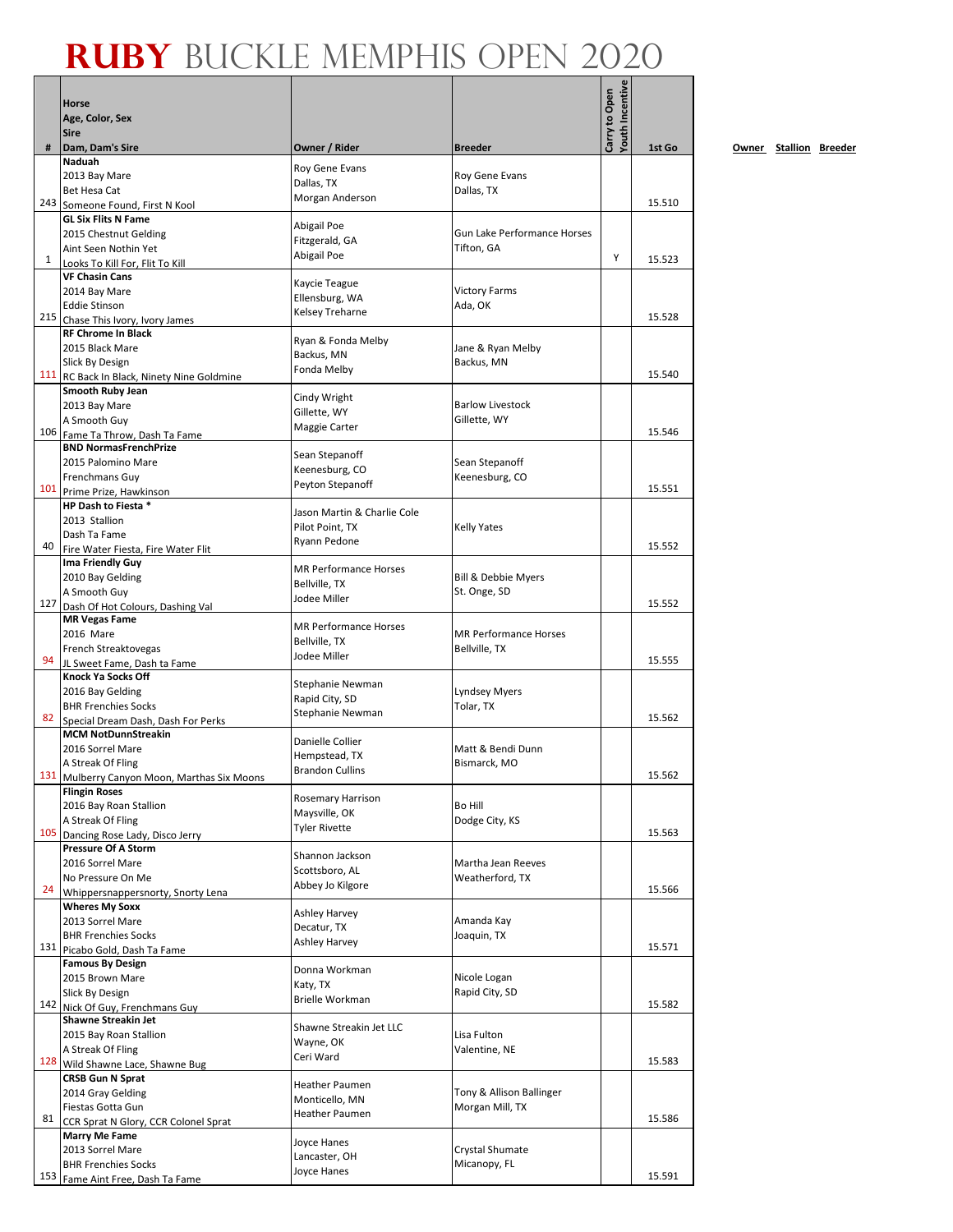Г

|     |                                                                     |                                            |                            | Youth Incentive |        |
|-----|---------------------------------------------------------------------|--------------------------------------------|----------------------------|-----------------|--------|
|     | <b>Horse</b>                                                        |                                            |                            |                 |        |
|     | Age, Color, Sex<br><b>Sire</b>                                      |                                            |                            | Carry to Open   |        |
| #   | Dam, Dam's Sire                                                     | Owner / Rider                              | <b>Breeder</b>             |                 | 1st Go |
|     | Born In A Hot Lane                                                  | Elizabeth Akins                            |                            |                 |        |
|     | 2015 Palomino Gelding                                               | Lebanon, TN                                | Kris Suard                 |                 |        |
|     | Born Ta Be Famous                                                   | <b>Brittany Tonozzi</b>                    | Thibodaux, LA              |                 | 15.592 |
|     | 111 One Hot Lane, Lanes Leinster<br><b>VC Shy Fling</b>             |                                            |                            |                 |        |
|     | 2014 Bay Mare                                                       | Copsey Gaffney Ranch                       | Vernon & Elaine Copsey     |                 |        |
|     | A Streak Of Fling                                                   | Anselmo, NE<br>Dustin Angelle              | Brewster, NE               |                 |        |
|     | 219 Shynia, Dash Ta Fame                                            |                                            |                            |                 | 15.592 |
|     | <b>He Rocks His Socks</b>                                           | Jennifer McGraw                            | Pine Island Ranch          |                 |        |
|     | 2015 Chestnut Gelding<br><b>BHR Frenchies Socks</b>                 | Ocala, FL                                  | Deridder, LA               |                 |        |
| 8   | Fortunes N Lace, Brisco County Jr                                   | Jennifer McGraw                            |                            |                 | 15.607 |
|     | A Smooth Flit Bar                                                   | Juan & Bobbie Jo Alcazar                   |                            |                 |        |
|     | 2012 Sorrel Gelding                                                 | Okeechobee, FL                             | Brenda F. Raley            |                 |        |
| 136 | A Smooth Guy                                                        | Bobbie Jo Alcazar                          | Whitney, TX                |                 | 15.617 |
|     | Halley Flit Bar, Flit Bar Beggar<br>Al Cappone*                     |                                            |                            |                 |        |
|     | 2016 Sorrel Stallion                                                | Nickelbar Ranch LLC                        | Thomas Ranch/ Harry Thomas |                 |        |
|     | Shawne Bug Leo                                                      | San Angelo, TX<br><b>Dustin Angelle</b>    | Harrold, SD                |                 |        |
|     | 120 TR Double Cash, Texas High Dasher                               |                                            |                            |                 | 15.618 |
|     | A Prime Design<br>2007 Sorrel Mare                                  | Bob & Tracy Haberlandt                     | Flat Get It Farm Inc       |                 |        |
|     | Designer Red                                                        | Okeechobee, FL                             | Villa Rica, GA             |                 |        |
| 144 | Prime Time Cash, Blackjack Cash                                     | Kaycee Raye Hanchey                        |                            | Υ               | 15.622 |
|     | <b>Streakin Queenie</b>                                             | Ryann Pedone                               |                            |                 |        |
|     | 2012 Bay Roan Mare                                                  | Sunset, TX                                 | Brian & Lisa Fulton        |                 |        |
| 197 | A Streak of Fling                                                   | Ryann Pedone                               | Valentine, NE              |                 | 15.626 |
|     | Queen Fa Tima, Dash Ta Fame<br><b>BT Buddy Stinson</b>              |                                            |                            |                 |        |
|     | 2009 Bay Gelding                                                    | <b>Bridget Thomas</b>                      | <b>CR Herbert</b>          |                 |        |
|     | <b>Eddie Stinson</b>                                                | Combine, TX<br><b>Bridget Thomas</b>       | Combine, TX                |                 |        |
| 12  | Scores Big Time, Even The Score                                     |                                            |                            |                 | 15.629 |
|     | <b>VF Cream Rises</b><br>2016 Sorrel Mare                           | Ademir Jose Rorato                         | <b>Victory Farms</b>       |                 |        |
|     | <b>Eddie Stinson</b>                                                | Lexington, OK                              | Ada, OK                    |                 |        |
| 60  | Curiocity Corners, Silver Lucky Buck                                | Kelsey Treharne                            |                            |                 | 15.632 |
|     | <b>Guys Fame N Fortune</b>                                          | Kathy Donegan                              |                            |                 |        |
|     | 2012 Palomino Mare                                                  | Bluff Dale, TX                             | Bill & Debbie Myers        |                 |        |
| 227 | Frenchmans Guy<br>Miss Dash Of Fame, Dash Ta Fame                   | Lacey Harmon                               | St Onge, SD                |                 | 15.634 |
|     | <b>Slick As PI</b>                                                  |                                            |                            |                 |        |
|     | 2015 Gelding                                                        | Deanna Ruthedge<br>Aubrey, TX              | Deanna Rutledge            |                 |        |
|     | Slick By Design                                                     | Ryann Pedone                               | Aubrey, TX                 |                 |        |
| 2   | EMW Cherri Pi. Woodbridge                                           |                                            |                            |                 | 15.639 |
|     | <b>Bogie Stinson</b><br>2015 Sorrel Gelding                         | John and Melissa Wilks                     | Danny K. Carroll           |                 |        |
|     | <b>Eddie Stinson</b>                                                | Boaz. AL                                   | Raymore, MI                |                 |        |
| 149 | BW Hard Headed Woman, Dash In Elvis                                 | John Wilks                                 |                            |                 | 15.657 |
|     | Little Jets A Blazin                                                | Southern Rose Ranch                        |                            |                 |        |
|     | 2010 Mare                                                           | Pelzer, SC                                 | Southern Rose Ranch        |                 |        |
|     | Blazin Jetolena<br>113 Sissys Little Corn, Packin Sixes             | Janelle Green                              | Pelzer, SC                 |                 | 15.663 |
|     | <b>Toast Your Socks Off</b>                                         |                                            |                            |                 |        |
|     | 2016 Sorrel Mare                                                    | Tesha Fredericks<br>Weatherford, TX        | <b>Lyndsey Myers</b>       |                 |        |
|     | <b>BHR Frenchies Socks</b>                                          | Molli Montgomery                           | Tolar, TX                  |                 |        |
| 47  | Toast Your Bug, Raise Your Glass<br><b>Me Flingin Diamonds</b>      |                                            |                            |                 | 15.665 |
|     | 2016 Buckskin Mare                                                  | Limitless Performance Horses, LLC          | Cami Morgan                |                 |        |
|     | A Streak Of Fling                                                   | Dublin, TX                                 | Westville, FL              |                 |        |
| 68  | Sister Golden Bug, Runaway Bug                                      | <b>Billie Ann Harmon</b>                   |                            |                 | 15.676 |
|     | <b>Slick Just Got Real</b>                                          | <b>Brandi Geiger</b>                       |                            |                 |        |
|     | 2016 Gray Gelding<br>Slick By Design                                | Williston, FL                              | Sondra Lea Heine           |                 |        |
| 92  | Lavish Eyes, Mr Eye Opener                                          | Rylee Elliott-Howell                       | Campbell, TX               |                 | 15.698 |
|     | <b>Furys Princess</b>                                               |                                            |                            |                 |        |
|     | 2014 Chestnut Mare                                                  | <b>Taylor Shields</b><br>Cochrane, Alberta | Flag Ranch LLC             |                 |        |
|     | Furyofthewind                                                       | <b>Rylee Shields</b>                       | Scottsbluff, NE            |                 |        |
|     | 221 Jazzy Princess, Da Jazzy Starlight<br><b>KW Frenchmans Fame</b> |                                            |                            |                 | 15.701 |
|     | 2009 Chestnut Gelding                                               | Melissa Carr                               | Ken & Karen Wearin         |                 |        |
|     | Frenchmans Guy                                                      | Platteville, WI                            | De Leon, TX                |                 |        |
| 60  | Dashin N Blushin, Dash Ta Fame                                      | Melissa Carr                               |                            |                 | 15.702 |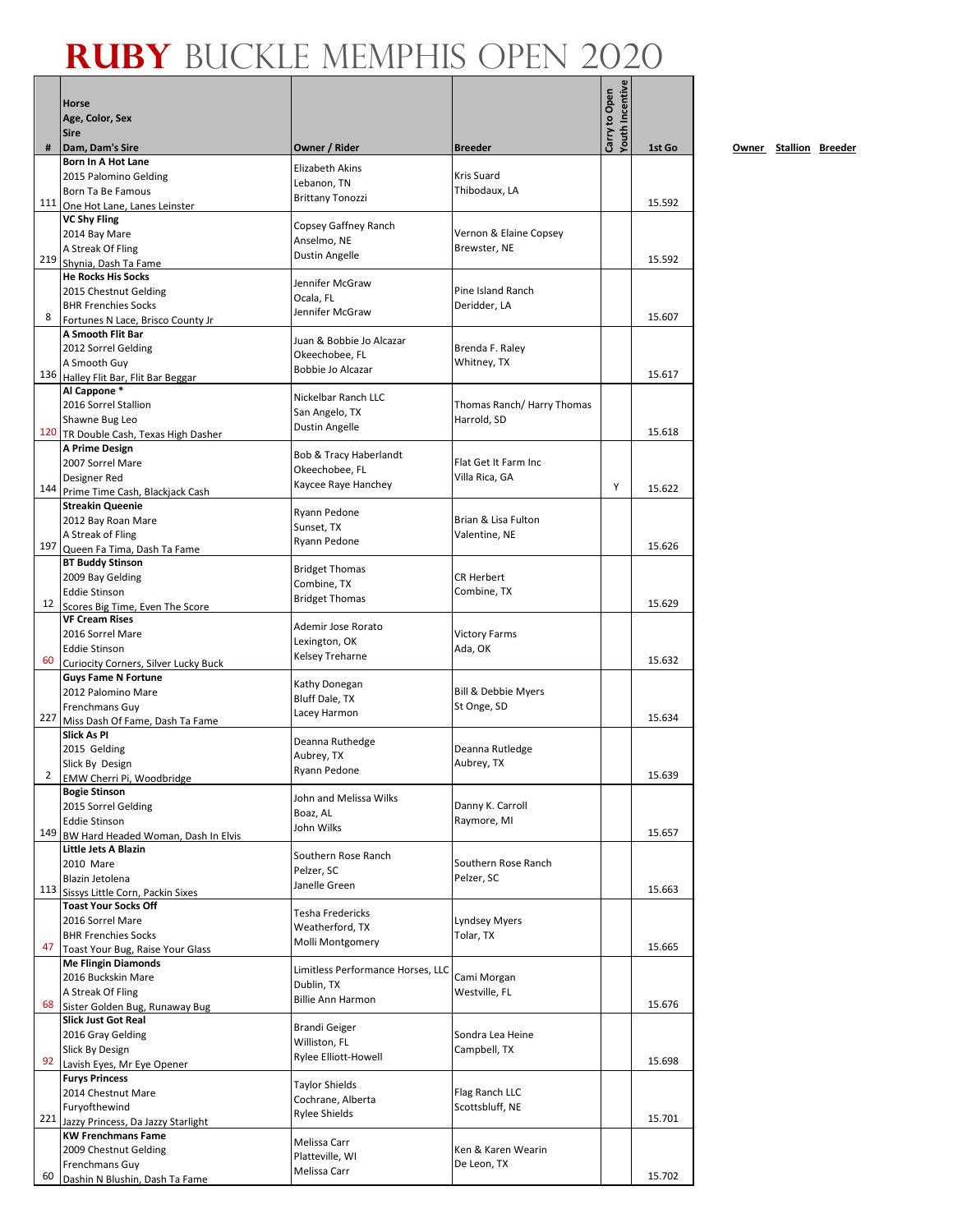|    | <b>Horse</b>                                                     |                                      |                                      | Youth Incentive<br>Carry to Open |        |
|----|------------------------------------------------------------------|--------------------------------------|--------------------------------------|----------------------------------|--------|
|    | Age, Color, Sex                                                  |                                      |                                      |                                  |        |
| #  | <b>Sire</b>                                                      | Owner / Rider                        | <b>Breeder</b>                       |                                  | 1st Go |
|    | Dam, Dam's Sire<br><b>This Tres Breezes</b>                      |                                      |                                      |                                  |        |
|    | 2010 Bay Gelding                                                 | Maggie Stephens<br>Chandler, TX      | Moya Alejandro                       |                                  |        |
| 15 | <b>Tres Seis</b>                                                 | Maggie Stephens                      | Edcouch, TX                          |                                  | 15.707 |
|    | This Chicks Breezin, Chicks Beduino<br><b>She Pays The Piper</b> |                                      |                                      |                                  |        |
|    | 2015 Sorrel Mare                                                 | Thomas & Lainee Sampson              | Lainee Sampson                       |                                  |        |
|    | Irish Pay                                                        | Interior, SD<br>Lainee Sampson       | Interior, SD                         |                                  |        |
|    | 22 NF French Kizz, French                                        |                                      |                                      |                                  | 15.707 |
|    | <b>Smooth Aces</b><br>2010 Red Dun Mare                          | Carole Strickland                    | <b>Bill &amp; Debbie Myers</b>       |                                  |        |
|    | A Smooth Guy                                                     | Kiowa, CO                            | St Onge, SD                          |                                  |        |
| 90 | Red Ace Three, Laughing Dun Bar                                  | Carole Strickland                    |                                      |                                  | 15.708 |
|    | <b>Simply Slick</b>                                              | Jason Eagle                          |                                      |                                  |        |
|    | 2015 Brown Gelding<br>Slick By Design                            | Ward, AR                             | Jason Eagle<br>Ward, AR              |                                  |        |
| 86 | Simplyadashtafame, Dash Ta Fame                                  | Jason Eagle                          |                                      |                                  | 15.710 |
|    | Design To Flash                                                  | Pattie Marshall                      |                                      |                                  |        |
|    | 2016 Bay Gelding                                                 | Plainwell, MI                        | <b>Pattie Marshall</b>               |                                  |        |
| 83 | Slick By Design<br>Flashy Ms Ease, First To Flash                | <b>Kaily Scoy</b>                    | Plainwell, MI                        |                                  | 15.719 |
|    | Firewaterfrenchfame                                              |                                      |                                      |                                  |        |
|    | 2014 Chestnut Gelding                                            | Kevin & Summer Kosel<br>Glenham, SD  | Carol. T Warren                      |                                  |        |
|    | Aint Seen Nothin Yet                                             | Summer Kosel                         | Hermiston, OR                        |                                  | 15.724 |
| 95 | Fire Water Flyer, Fire Water Flit<br><b>Lethal by Design</b>     |                                      |                                      |                                  |        |
|    | 2016 Bay Mare                                                    | Paige Brauer                         | <b>Birgit Self</b>                   |                                  |        |
|    | Slick by Design                                                  | Belleville, IL<br>Paige Brauer       | Pilot Point, TX                      |                                  |        |
|    | 12 TR Miss Graygun, Playgun                                      |                                      |                                      |                                  | 15.724 |
|    | My Epic Miracle                                                  | Laney Fowler                         | Schiller Ranch                       |                                  |        |
|    | 2015 Sorrel Mare<br>Epic Leader                                  | Grandview, TX                        | <b>College Station, TX</b>           |                                  |        |
| 49 | LRH Ali Marae, Miracle Streak                                    | <b>Tyler Crosby</b>                  |                                      |                                  | 15.738 |
|    | <b>Guys Voodoo Bug</b>                                           | Kaleb Terlip                         |                                      |                                  |        |
|    | 2003 Sorrel Gelding                                              | Frontenac, KS                        | Bill & Debbie Myers                  |                                  |        |
|    | Frenchmans Guy<br>138 Voo Doo Martha, Marthas Six Moons          | Patton Ann Lynch                     | Saint Onge, SD                       |                                  | 15.738 |
|    | <b>VF Miracles Happen</b>                                        |                                      |                                      |                                  |        |
|    | 2015 Sorrel Mare                                                 | Mia McClory<br>Lincolnton, NC        | <b>Victory Farms</b>                 |                                  |        |
|    | <b>Eddie Stinson</b>                                             | Mia McClory                          | Ada, OK                              |                                  | 15.741 |
|    | 150 Lika Miracle, Dean Miracle<br>Slicksurewin                   |                                      |                                      |                                  |        |
|    | 2015 Brown Gelding                                               | <b>Tifini Martin</b>                 | Deanna Mixon                         |                                  |        |
|    | Slick By Design                                                  | Sarasota, FL<br>Deanna Mixon-Pietsch | Sarasota, FL                         |                                  |        |
|    | 27 Bullys French Fox, Bully for Casey                            |                                      |                                      |                                  | 15.748 |
|    | <b>Dash Ta Perfection</b><br>2015 Sorrel Mare                    | Lee Pedone                           | James                                |                                  |        |
|    | A Dash to Streak                                                 | Brooksville, TX                      | Purcell, OK                          |                                  |        |
|    | 158 Perfection in Brown, Dashing Cleat                           | Ryann Pedone                         |                                      |                                  | 15.760 |
|    | <b>Dashin French Socks</b><br>2016 Mare                          | Suade Furr                           | Michelle Blanchet                    |                                  |        |
|    | <b>BHR Frenchies Socks</b>                                       | Boerne, TX                           | Rosedale, LA                         |                                  |        |
|    | 81 Jess Dashin For Cash, Visionarian                             | Suade Furr                           |                                      |                                  | 15.768 |
|    | <b>BS Honor Thy Fame</b>                                         | Donna Workman                        |                                      |                                  |        |
|    | 2010 Sorrel Mare                                                 | Katy, TX                             | Kris Suard                           |                                  |        |
|    | Born Ta Be Famous<br>100 Renes Lady Bars, Rene Dan Jet           | <b>Brielle Workman</b>               | Lockport, LA                         |                                  | 15.772 |
|    | <b>Kickin Yo Socks Off</b>                                       |                                      |                                      |                                  |        |
|    | 2013 Sorrel Mare                                                 | <b>Amie Crews</b><br>Kenansville, FL | Clint Vanvolkemburg                  |                                  |        |
| 34 | <b>BHR Frenchies Socks</b>                                       | <b>Abbie Crews</b>                   | Aurora, IN                           |                                  | 15.776 |
|    | Kickin Jo, Kickin Country<br>So French Iam Famous                |                                      |                                      |                                  |        |
|    | 2012 Chestnut Mare                                               | Sitnal Livestock LLC                 | John G Johnson                       |                                  |        |
|    | Frenchmans Guy                                                   | Spearfish, SD<br>Amy Lantis          | Lemmon, SD                           |                                  |        |
|    | 189 Sadie Hawkins Vision, Dash Ta Fame                           |                                      |                                      |                                  | 15.777 |
|    | This Lady Takin Cash<br>2015 Chestnut Mare                       | Kayla Copenhaver                     | Ron Reed                             |                                  |        |
|    | Aint Seen Nothin Yet                                             | Saint James, MO                      | Lawrence, KS                         |                                  |        |
|    | 18 Fuels Billy Jean, Oklahoma Fuel                               | Kayla Copenhaver                     |                                      |                                  | 15.785 |
|    | <b>Blazin Monkey Wrench</b>                                      | <b>Houck Horse Company</b>           |                                      |                                  |        |
|    | 2007 Sorrel Mare<br>Blazin Jetolena                              | North Branch, MN                     | <b>Candice Chintis</b><br>Tucson, AZ |                                  |        |
|    | 242 Ooh Bunny Lala, Sail On Bunny                                | Lana Houck                           |                                      | Υ                                | 15.800 |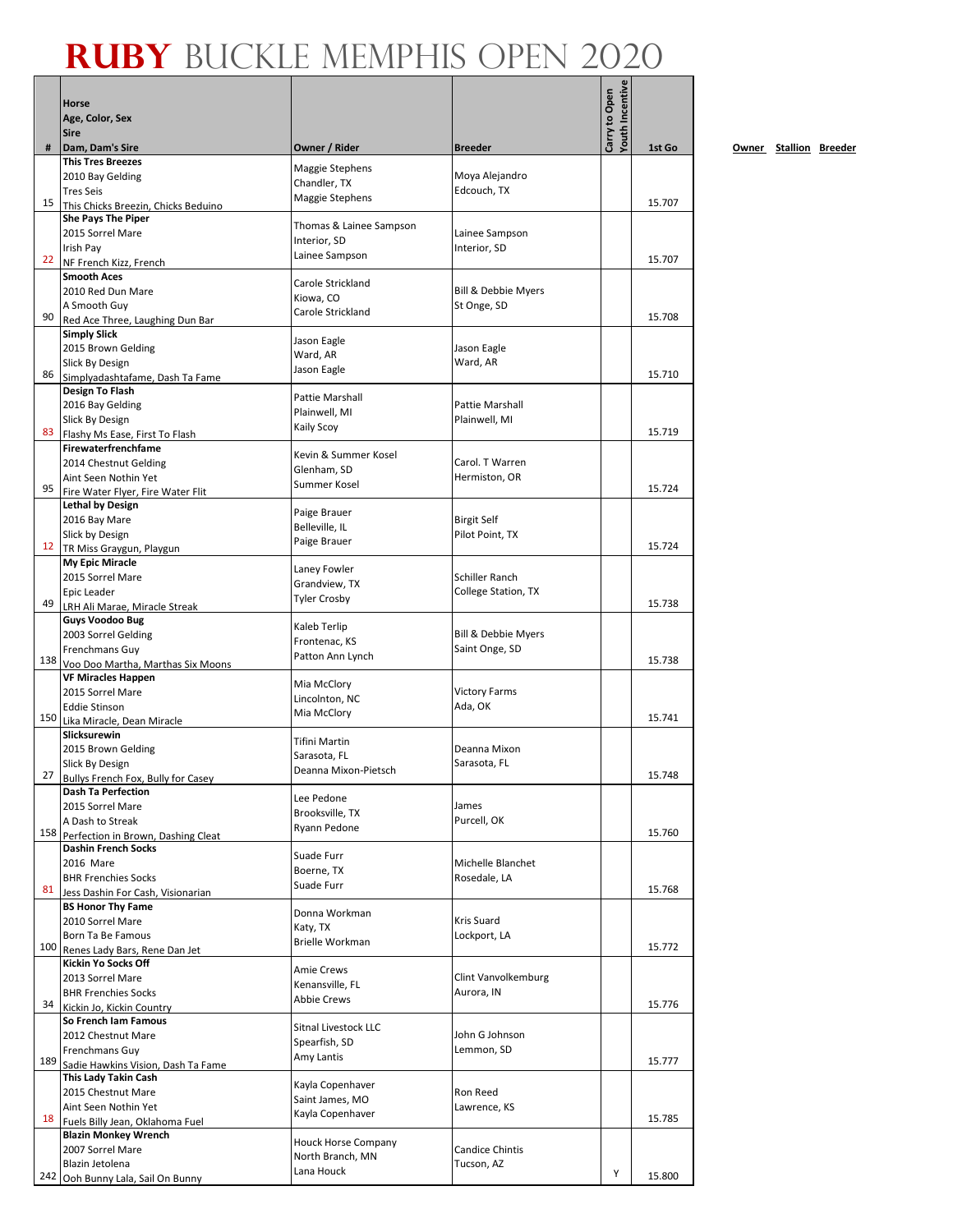|    |                                                                   |                                                  |                                        | Youth Incentive |        |
|----|-------------------------------------------------------------------|--------------------------------------------------|----------------------------------------|-----------------|--------|
|    | <b>Horse</b>                                                      |                                                  |                                        | Carry to Open   |        |
|    | Age, Color, Sex<br><b>Sire</b>                                    |                                                  |                                        |                 |        |
| #  | Dam, Dam's Sire                                                   | Owner / Rider                                    | <b>Breeder</b>                         |                 | 1st Go |
|    | <b>Blazinredrhinestones</b>                                       |                                                  |                                        |                 |        |
|    | 2015 Sorrel Mare                                                  | Linda Jett Mosley & Marti Garrett<br>Vidalia, GA | Dale E. Reed                           |                 |        |
|    | Blazin Jetolena                                                   | <b>Troy Crumrine</b>                             | Powathan, OA                           |                 | 15.801 |
|    | 36 Dyna Rae Honor, Jet of Honor<br><b>KN Johnny Be Good</b>       |                                                  |                                        |                 |        |
|    | 2015 Gelding                                                      | Sarina Landers                                   | Kimi Nichols                           |                 |        |
|    | <b>Epic Leader</b>                                                | Franktown, CO<br>Lorissa Jo Merritt              | Brownwood, TX                          |                 |        |
|    | 207 Vanishing Frenchgirl, Frenchmans Guy                          |                                                  |                                        |                 | 15.802 |
|    | <b>French Prospector</b>                                          | Jessica Cooper                                   |                                        |                 |        |
|    | 2011 Overo Gelding<br>Frenchmans Guy                              | Jackson. TN                                      | Jessica Johnson Cooper<br>Oakfield, Tn |                 |        |
|    | 213 Alakazam, Siyah Kalem                                         | Jessica Cooper                                   |                                        |                 | 15.805 |
|    | <b>SX Blazin Brucolena</b>                                        | Greg & Lori Shearer                              |                                        |                 |        |
|    | 2014 Sorrel Gelding                                               | Interior, SD                                     | Greg & Lori Shearer                    |                 |        |
|    | Blazin Jetolena                                                   | Lainee Sampson                                   | Wall, SD                               |                 | 15.808 |
|    | 104 SX Docs Digit, Docs Bruce<br><b>HP Slick Chick</b>            |                                                  |                                        |                 |        |
|    | 2014 Black Mare                                                   | Deanna Mixon                                     | Jason Martin and Charley Cole          |                 |        |
|    | <b>Stick By Design</b>                                            | Sarasota, FL                                     | Pilot Point, TX                        |                 |        |
|    | 22 Rods Last Ladybug, Sharp Rodney                                | Deanna Pietsch                                   |                                        |                 | 15.814 |
|    | <b>BR</b> Letitgo                                                 | <b>Barry Lindsey</b>                             |                                        |                 |        |
|    | 2015 Buckskin Mare                                                | Springfield, TN                                  | Boyds Ranch<br>Summit, MI              |                 |        |
| 83 | A Smooth Guy<br>BR Sheza Nick Bar, Dr Nick Bar                    | <b>Bubby Skimehorn</b>                           |                                        |                 | 15.815 |
|    | <b>Sissys Slick Design</b>                                        | Southern Rose Ranch                              |                                        |                 |        |
|    | 2015 Bay Stallion                                                 | Pelzer, SC                                       | Southern Rose Ranch                    |                 |        |
|    | Slick By Design                                                   | Mike Green                                       | Pelzer, SC                             |                 |        |
|    | 102 Sissys Little Coin, Packin Sixes                              |                                                  |                                        |                 | 15.815 |
|    | <b>Magnolia Moonshine</b><br>2016 Chestnut Mare                   | Bobbi Heller                                     | <b>Brittany Tonozzi</b>                |                 |        |
|    | A Guy With Proof                                                  | Victoria, TX                                     | Lampasas, TX                           |                 |        |
|    | 58 Willaw Wisp Moon, Runnerelse                                   | <b>Brittany Tonozzi</b>                          |                                        |                 | 15.819 |
|    | <b>Outstanding Pay</b>                                            | Mary Ellen Bullard                               |                                        |                 |        |
|    | 2014 Brown Mare                                                   | Andalusia, AL                                    | David & Lisa O'Keeffee                 |                 |        |
|    | Irish Pay<br>26 Elite Mercedes, Freckles Elite                    | Kayla Coker                                      | Mohall, ND                             |                 | 15.823 |
|    | <b>Bayou Some Socks</b>                                           |                                                  |                                        |                 |        |
|    | 2014 Chestnut Mare                                                | Williams Farms                                   | Williams Farms                         |                 |        |
|    | <b>BHR Frenchies Socks</b>                                        | Hartsville, TN<br>Mendy Williams                 | Hartsville, TN                         |                 |        |
|    | 190 Bayou Babs, Hot Colours                                       |                                                  |                                        |                 | 15.824 |
|    | <b>SJS Designedbyflair</b><br>2015 Bay Stallion                   | <b>Rylee Shields</b>                             | Hope Sickler                           |                 |        |
|    | Slick By Design                                                   | Cochrane, AB CANADA                              | Gladstone, ND                          |                 |        |
|    | 152 Famous French Flair, Dash Ta Fame                             | <b>Rylee Shields</b>                             |                                        |                 | 15.829 |
|    | <b>Flip Flops A Floppin</b>                                       | Trent Roorda                                     |                                        |                 |        |
|    | 2014 Bay Roan Gelding                                             | Rensselaer, IN                                   | Sammy Crooks                           |                 |        |
|    | <b>Best Advice</b>                                                | Trent Roorda                                     | Arlington, KY                          |                 | 15.829 |
|    | 200 Foxy Blu Hancock, Hancocks Blue Try<br><b>Frenchgirl Fame</b> |                                                  |                                        |                 |        |
|    | 2011 Chestnut Mare                                                | For The Fame LLC                                 | Crystal Shumate                        |                 |        |
|    | <b>BHR Frenchies Socks</b>                                        | Micanopy, FL<br>Derek Piel                       | Micanopy, FL                           |                 |        |
| 79 | For The Fame, Dash Ta Fame                                        |                                                  |                                        |                 | 15.831 |
|    | <b>Fortunate Frenchgirl</b><br>2012 Chestnut Mare                 | For The Fame LLC                                 | Crystal Shumate                        |                 |        |
|    | <b>BHR Frenchies Socks</b>                                        | Micanopy, FL                                     | Micanopy, FL                           |                 |        |
|    | 209 For The Fame, Dash Ta Fame                                    | Crystal Shumate                                  |                                        |                 | 15.833 |
|    | Aintseennaughtyyet                                                | Slash S Ranch                                    |                                        |                 |        |
|    | 2016 Bay Gelding                                                  | Belcher, LA                                      | Jim & Darlene Pollard                  |                 |        |
| 34 | Aint Seen Nothin Yet                                              | Kyndal Schley                                    | Rush Springs, OK                       |                 | 15.838 |
|    | Miss Pecos Brown, My Leroy Brown<br><b>Streakin In My Socks</b>   |                                                  |                                        |                 |        |
|    | 2012 Gelding Gelding                                              | Macy Ford                                        | Shawn/ Angela Jackson                  |                 |        |
|    | <b>BHR Frenchies Socks</b>                                        | Lithia, FL<br>Nicole Monroe                      | High Springs, FL                       |                 |        |
|    | 157 Justa Sexy Woman, Dashin Is Easy                              |                                                  |                                        |                 | 15.840 |
|    | French Wasabi<br>2015 Sorrel Geldiing                             | Jennifer McGraw                                  | Kim Landry                             |                 |        |
|    | <b>BHR Frenchies Socks</b>                                        | Ocala, FL                                        | Starke, FL                             |                 |        |
| 48 | Bells Contender, Title Contender                                  | <b>Rylee Elliott</b>                             |                                        |                 | 15.842 |
|    | <b>FM Rizzo</b>                                                   | Abigail Poe                                      |                                        |                 |        |
|    | 2015                                                              | Griffin, GA                                      | Tim Elliott                            |                 |        |
| 89 | Carrizzo                                                          | Abigail Poe                                      | Lavonia, GA                            | Υ               | 15.859 |
|    | Nonstopfrenchbanilla, KN A Bully In March                         |                                                  |                                        |                 |        |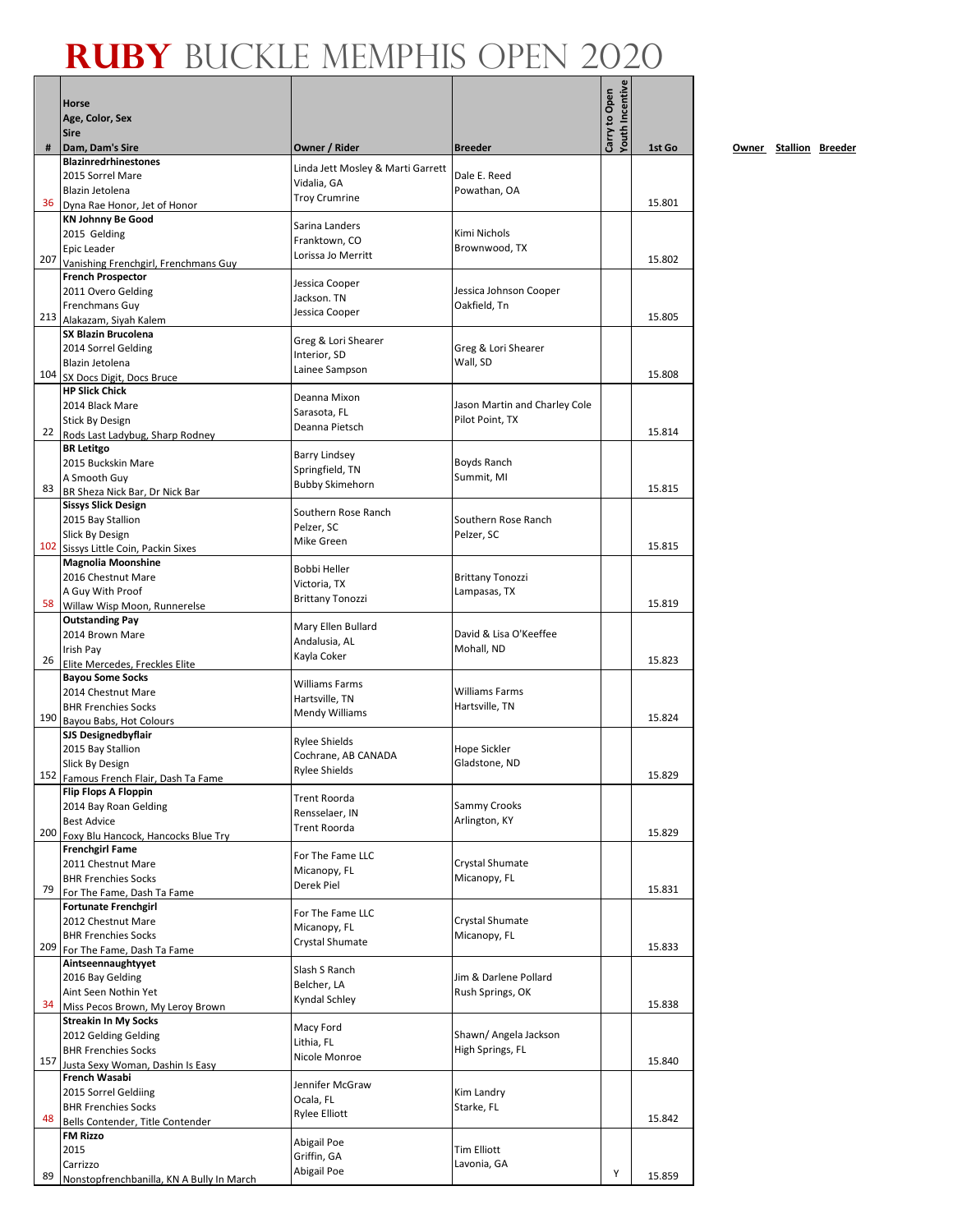|     | <b>Horse</b>                                                 |                                           |                                             | Youth Incentive<br>Carry to Open |        |        |         |                        |              |
|-----|--------------------------------------------------------------|-------------------------------------------|---------------------------------------------|----------------------------------|--------|--------|---------|------------------------|--------------|
|     | Age, Color, Sex<br><b>Sire</b>                               |                                           |                                             |                                  |        |        |         |                        |              |
| #   | Dam, Dam's Sire                                              | Owner / Rider                             | <b>Breeder</b>                              |                                  | 1st Go |        |         | Owner Stallion Breeder |              |
|     | <b>Cains Mary Etta</b>                                       | James David and Renee Cain                |                                             |                                  |        |        |         |                        |              |
|     | 2016 Bay Mare<br>JB Proud N Famous                           | Dry Creek, LA                             | James David and Renee Cain<br>Dry Creek, LA |                                  |        |        |         |                        |              |
| 32  | NF Guys Tarita, Frenchmans Guy                               | Dustin Angelle                            |                                             |                                  | 15.864 |        |         |                        |              |
|     | <b>VF Eysa Famous</b>                                        | Sarah Rose Waguespack                     |                                             |                                  |        |        |         |                        |              |
|     | 2015 Sorrel Mare<br><b>Eddie Stinson</b>                     | Gonzales, LA                              | <b>Victory Farms</b><br>Ada, OK             |                                  |        |        |         |                        |              |
| 107 | VF Eyesa Red Design, Designer Red                            | Sarah Rose Waguespack                     |                                             |                                  | 15.865 |        |         |                        |              |
|     | <b>Famous TinCadillac</b>                                    | David & Elaine Sloan                      |                                             |                                  |        |        |         |                        |              |
|     | 2011 Mare                                                    | Jermyn, TX                                | <b>Victory Farms</b>                        |                                  |        |        |         |                        |              |
| 196 | <b>Eddie Stinson</b><br>Ms Cadillac Anny, Dr Nick Bar        | <b>Tricia Aldridge</b>                    | Ada, OK                                     |                                  | 15.866 |        |         |                        |              |
|     | <b>Rivons Blazin Jetty</b>                                   | Suzanne Moran                             |                                             |                                  |        |        |         |                        |              |
|     | 2008 Mare                                                    | Shepherd, TX                              | Suzanne Moran                               |                                  |        |        |         |                        |              |
| 203 | Blazin Jetolena<br>Star Marlitta, Truckle Feature            | Katy Moran                                | Shepherd, TX                                |                                  | 15.866 |        |         |                        |              |
|     | <b>Sunny Ceas A Blazin</b>                                   |                                           |                                             |                                  |        |        |         |                        |              |
|     | 2014 Palomino Stallion                                       | <b>Tara Young</b><br>Monterey, TN         | Rebecca & Tyson Campidilli                  |                                  |        |        |         |                        |              |
| 63  | Blazin Jetolena                                              | Lee Ed Hurst                              | Bluejacket, OK                              |                                  | 15.868 |        |         |                        |              |
|     | TT Bailey Sue, TT Five Times Bar<br><b>Fuelish Flings</b>    |                                           |                                             |                                  |        |        |         |                        |              |
|     | 2014 Bay Roan Gelding                                        | Kendall Purgatorio<br>Richmond, TX        | Kendall Purgatorio                          |                                  |        |        |         |                        |              |
| 193 | A Streak Of Fling                                            | Kendall Purgatorio                        | Richmond, TX                                |                                  | 15.870 |        |         |                        |              |
|     | Real Easy Fuel, Oklahoma Fuel<br>Shesadesignerteddy          |                                           |                                             |                                  |        |        |         |                        |              |
|     | 2015 Bay Mare                                                | Emma Abbott                               | Savannah Reeves                             |                                  |        |        |         |                        |              |
|     | Slick By Design                                              | Bluff Dale, TX<br>Emma Abbott             | Cross Plains, TX                            |                                  |        |        |         |                        |              |
| 96  | Shes Free To Flame, Flaming Fire Water                       |                                           |                                             |                                  | 15.877 |        |         |                        |              |
|     | <b>Clever Quick Leo</b><br>2014 Sorrel Gelding               | Mandi Jo Fox                              | Kelsey Jones Cawley                         |                                  |        |        |         |                        |              |
|     | Shawne Bug Leo                                               | Hempstead, TX                             | Bloomington, TX                             |                                  |        |        |         |                        |              |
|     | 110 Clever Curve, Clever Deceit                              | Mandi Jo Fox                              |                                             |                                  | 15.879 |        |         |                        |              |
|     | Babygoterblujeanson                                          | <b>Bailey Dotten/Wesley Pell</b>          | <b>Curtis Beck</b>                          |                                  |        |        |         |                        |              |
|     | 2013 Chestnut Mare<br><b>BHR Frenchies Socks</b>             | New Smyrna Beach, FL                      | Tiger, GA                                   |                                  |        |        |         |                        |              |
| 80  | Sweet Bonnie Bunny, Hold On Hes Coming                       | <b>Bailey Dotten</b>                      |                                             |                                  | 15.887 |        |         |                        |              |
|     | <b>Missin No Sixes</b>                                       | Ashley Weldon                             |                                             |                                  |        |        |         |                        |              |
|     | 2016 Gray Gelding<br><b>Sixes Liaison</b>                    | Waynetown, IN                             | Gary Hess<br>North East, Pennsylvania       |                                  |        |        |         |                        |              |
| 74  | La Futura Miss, Feature Mr. Jess                             | Ashley Weldon                             |                                             |                                  | 15.889 |        |         |                        |              |
|     | JJ Carrizzo Fire Bug                                         | Dorminy Plantation                        |                                             |                                  |        |        |         |                        |              |
|     | 2016 Chestnut Gelding<br>Carrizzo                            | Fitzgerald, GA                            | Sandra Fulghum<br>Lavonia, GA               |                                  |        |        |         |                        |              |
|     | 19 Admire My Fire, Turn N Fire                               | Roger Odom                                |                                             |                                  | 15.902 |        |         |                        |              |
|     | <b>VF Hot Tamale</b>                                         | <b>Randall Hartley</b>                    |                                             |                                  |        |        |         |                        |              |
|     | 2014 Sorrel Gelding                                          | Ocala, FL                                 | Victory Farms                               |                                  |        |        |         |                        |              |
| 68  | <b>Eddie Stinson</b><br>Royal Sisters Hot, Royal Quick Dash  | Randy Hartley                             | Ada, OK                                     |                                  | 15.905 |        |         |                        |              |
|     | <b>Guys Dash of Fame</b>                                     | Cindy Kinnebrew                           |                                             |                                  |        |        |         |                        |              |
|     | 2013 Palomino Mare                                           | Indian Springs, AL                        | <b>Bill and Debbie Myers</b>                |                                  |        |        |         |                        |              |
|     | Frenchmans Guy<br>160 Miss Dash of Fame, Dash Ta Fame        | Silivia Kinnebrew                         | Saint Onge, SD                              |                                  | 15.908 |        |         |                        |              |
|     | <b>Slick Behind Bars</b>                                     |                                           |                                             |                                  |        |        |         |                        |              |
|     | 2015 Chestnut Gelding                                        | <b>Ben Heithcock</b><br>College Grove, TN | <b>Ben Heithcock</b>                        |                                  |        |        |         |                        |              |
|     | Slick By Design                                              | Ben Heithcock                             | College Grove, TN                           |                                  | 15.909 |        |         |                        |              |
| 187 | Corrare Bar Reed, Diamond Feature<br><b>HP Ima Slick Guy</b> |                                           |                                             |                                  |        |        |         |                        |              |
|     | 2015 Gelding                                                 | Melanie Reynolds                          | <b>Brittany Tonozzi</b>                     |                                  |        |        |         |                        |              |
|     | Slick By Design                                              | Conway, AR<br>Melanie Reynolds            | Lampasas, TX                                |                                  |        |        |         |                        |              |
|     | 234 Guys Fancy LadyBug, Frenchmans Guy                       |                                           |                                             |                                  | 15.918 | 3D-1   | \$5,100 | \$600                  | <u>\$300</u> |
|     | <b>VC Fuel Fling</b><br>2010 Sorrel Gelding                  | Lindsay & Willie Leverington              | Vernon & Elaine Copsey                      |                                  |        |        |         |                        |              |
|     | A Streak Of Fling                                            | Jonesburg, MO                             | Brewster, NE                                |                                  |        |        |         |                        |              |
| 173 | Easy Credit Fuel, Oklahoma Fuel                              | Lindsay Leverington                       |                                             |                                  | 15.930 | $3D-2$ | \$3,400 | \$400                  | \$200        |
|     | <b>UX Check Jess Or No</b>                                   | Kaley Wilkerson                           |                                             |                                  |        |        |         |                        |              |
|     | 2016 Palomino Gelding<br>French Streakin Jess                | Montgomery City, MO                       | Marlin & Jinx Maude<br>Hermosa, SD          |                                  |        |        |         |                        |              |
| 61  | UX Frenchmans Kimmie, Frenchmans Guy                         | Kaley Wilkerson                           |                                             |                                  | 15.955 | 3D-3   | \$2,210 | \$260                  | \$130        |
|     | <b>Miss Etta Stinson</b>                                     | Lee Pedone                                |                                             |                                  |        |        |         |                        |              |
|     | 2015 Bay Mare                                                | Sunset, TX                                | <b>Victory Farms</b><br>Ada, OK             |                                  |        |        |         |                        |              |
| 19  | <b>Eddie Stinson</b><br>A Dash Of Reality, Some Dasher       | Amanda Hardee                             |                                             |                                  | 15.963 | $3D-4$ | \$1,700 | \$200                  | \$100        |
|     |                                                              |                                           |                                             |                                  |        |        |         |                        |              |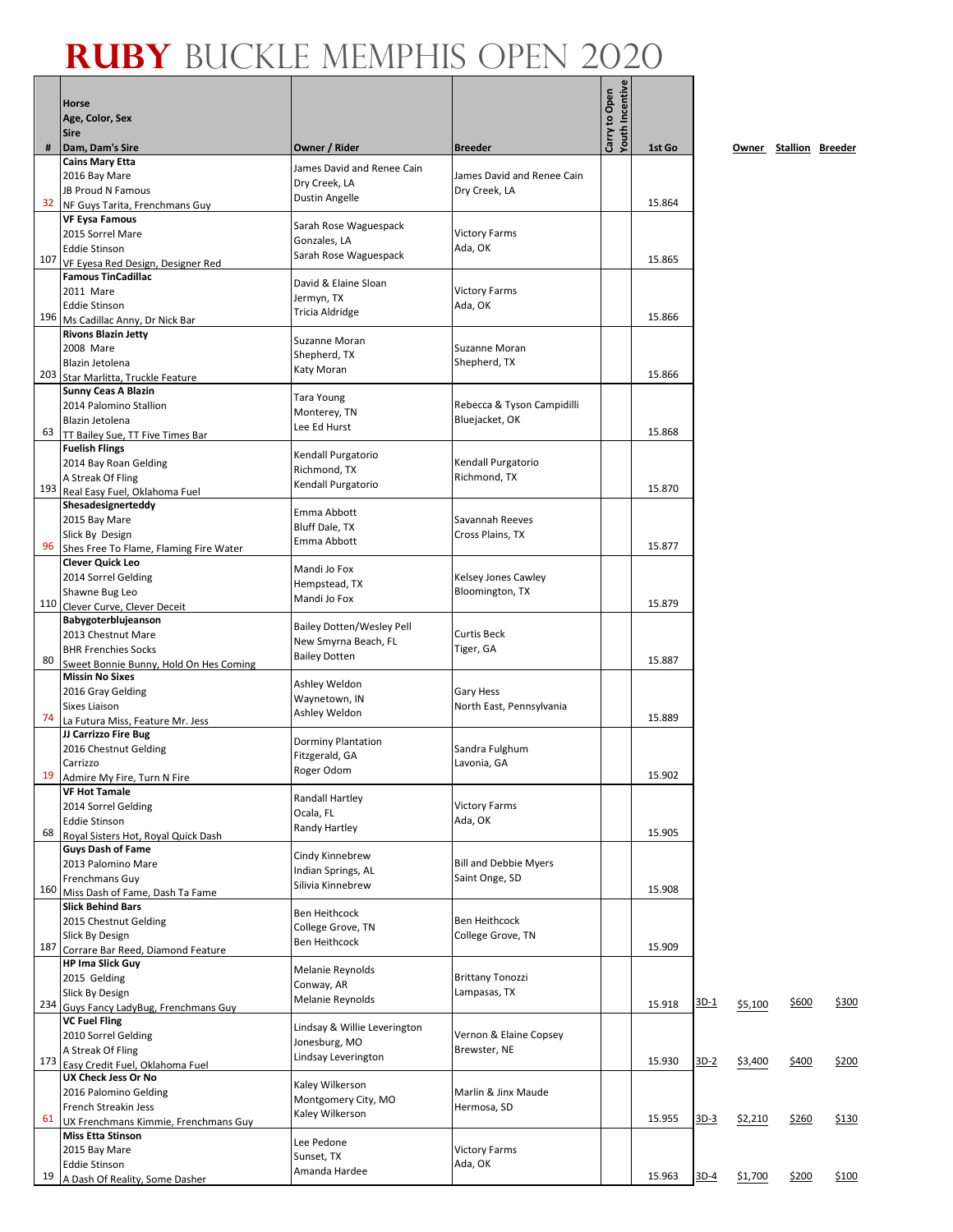#### **Ruby** Buckle Memphis Open 2020 ┱

Г

 $\overline{\phantom{a}}$ 

|     | Horse<br>Age, Color, Sex<br><b>Sire</b>                          |                                              |                                        | <b>Youth Incentive</b><br>Carry to Open |        |        |         |                        |      |
|-----|------------------------------------------------------------------|----------------------------------------------|----------------------------------------|-----------------------------------------|--------|--------|---------|------------------------|------|
| #   | Dam, Dam's Sire                                                  | Owner / Rider                                | <b>Breeder</b>                         |                                         | 1st Go |        |         | Owner Stallion Breeder |      |
|     | Pressure on A High                                               | Clayton Hayden                               |                                        |                                         |        |        |         |                        |      |
|     | 2016 Sorrel Mare                                                 | Milledgeville, GA                            | Erika Ashley                           |                                         |        |        |         |                        |      |
| 125 | No Pressure on Me<br>A Midnight High, All Night High             | Ryann Pedone                                 | Krum, TX                               |                                         | 15.974 | $3D-5$ | \$1,190 | \$140                  | \$70 |
|     | <b>Classic Ivory</b>                                             |                                              |                                        |                                         |        |        |         |                        |      |
|     | 2009 Brown Gelding                                               | <b>Courtney Moose</b>                        | <b>Bullard Farms</b>                   |                                         |        |        |         |                        |      |
|     | Ivory James                                                      | Midland, TX<br><b>Courtney Moose</b>         | Weatherford, TX                        |                                         |        |        |         |                        |      |
| 23  | Classic Angle, Kiptys Charger                                    |                                              |                                        |                                         | 15.987 | 3D-6   | \$1,020 | \$120                  | \$60 |
|     | <b>Slick French Mimosa</b>                                       | Wendie Scheidle                              |                                        |                                         |        |        |         |                        |      |
|     | 2016 Mare<br>Slick By Design                                     | French Village, MO                           | Shannon Akerstorm<br>Potter Valley, CA |                                         |        |        |         |                        |      |
| 237 | Native French Girl, Frenchmans Guy                               | Savannah Shumpert                            |                                        | Υ                                       | 15.993 | 3D-7   | \$850   | \$100                  | \$50 |
|     | <b>Red Hot Lady Rebel</b>                                        |                                              |                                        |                                         |        |        |         |                        |      |
|     | 2015 Sorrel Mare                                                 | Katelyn Scott<br>Odessa, TX                  | Jana Bean                              |                                         |        |        |         |                        |      |
|     | Ur One Famous Rebel                                              | Lorissa Jo Merritt                           | Fort Hancock, TX                       |                                         |        |        |         |                        |      |
| 50  | Who Dat Tiger, Banjo Rondo Red TX<br>Lkstreakinfrenchdown        |                                              |                                        |                                         | 16.011 | 3D-8   | \$680   | \$80                   | \$40 |
|     | 2009 Sorrel Mare                                                 | <b>Sherri Cass</b>                           | Aimee & Kay Olson                      |                                         |        |        |         |                        |      |
|     | Frenchmans Guy                                                   | Pierre, SD                                   | Bluff Dale, TX                         |                                         |        |        |         |                        |      |
| 141 | Dashing Minstral, First Down Dash                                | Taylyn Cass                                  |                                        | Υ                                       | 16.013 | $3D-9$ | \$510   | \$60                   | \$30 |
|     | <b>My Favorite Fling</b>                                         | Gay Wynn                                     |                                        |                                         |        |        |         |                        |      |
|     | 2015 Bay Roan Mare                                               | Newberry, FL                                 | Gary Langford                          |                                         |        |        |         |                        |      |
| 70  | A Streak Of Fling                                                | Caryn Henry                                  | Daytona Beach, FL                      |                                         | 16.014 | 3D-10  | \$340   | \$40                   | \$20 |
|     | Kansas Ivory, Ivory James<br><b>BT ScoredLolaStinson</b>         |                                              |                                        |                                         |        |        |         |                        |      |
|     | 2014 Bay Mare                                                    | <b>Bridget Thomas</b>                        | <b>Bridget Ann Thomas</b>              |                                         |        |        |         |                        |      |
|     | <b>Eddie Stinson</b>                                             | Combine, TX                                  | Combine, TX                            |                                         |        |        |         |                        |      |
| 11  | Scored Big Time, Even The Score                                  | <b>Billie Ann Harmon</b>                     |                                        |                                         | 16.015 |        |         |                        |      |
|     | <b>Stilettos And Lace</b>                                        | Colleen Hershey                              |                                        |                                         |        |        |         |                        |      |
|     | 2013 Palomino Mare                                               | Mount Joy, PA                                | Janet Brunkan                          |                                         |        |        |         |                        |      |
| 166 | First Down French<br>Annaly Nick Bar, Dr. Nick Bar               | Colleen Hershey                              | Oskaloosa, KS                          |                                         | 16.058 |        |         |                        |      |
|     | <b>Gunnin For Vegas</b>                                          |                                              |                                        |                                         |        |        |         |                        |      |
|     | 2016 Chestnut Mare                                               | Lee Standeford                               | Karissa Wyeth                          |                                         |        |        |         |                        |      |
|     | French Streaktovegas                                             | Atlanta, IN<br>Krista Standeford             | North Salem, IN                        |                                         |        |        |         |                        |      |
| 17  | Hollywood Gunnit, Gunsmoke Fritz                                 |                                              |                                        |                                         | 16.062 |        |         |                        |      |
|     | RH Eyes Firen On Fame                                            | Ron Hesselgesser                             |                                        |                                         |        |        |         |                        |      |
|     | 2016 Bay Mare<br>This Fame Is On Fire                            | New Castle, PA                               | Ron Hesselgesser<br>New Castle, PA     |                                         |        |        |         |                        |      |
|     | 113 Velvet Stuff, Mystic Eye                                     | <b>Brandon Cullins</b>                       |                                        |                                         | 16.074 |        |         |                        |      |
|     | <b>Eddie BJ</b>                                                  | Stacy A. Bason                               |                                        |                                         |        |        |         |                        |      |
|     | 2015 Sorrel Gelding                                              | Tularosa, NM                                 | <b>Victory Farms</b>                   |                                         |        |        |         |                        |      |
| 9   | <b>Eddie Stinson</b>                                             | Dakota Danley                                | Ada, OK                                |                                         | 16.076 |        |         |                        |      |
|     | Royal Sisters Hot, Royal Quick Dash<br>OE Money In My Socks      |                                              |                                        |                                         |        |        |         |                        |      |
|     | 2015 Bay Mare                                                    | Ashley Harvey                                | Ashley Harvey                          |                                         |        |        |         |                        |      |
|     | <b>BHR Frenchies Socks</b>                                       | Decatur, TX                                  | Decatur, TX                            |                                         |        |        |         |                        |      |
| 88  | Reds Dancing Duck, On The Money Red                              | Ashley Harvey                                |                                        |                                         | 16.102 |        |         |                        |      |
|     | <b>Chularitas Fling</b>                                          | Amanda & Paul Eaves                          |                                        |                                         |        |        |         |                        |      |
|     | 2015 Bay Roan Gelding<br>A Streak Of Fling                       | Millsap, TX                                  | Utah State University<br>Logan, UT     |                                         |        |        |         |                        |      |
| 35  | Chularita Hickory, Bingo Hickory                                 | Amanda Eaves                                 |                                        |                                         | 16.125 |        |         |                        |      |
|     | Fols Blazin By Ya                                                |                                              |                                        |                                         |        |        |         |                        |      |
|     | 2015 Sorrel Stallion                                             | <b>Busby Quarterhorse LLC</b><br>Millsap, TX | <b>Busby Quarterhorse LLC</b>          |                                         |        |        |         |                        |      |
|     | Blazin Jetolena                                                  | Sabra O'Quinn                                | Millsap, TX                            |                                         |        |        |         |                        |      |
| 5   | Fols Dream Of Cash, Takin On The Cash<br><b>Nehi Socks</b>       |                                              |                                        |                                         | 16.126 |        |         |                        |      |
|     | 2016 Sorrel Gelding                                              | Barbara Morgan                               | Donna Morgan Martin                    |                                         |        |        |         |                        |      |
|     | <b>BHR Frenchies Socks</b>                                       | Atmore, AL                                   | Atmore, AL                             |                                         |        |        |         |                        |      |
|     | 115 BA Runner Ta Fame, Dash Ta Fame                              | Cody Bauserman                               |                                        |                                         | 16.136 |        |         |                        |      |
|     | Noshoesnosoxnoproblm                                             | Linda Jett Mosley                            |                                        |                                         |        |        |         |                        |      |
|     | 2013 Bay Gelding                                                 | Vidalia, GA                                  | Andy E. McClune                        |                                         |        |        |         |                        |      |
| 105 | <b>BHR Frenchies Socks</b><br>Bids April Twist, Dinks Double Bid | Tricia Aldridge                              | Palmetto, GA                           |                                         | 16.145 |        |         |                        |      |
|     | <b>Fast N Frosty Fling</b>                                       |                                              |                                        |                                         |        |        |         |                        |      |
|     | 2015 Bay Roan Mare                                               | Coy & Maesa Kummer                           | <b>Monica McClung</b>                  |                                         |        |        |         |                        |      |
|     | A Streak Of Fling                                                | Briggsdale, CO<br>Maesa Kummer               | May, OK                                |                                         |        |        |         |                        |      |
| 73  | Bugs With Frosting, Dash Ta Fame                                 |                                              |                                        |                                         | 16.148 |        |         |                        |      |
|     | Im A Slick Guy *                                                 | David & Elaine Sloan                         |                                        |                                         |        |        |         |                        |      |
|     | 2015 Black Stallion<br>Slick By Design                           | Jermyn, TX                                   | Cathy Geary<br>Wadsworth, OH           |                                         |        |        |         |                        |      |
|     | 148 Frenchmans Perkette, Frenchmans Guy                          | Tricia Aldridge                              |                                        |                                         | 16.154 |        |         |                        |      |
|     |                                                                  |                                              |                                        |                                         |        |        |         |                        |      |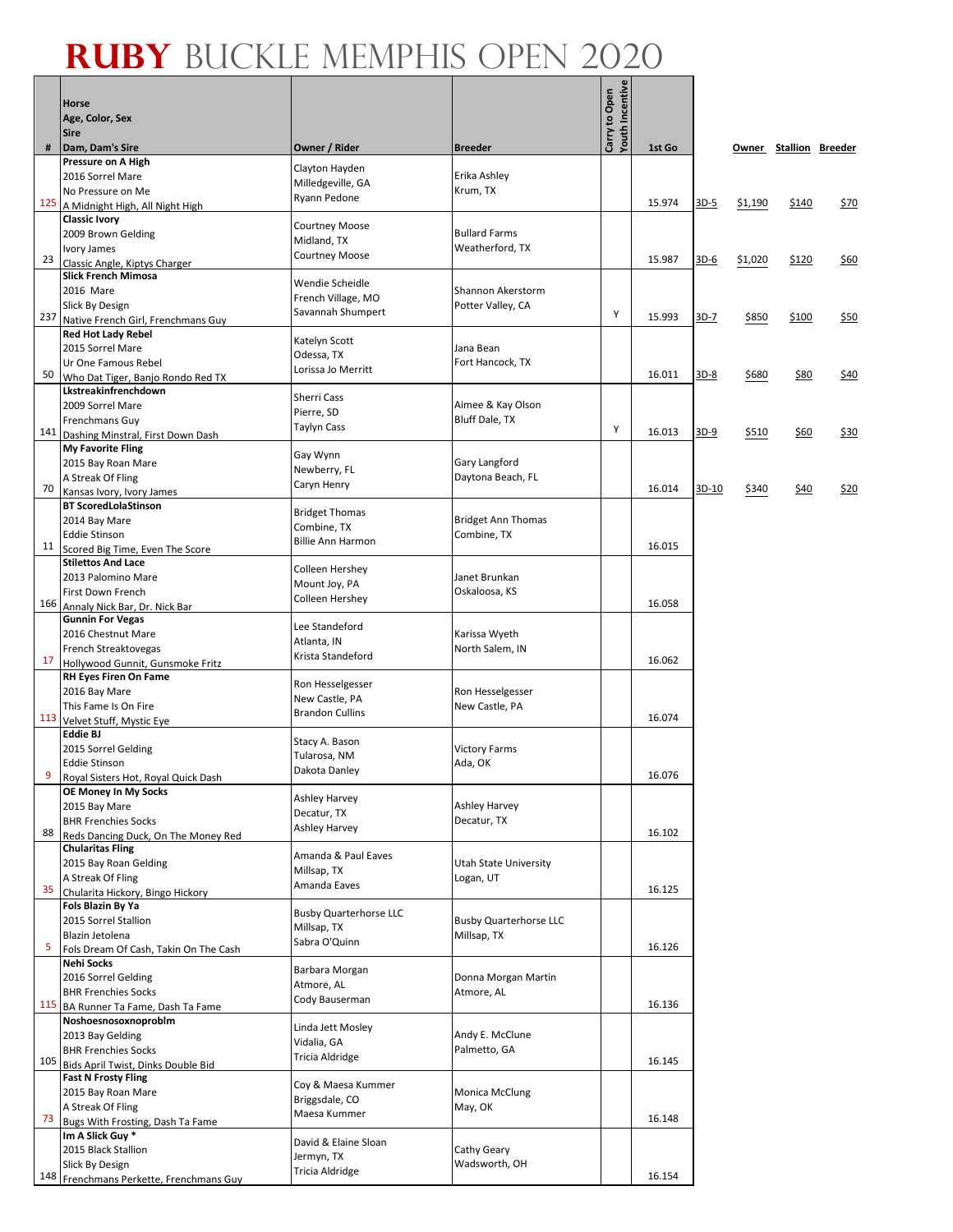|     | Horse<br>Age, Color, Sex<br><b>Sire</b>                           |                                  |                                        | <b>/outh Incentive</b><br>Carry to Open |        |
|-----|-------------------------------------------------------------------|----------------------------------|----------------------------------------|-----------------------------------------|--------|
| #   | Dam, Dam's Sire<br><b>LSR AppleBottom Jeans</b>                   | Owner / Rider                    | <b>Breeder</b>                         |                                         | 1st Go |
|     | 2015 Mare                                                         | Lazy Susan Ranch LLC             |                                        |                                         |        |
|     | Jet Streakin                                                      | Flint, TX                        | Kacey Brunner                          |                                         |        |
|     | 124 Spotless Pocket, Spot Pocket                                  | <b>Emily Thompson Taylor</b>     |                                        |                                         | 16.167 |
|     | <b>Marthas Playgirl</b>                                           | Alysha Benitez & Jon Leroux      |                                        |                                         |        |
|     | 2011 Gray Mare<br>Fiestas Gotta Gun                               | Whitesboro, TX                   | Royal D Ranch<br>Henrietta, TX         |                                         |        |
|     | 195 Thelastdanceismine, Marthas Six Moons                         | Alysha Benitez                   |                                        |                                         | 16.177 |
|     | <b>Streakin Eye Paint</b>                                         | <b>Sherri Cass</b>               | Lance Robinson & May                   |                                         |        |
|     | 2005 Red Roan Mare                                                | Pierre, SD                       | Anderson                               |                                         |        |
|     | A Streak Of Fling                                                 | Sherri Cass                      | Spanish Fork, UT                       |                                         | 16.180 |
|     | 225 Miss Eye Paint, Mr. Eye Opener<br><b>Ima Tres Princess</b>    |                                  |                                        |                                         |        |
|     | 2012 Buckskin Mare                                                | Charles Crider                   | Shelly Weaver                          |                                         |        |
|     | <b>Tres Seis</b>                                                  | Huntingdon, TN                   | Drumright, OK                          |                                         |        |
| 30  | Imanonstop Princess, Letta Hank Do It                             | Chad Crider                      |                                        |                                         | 16.186 |
|     | <b>Famoso Tres Sietes</b>                                         | <b>Grandview Farms LLC</b>       |                                        |                                         |        |
|     | 2011 Stallion<br><b>Tres Seis</b>                                 | Canonsburg, PA                   | Shannon Akerstrom<br>Potter Valley, CA |                                         |        |
|     | 201 Fanny May Dash, Dash Ta Fame                                  | Abby Yarkosky                    |                                        |                                         | 16.187 |
|     | <b>Dancin Streak</b>                                              |                                  |                                        |                                         |        |
|     | 2015 Sorrel Gelding                                               | Mandi Jo Fox<br>Hempstead, TX    | Julie Wetering                         |                                         |        |
|     | A Streak Of Fling                                                 | Mandi Jo Fox                     | Parker, SD                             |                                         | 16.195 |
|     | 71 French Dana Girl, Frenchmans Guy<br>Irosesuchastinson          |                                  |                                        |                                         |        |
|     | 2014 Palomino Mare                                                | Tammy Brown                      | Danny K Carroll                        |                                         |        |
|     | <b>Eddie Stinson</b>                                              | Bishopville, SC                  | Raymore, MO                            |                                         |        |
| 59  | Oro Rose, Man In The Money                                        | Jordan Brown                     |                                        |                                         | 16.204 |
|     | <b>VF Slick Trick</b>                                             | Rebecca Clark                    |                                        |                                         |        |
|     | 2015 Sorrel Mare                                                  | Pleasant Plans, AR               | Rebecca Stimax                         |                                         |        |
|     | Slick By Design<br>38 Six Fols Dash, First Down Dash              | Rebecca Clark                    | Marion, IN                             |                                         | 16.216 |
|     | Sinaloa Stinson                                                   |                                  |                                        |                                         |        |
|     | 2016 Bay Gelding                                                  | Tricia Aldridge                  | <b>Victory Farms</b>                   |                                         |        |
|     | <b>Eddie Stinson</b>                                              | Sanger, TX<br>Tricia Aldridge    | Ada, OK                                |                                         |        |
| 45  | Momaimacominhome, Corona Cartel                                   |                                  |                                        |                                         | 16.220 |
|     | Aces Bug Leo<br>2009 Sorrel Mare                                  | Stefani Barnett                  | Jerry Smith                            |                                         |        |
|     | Shawne Bug Leo                                                    | Muskogee, OK                     | Fayetteville, AR                       |                                         |        |
|     | 184 Aces Pretty Assault, Aces Sonny King                          | Stefani Barnett                  |                                        |                                         | 16.222 |
|     | AintSeen Ziva Streak                                              | Tanya Conklin                    |                                        |                                         |        |
|     | 2014 Palomino Mare                                                | Callahan, FL                     | Tanya Conklin                          |                                         |        |
|     | Aint Seen Nothin Yet<br>64 A Moneys Bit O Honey, Mr Money To Burn | Tanya Conklin                    | Callahan, Fl                           |                                         | 16.226 |
|     | <b>Designed To Gab</b>                                            |                                  |                                        |                                         |        |
|     | 2016 Black Mare                                                   | Lee Pedone                       | Kathy Donegan                          |                                         |        |
|     | Slick By Design                                                   | Sunset, TX<br>Ryann Pedone       | <b>Bluff Dale, TX</b>                  |                                         |        |
| 43  | BA Tee It Up Ta Fame, Dash Ta Fame                                |                                  |                                        |                                         | 16.228 |
|     | Gambleonthestreaker<br>2008 Sorrel Gelding                        | Sherri Cass                      | Stephen Harvey                         |                                         |        |
|     | A Streak Of Fling                                                 | Pierre, SD                       | Lebanon, IN                            |                                         |        |
| 97  | Pressey Gamble, Raise The Gamble                                  | Taylyn Cass                      |                                        | Υ                                       | 16.238 |
|     | <b>Shez Guy Crazy</b>                                             | Emma Wildiensen                  |                                        |                                         |        |
|     | 2015 Sorrel Mare                                                  | Wentzville, MO                   | <b>Bill and Deb Meyers</b>             |                                         |        |
| 94  | Frenchmans Guy                                                    | Emma Wildiensen                  | St. Onge, SD                           |                                         | 16.241 |
|     | Country Crazy, Special Show<br>Ima Diva Red Dasher                |                                  |                                        |                                         |        |
|     | 2015 Chestnut Mare                                                | Robert & Becky Kerr              | Robert & Becky Kerr                    |                                         |        |
|     | The Red Dasher                                                    | Carnegie, OK<br>Ceri Ward        | Carnegie, OK                           |                                         |        |
| 62  | Assuredly French, Frenchmans Guy                                  |                                  |                                        |                                         | 16.243 |
|     | High Road Ta Fame *<br>2015 Brown Stallion                        | Chuck & Mary Crago               | Chuck & Mary Crago                     |                                         |        |
|     | Dash Ta Fame                                                      | Belle Fourche, SD                | Belle Fourche, SD                      |                                         |        |
| 87  | CM Bubblin Dynamite, CM Dynamite Frost                            | Jade Crago                       |                                        |                                         | 16.246 |
|     | Streaken Frenchman                                                | Gay Wynn                         |                                        |                                         |        |
|     | 2006 Buckskin Mare                                                | Newberry, FL                     | Robert E Blocher Estate                |                                         |        |
| 117 | Frenchmans Guy                                                    | Gay Wynn                         | Waterford, CA                          |                                         | 16.247 |
|     | Robos Miss Streaker, Streaker Six                                 |                                  |                                        |                                         |        |
|     | 2015 Sorrel Mare                                                  | Mike Stephens                    | Chad Hart                              |                                         |        |
|     | Fire Water Canyon                                                 | Covington, LA<br>Cambrie Delaune | Royston, GA                            |                                         |        |
|     | 123 Streakin Moonlight, Streakin Six                              |                                  |                                        |                                         | 16.248 |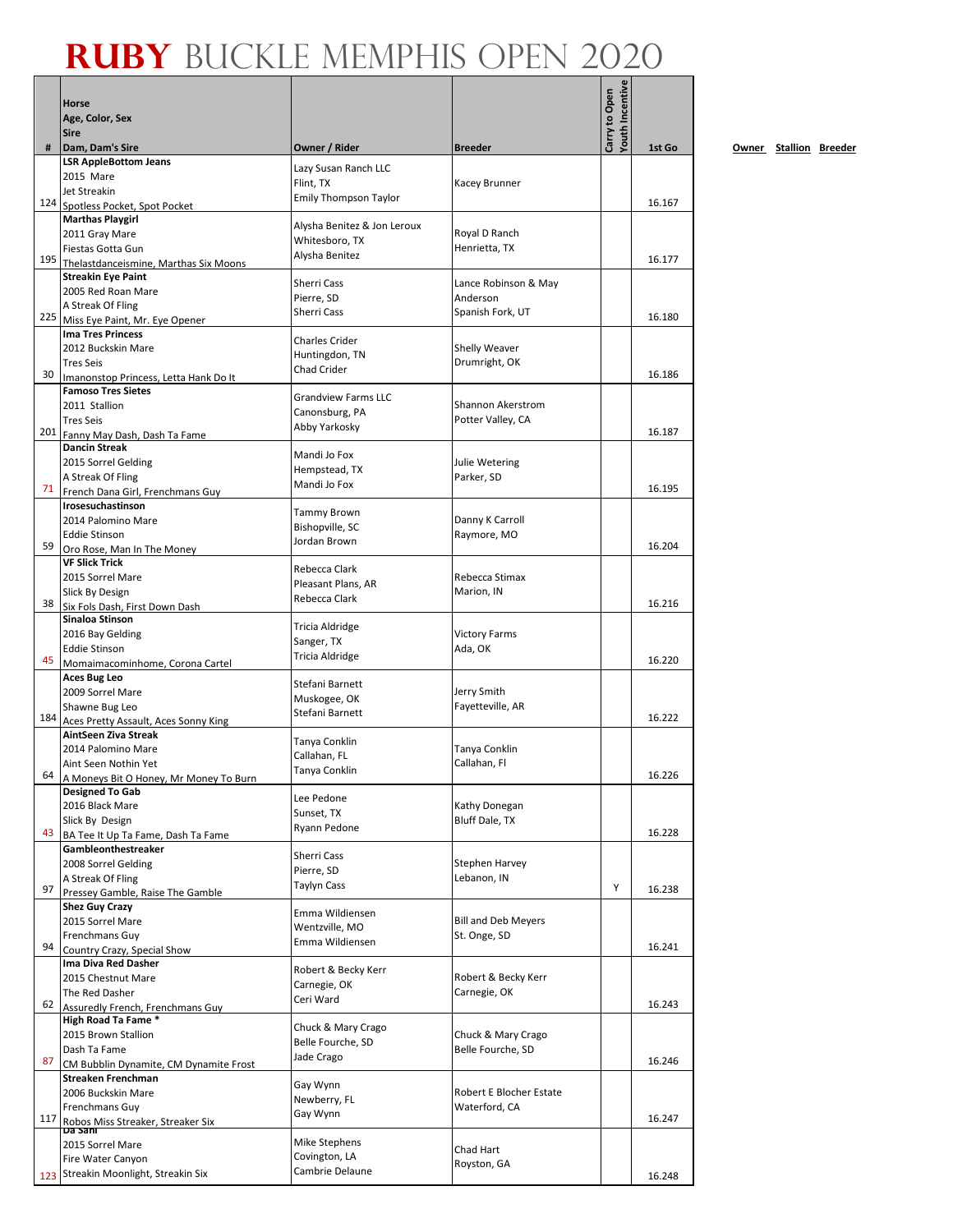#### **Ruby** Buckle Memphis Open 2020 ┱

Г

|                 | <b>Horse</b>                                                      |                                       |                                         | Youth Incentive<br>Carry to Open |        |        |         |                        |       |
|-----------------|-------------------------------------------------------------------|---------------------------------------|-----------------------------------------|----------------------------------|--------|--------|---------|------------------------|-------|
|                 | Age, Color, Sex<br><b>Sire</b>                                    |                                       |                                         |                                  |        |        |         |                        |       |
| #               | Dam, Dam's Sire                                                   | Owner / Rider                         | <b>Breeder</b>                          |                                  | 1st Go |        |         | Owner Stallion Breeder |       |
|                 | <b>Flying T Strikin Fling</b>                                     | Julie Hardcastle                      |                                         |                                  |        |        |         |                        |       |
|                 | 2014 Blue Roan Mare<br>A Streak Of Fling                          | Crane, TX                             | <b>Bunker Livestock</b><br>Highland, UT |                                  |        |        |         |                        |       |
| 7               | Aint She Strikin, Striking Distance                               | Lorissa Jo Merritt                    |                                         |                                  | 16.252 |        |         |                        |       |
|                 | <b>Kittens Dynamo</b>                                             | <b>Troy Carnes</b>                    |                                         |                                  |        |        |         |                        |       |
|                 | 2013 Sorrel Mare<br>Dashin Dynamo                                 | Wapakoneta, OH                        | Coronet Farm<br>Galesburg, MI           |                                  |        |        |         |                        |       |
| 35              | Kittens Line, Sun Line                                            | <b>Troy Carnes</b>                    |                                         |                                  | 16.257 |        |         |                        |       |
|                 | <b>SM A Royal PYC</b>                                             | Stefani Barnett                       |                                         |                                  |        |        |         |                        |       |
|                 | 2011 Bay Gelding<br>PYC Paint Your Wagon                          | Muskogee, OK                          | Rafter SM Ranch<br>Wagoner, OK          |                                  |        |        |         |                        |       |
|                 | 140 A Royal Country Miss, A Royale High                           | Stefani Barnett                       |                                         |                                  | 16.265 |        |         |                        |       |
|                 | <b>KN First Slick Chick</b>                                       | Tricia Aldridge                       |                                         |                                  |        |        |         |                        |       |
|                 | 2016 Palomino Mare<br>Slick By Design                             | Sanger, TX                            | Kimi Nichols<br>Brownwood, TX           |                                  |        |        |         |                        |       |
| 86              | Vanishing Frenchgirl, Frenchmans Guy                              | Tricia Aldridge                       |                                         |                                  | 16.265 |        |         |                        |       |
|                 | <b>Frenchmans Cash Bar</b>                                        | <b>Ben Heithcock</b>                  |                                         |                                  |        |        |         |                        |       |
|                 | 2013 Palomino Gelding                                             | College Grove, TN                     | <b>Ben Heithcock</b>                    |                                  |        |        |         |                        |       |
| 139             | First Down French<br>Luthers Suzi Blue, Luther Bar Blue           | <b>Ben Heithcock</b>                  | College Grove, TN                       |                                  | 16.275 |        |         |                        |       |
|                 | <b>Epic Vanilla Ice Cream</b>                                     | Jason Eagle                           |                                         |                                  |        |        |         |                        |       |
|                 | 2016 Sorrel Mare                                                  | Ward, AR                              | Nickelbar Ranch LLC                     |                                  |        |        |         |                        |       |
| 44              | Epic Leader<br>SR Shades Of Vanilla, Dash Ta Fame                 | Jason Eagle                           | Abilene, TX                             |                                  | 16.336 |        |         |                        |       |
|                 | <b>Double Down Stinson</b>                                        | Jody & Tracy Henderson                |                                         |                                  |        |        |         |                        |       |
|                 | 2015 Bay Gelding                                                  | Alvarado, TX                          | <b>Shawn Coates</b>                     |                                  |        |        |         |                        |       |
| 212             | <b>Eddie Stinson</b><br>Sheza Lotta Perks, Dash For Perks         | Randy Hartley                         | Weatherford, TX                         |                                  | 16.337 |        |         |                        |       |
|                 | <b>Bet Shesa Rey</b>                                              |                                       |                                         |                                  |        |        |         |                        |       |
|                 | 2014 Sorrel Mare                                                  | <b>Gary Dellinger</b><br>Catawba, NC  | Gary Dellinger                          |                                  |        |        |         |                        |       |
| 145             | Bet Hesa Cat<br>Paving The Rey, Dual Rey                          | Savannah Banner                       | Catawba, NC                             |                                  | 16.341 |        |         |                        |       |
|                 | <b>French Contender</b>                                           |                                       |                                         |                                  |        |        |         |                        |       |
|                 | 2014 Bay Mare                                                     | Charmayne J Pike<br>Inverness, FL     | Joanna Parker                           |                                  |        |        |         |                        |       |
| 75              | <b>BHR Frenchies Socks</b>                                        | McLayne Roebuck                       | Opelika, AL                             | Υ                                | 16.345 |        |         |                        |       |
|                 | Roses Moonlady, Title Contender<br><b>Warrior B Princess</b>      |                                       |                                         |                                  |        |        |         |                        |       |
|                 | 2015 Brown Mare                                                   | John J. Maubach<br>Purcell, OK        | Running C. Ranch LLC                    |                                  |        |        |         |                        |       |
| 137             | Freighttrain B                                                    | Carole Strickland                     | Centerview, MO                          |                                  | 16.355 |        |         |                        |       |
|                 | Royal Sissy Irish, Royal Shake Em<br><b>Frenchgirl Cocoa</b>      |                                       |                                         |                                  |        |        |         |                        |       |
|                 | 2008 Palomino Mare                                                | Pam Mueller<br>Collinsville, OK       | Dick & Vicki Armer                      |                                  |        |        |         |                        |       |
|                 | Frenchmans Guy                                                    | Pam Mueller                           | Wichita, KS                             |                                  | 16.356 |        |         |                        |       |
|                 | 101 Mecca Ciara, Mecca San Leo<br>A Signature Firewater           |                                       |                                         |                                  |        |        |         |                        |       |
|                 | 2015 Gray Gelding                                                 | <b>Whitney Bradford</b><br>Kenett, MO | Tera Barks                              |                                  |        |        |         |                        |       |
| 110             | Firewater Canyon                                                  | <b>Whitney Bradford</b>               | Dexter, MO                              |                                  | 16.356 |        |         |                        |       |
|                 | Sheza Fast Chaz, Heza Fast Man<br><b>Assuredly Slick</b>          |                                       |                                         |                                  |        |        |         |                        |       |
|                 | 2016 Sorrel Gelding                                               | <b>Kim Squires</b><br>Carnegie, OK    | Kim Squires                             |                                  |        |        |         |                        |       |
|                 | Slick By Design                                                   | Ceri Ward                             | Carnegie, OK                            |                                  |        |        |         |                        |       |
| 55 <sup>1</sup> | Nothing Assured, Honors A Bounding<br><b>Dynamos Wonder RRR</b>   |                                       |                                         |                                  | 16.389 |        |         |                        |       |
|                 | 2015 Palomino Mare                                                | Kayla Coker                           | Sammy Gilbreath                         |                                  |        |        |         |                        |       |
|                 | Dashin Dynamo                                                     | Greenville, AL<br>Kayla Coker         | Florence, AL                            |                                  |        |        |         |                        |       |
| 100             | Drifting Wonder RRR, CMG Wonder Smoke<br><b>WF Wahini Stinson</b> |                                       |                                         |                                  | 16.390 |        |         |                        |       |
|                 | 2016 Sorrel Gelding                                               | Morgan Nay                            | <b>Victory Farms</b>                    |                                  |        |        |         |                        |       |
|                 | <b>Eddie Stinson</b>                                              | Madison, IN<br>Morgan Nay             | Ada, OK                                 |                                  |        |        |         |                        |       |
| 108             | Wahini Jet Bug, Ninnekah Bug                                      |                                       |                                         |                                  | 16.404 |        |         |                        |       |
|                 | <b>Straight Up Smooth</b><br>2015 Buckskin Mare                   | Kristine & Josh Jacobsen              | Mike Oden Cattle Co.                    |                                  |        |        |         |                        |       |
|                 | A Smooth Guy                                                      | Weatherford, TX<br>Alexi Schaapveld   | Williams, AZ                            |                                  |        |        |         |                        |       |
| 69              | UP Straight, Lean With Me                                         |                                       |                                         |                                  | 16.411 |        |         |                        |       |
|                 | <b>Peaks and Valleys</b><br>2015 Gray Mare                        | Jaime Barrow                          | <b>Byron Forehand</b>                   |                                  |        |        |         |                        |       |
|                 | <b>Firewater Canyon</b>                                           | Snyder, TX<br>Tara Lee Woodall        | Green Cove Springs, FL                  |                                  |        |        |         |                        |       |
| 21              | Go On Luck, Krimps Elmer                                          |                                       |                                         |                                  | 16.421 | $4D-1$ | \$5,100 | \$600                  | \$300 |
|                 | <b>Rudustys Tres Seis</b><br>2015 Gray Gelding                    | Kathryne Marion                       | Womack/ Cavender Farms                  |                                  |        |        |         |                        |       |
|                 | <b>Tres Seis</b>                                                  | Blythewood, SC                        | Levelland, TX                           |                                  |        |        |         |                        |       |
| 133             | RDustys Fury, Furyofthewind                                       | Kathryne Marion                       |                                         |                                  | 16.460 | $4D-2$ | \$3,400 | \$400                  | \$200 |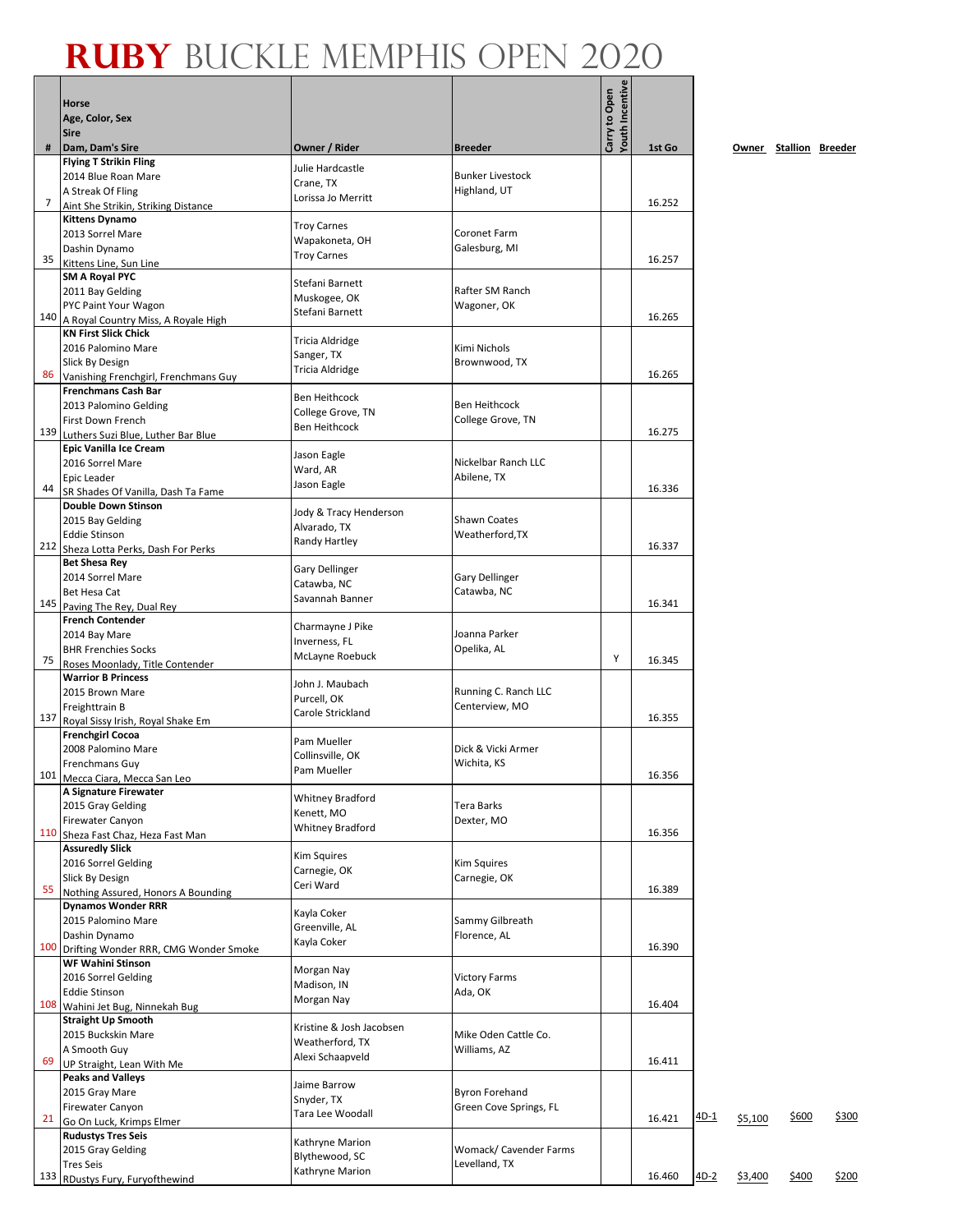#### **Ruby** Buckle Memphis Open 2020 ┱

Г

 $\overline{\phantom{a}}$ 

|     | Horse<br>Age, Color, Sex<br><b>Sire</b>                              |                                        |                                               | <b>Youth Incentive</b><br>Carry to Open |        |         |         |                        |       |
|-----|----------------------------------------------------------------------|----------------------------------------|-----------------------------------------------|-----------------------------------------|--------|---------|---------|------------------------|-------|
| #   | Dam, Dam's Sire                                                      | Owner / Rider                          | <b>Breeder</b>                                |                                         | 1st Go |         |         | Owner Stallion Breeder |       |
|     | <b>Epic Bit Of Fame</b>                                              | Kaylon & Seth Rodriguez                |                                               |                                         |        |         |         |                        |       |
|     | 2015 Gray Stallion<br><b>Epic Leader</b>                             | Polk City, FL                          | Kaylon & Seth Rodriguez<br>Polk City, FL      |                                         |        |         |         |                        |       |
| 33  | Madams Bit of Fame, Zippy Zevi Dasher                                | Kaylon Rodriguez                       |                                               |                                         | 16.485 | 4D-3    | \$2,210 | \$260                  | \$130 |
|     | <b>Heza Fiery Fling</b>                                              | Delancey Enterprises, LLC              |                                               |                                         |        |         |         |                        |       |
|     | 2015 Bay Roan Stallion<br>A Streak Of Fling                          | Cheyenne, WY                           | <b>Ashley Hambrick</b><br>Webster Springs, WV |                                         |        |         |         |                        |       |
| 33  | Sheza Firen Bully, Bully Bullion                                     | Christine DeRenzo                      |                                               |                                         | 16.490 | 4D-4    | \$1,700 | \$200                  | \$100 |
|     | <b>A Wealthy Design</b>                                              | Bob & Tracy Haberlandt                 |                                               |                                         |        |         |         |                        |       |
|     | 2015 Chestnut Mare                                                   | Okeechobee, FL                         | Bob & Tracy Haberlandt                        |                                         |        |         |         |                        |       |
| 156 | Slick By Design<br>RGR Miss Hugo Cash, MR. Beaudash                  | Kristin Hanchey                        | Okeechobee, FL                                |                                         | 16.494 | $4D-5$  | \$1,190 | \$140                  | \$70  |
|     | <b>Jets Rebel Yell</b>                                               | Alissa Flores                          |                                               |                                         |        |         |         |                        |       |
|     | 2016 Mare                                                            | Laredo, TX                             | <b>Busby Quarterhorse</b>                     |                                         |        |         |         |                        |       |
| 117 | Blazin Jetolena<br>Rebs Little Fame, Dash Ta Fame                    | Suade Furr                             | Millsap, TX                                   |                                         | 16.510 | $4D-6$  | \$1,020 | \$120                  | \$60  |
|     | <b>Graves Slick Nickbar</b>                                          |                                        |                                               |                                         |        |         |         |                        |       |
|     | 2015 Sorrel Mare                                                     | Susan Lousberg<br>Mt. Pleasant, TX     | <b>Curtis Graves</b>                          |                                         |        |         |         |                        |       |
|     | Slick By Design                                                      | Susan Lousberg                         | Collinsville, TX                              |                                         | 16.511 | 4D-7    | \$850   | \$100                  | \$50  |
|     | 218 Docs Heart Attack, Dr. Nick Bar<br><b>KVS Payday By Design</b>   |                                        |                                               |                                         |        |         |         |                        |       |
|     | 2015 Grullo Mare                                                     | Darrell & Jamie Garrett                | Kurt Vonn Stone                               |                                         |        |         |         |                        |       |
|     | Slick By Design                                                      | Byrdstown, TN<br>Jamie Garrett         | Lebanon, TN                                   |                                         |        |         |         |                        |       |
| 55  | SCF Daisy Duke, Special Definition                                   |                                        |                                               |                                         | 16.522 | 4D-8    | \$680   | \$80                   | \$40  |
|     | <b>Roll Jordan Roll</b><br>2016 Bay Mare                             | River and Ray Stuckey                  | River and Ray Stuckey                         |                                         |        |         |         |                        |       |
|     | Fast Prize Jordan                                                    | Whitesboro, TX                         | Whitesboro, TX                                |                                         |        |         |         |                        |       |
| 125 | Send the Vision, Perks Alive                                         | <b>River Stuckey</b>                   |                                               |                                         | 16.534 | $4D-9$  | \$510   | \$60                   | \$30  |
|     | <b>King Tyrone</b>                                                   | <b>Riverview Quarter Horses LLC</b>    |                                               |                                         |        |         |         |                        |       |
|     | 2015 Sorrel Stallion<br>Blazin Jetolena                              | Little River, SC                       | Jessica Worley<br>Little River, SC            |                                         |        |         |         |                        |       |
| 80  | From The Money Red, On The Money Red                                 | Nicole Love                            |                                               |                                         | 16.604 | $4D-10$ | \$340   | \$40                   | \$20  |
|     | <b>Shesa Crowd Pleaser</b>                                           | Priscilla Heyward                      |                                               |                                         |        |         |         |                        |       |
|     | 2016 Sorrel Mare<br>Carrizzo                                         | Prosperity, SC                         | Frank Moore Jr<br>Pendleton, SC               |                                         |        |         |         |                        |       |
| 90  | Gracies Little Jewel, Streakin Jewel                                 | Priscilla Heyward                      |                                               |                                         | 16.606 |         |         |                        |       |
|     | Firstdownthecanyon                                                   | Mary E Hudson                          |                                               |                                         |        |         |         |                        |       |
|     | 2015 Sorrel Mare                                                     | Auburn, KY                             | Vickie Adams                                  |                                         |        |         |         |                        |       |
| 67  | <b>Firewater Canyon</b><br>Miss Dallas is First, First Down Dash     | Mary Hudson                            | Collinsville, TX                              |                                         | 16.623 |         |         |                        |       |
|     | <b>Big Time Tonight</b>                                              | Karey Potter                           |                                               |                                         |        |         |         |                        |       |
|     | 2012 Brown Stallion                                                  | Hastings, MI                           | L Joe & Judith O Chappell Trust               |                                         |        |         |         |                        |       |
| 71  | <b>Bigtime Favorite</b><br>Tonight I Might, Shazoom                  | David Williams                         | Santaquin, UT                                 |                                         | 16.643 |         |         |                        |       |
|     | <b>Azoomin Fury</b>                                                  | Crystal Tebbe                          |                                               |                                         |        |         |         |                        |       |
|     | 2015 Black Mare                                                      | SW Ranches, FL                         | <b>GFR Equine Services</b>                    |                                         |        |         |         |                        |       |
| 20  | Furyofthewind                                                        | Doug Hammond                           | Ponty Pool, ON                                |                                         | 16.657 |         |         |                        |       |
|     | Azooma, Shazoom<br>This Fame Is On Fire *                            | Raise The Bar Perf. Horses LLC         |                                               |                                         |        |         |         |                        |       |
|     | 2012 Chestnut Stallion                                               | Vicksburg, MI                          | Heath Boucher                                 |                                         |        |         |         |                        |       |
|     | <b>Fire Water Flit</b>                                               | Rebecca Barton                         | Galion, OH                                    |                                         | 16.661 |         |         |                        |       |
|     | 151 Famous Slik Parties, Dash Ta Fame<br><b>RSL Remember My Fame</b> |                                        |                                               |                                         |        |         |         |                        |       |
|     | 2015 Bay Mare                                                        | Tom J Wylie                            | <b>RSL Enterprises LLC</b>                    |                                         |        |         |         |                        |       |
|     | <b>Eddie Stinson</b>                                                 | Perrysburg, OH<br><b>Troy Crumrine</b> | Bromide, OK                                   |                                         |        |         |         |                        |       |
| 236 | Royal First Down, Royal Quick Dash<br><b>Kvs One Slick Jet</b>       |                                        |                                               |                                         | 16.677 |         |         |                        |       |
|     | 2016 Red Dun Gelding                                                 | Kurt Vonn Stone                        | Kurt Vann Stone                               |                                         |        |         |         |                        |       |
|     | Slick by Design                                                      | Lebanon, TN<br>Sierra Waldrep          | Lebanon, TN                                   |                                         |        |         |         |                        |       |
| 63  | SCF Daisy Duke, Special Defenition                                   |                                        |                                               |                                         | 16.712 |         |         |                        |       |
|     | <b>HGFFlinging Frosted</b><br>2015 Mare                              | Suzanne Moran                          | Suzanne Moran                                 |                                         |        |         |         |                        |       |
|     | A Streak Of Fling                                                    | Shepherd, TX                           | Shepherd, TX                                  |                                         |        |         |         |                        |       |
|     | 114 PC Smoke Sun Holly, Sun Frost                                    | Payton Brown                           |                                               |                                         | 16.731 |         |         |                        |       |
|     | <b>Blazin Easy Pie</b>                                               | Schelista Glenn                        |                                               |                                         |        |         |         |                        |       |
|     | 2011 Gelding<br>Blazin Jetolena                                      | Traskwood, AR                          | Susan Rest<br>Tucson, AZ                      |                                         |        |         |         |                        |       |
| 202 | Flyin Cuttie Pie, Pie In The Sky                                     | Schelista Glenn                        |                                               |                                         | 16.762 |         |         |                        |       |
|     | <b>Bully Fling N Stones</b>                                          | Crystal Tebbe                          |                                               |                                         |        |         |         |                        |       |
|     | 2014 Bay Roan Mare<br>A Streak Of Fling                              | SW Ranches, FL                         | Gloria J Leopard DVM<br>Purcell, OK           |                                         |        |         |         |                        |       |
| 74  | Pebbles Bit O Bully, Bully Bullion                                   | Crystal Tebbe                          |                                               |                                         | 16.775 |         |         |                        |       |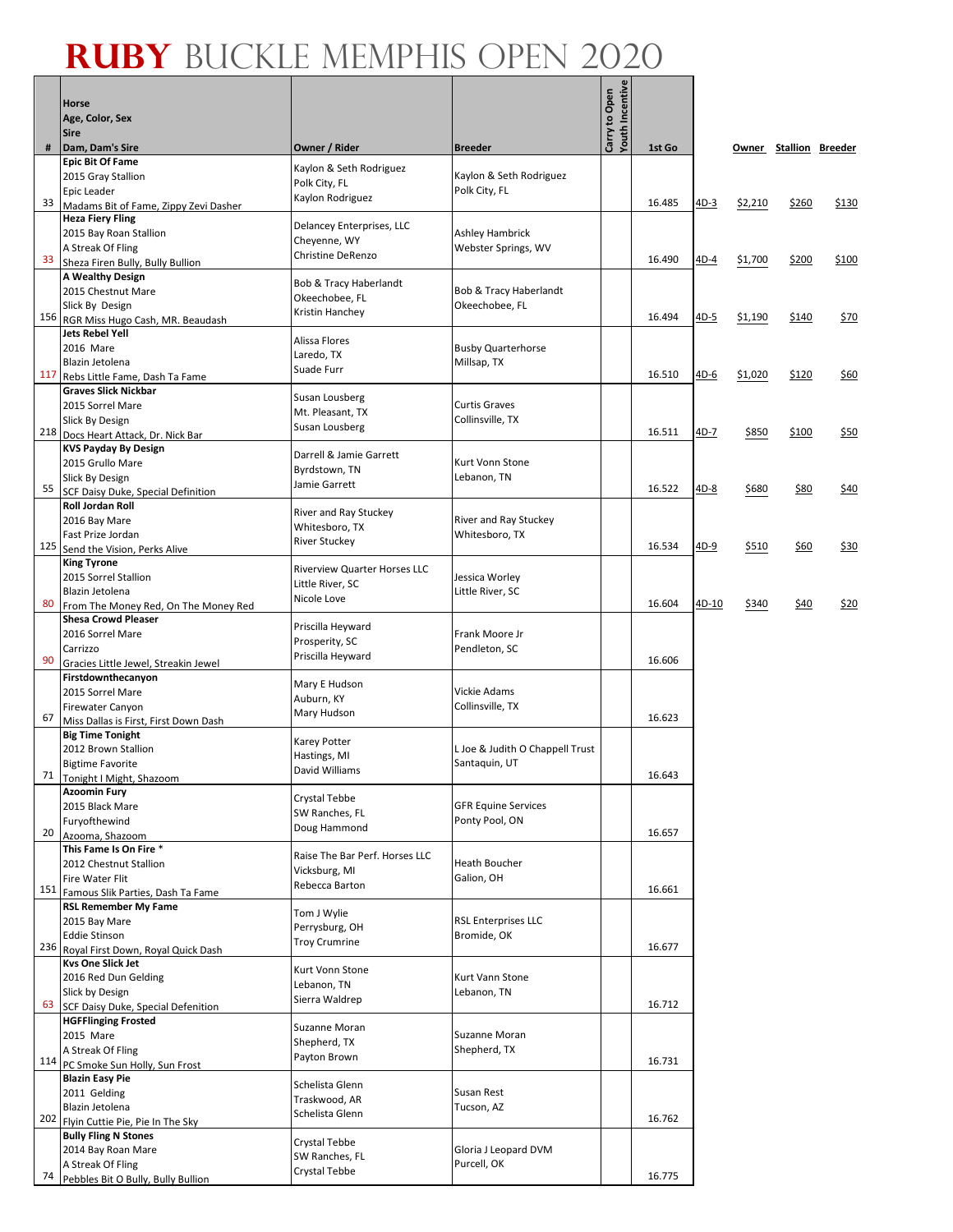|                |                                                        |                                          |                                | fouth Incentive |        |
|----------------|--------------------------------------------------------|------------------------------------------|--------------------------------|-----------------|--------|
|                | <b>Horse</b>                                           |                                          |                                |                 |        |
|                | Age, Color, Sex<br><b>Sire</b>                         |                                          |                                | Carry to Open   |        |
| #              | Dam, Dam's Sire                                        | Owner / Rider                            | <b>Breeder</b>                 |                 | 1st Go |
|                | Letta Traffic Do It                                    |                                          |                                |                 |        |
|                | 2015 Buckskin Mare                                     | Janett Dykes<br>Baxley, GA               | <b>Troy Ashford</b>            |                 |        |
|                | <b>Traffic Guy</b>                                     | Jaime Stackpole                          | Lott, TX                       |                 |        |
|                | 115 April Rose For Hank, Letta Hank Do It              |                                          |                                |                 | 16.826 |
|                | <b>Breezy PYC</b><br>2015 Brown Mare                   | Richard Johnson                          | Keith Carol                    |                 |        |
|                | PYC Paint Your Wagon                                   | Morning View, KY                         | Washington, OK                 |                 |        |
|                | 206 Wind N My Sails, Okey Dokey Dale                   | Maliah Johnson                           |                                |                 | 16.863 |
|                | <b>Streakin French Biankus</b>                         | Double Nickel Ranch                      |                                |                 |        |
|                | 2016 Mare                                              | Shepherd, TX                             | Suzanne Moran                  |                 |        |
| 41             | A Streak Of Fling                                      | Kasey Moran                              | Shepherd, TX                   |                 | 16.870 |
|                | Biankus French Shasta, Captain Biankus<br>Velma Kellie |                                          |                                |                 |        |
|                | 2015 Sorrel Mare                                       | Stephanie Newman                         | Kassie Mowry                   |                 |        |
|                | Epic Leader                                            | Rapid City, SD                           | Dublin, TX                     |                 |        |
| $\overline{2}$ | Streakin Silvercreek, A Streak Of Fling                | Lacey Harmon                             |                                |                 | 16.943 |
|                | <b>Ritzy Ivory</b>                                     | Sarah Sweringen                          |                                |                 |        |
|                | 2016 Bay Mare                                          | Ormond Beach, FL                         | Zory Kuzyk                     |                 |        |
| 84             | Ivory James<br>Gentle Autumn Rain, First Down Dash     | Jamie Hawkins                            | Lancaster, CA                  |                 | 17.119 |
|                | <b>This Guyz Hot</b>                                   |                                          |                                |                 |        |
|                | 2015 Palomino Gelding                                  | Kristi & Samantha Duran                  | <b>Bill &amp; Debbie Myers</b> |                 |        |
|                | Frenchmans Guy                                         | Chino Hills, CA<br>Samantha Duran        | St Onge, SD                    |                 |        |
| 48             | Hot Movida, Hot Colours                                |                                          |                                | Y               | 17.168 |
|                | Takethisjetnfly                                        | Jessica Worley                           |                                |                 |        |
|                | 2007 Chestnut Mare                                     | Little River, SC                         | Lisa Stafford                  |                 |        |
| 61             | Blazin Jetolena<br>This Girls Takin, Takin On The Cash | Jessica Worley                           | Whitesboro, TX                 |                 | 17.189 |
|                | <b>VF Questlove</b>                                    |                                          |                                |                 |        |
|                | 2016 Gelding                                           | John Floyd                               | <b>Victory Farms</b>           |                 |        |
|                | <b>Eddie Stinson</b>                                   | Weatherford, TX<br>John Floyd            | Ada, OK                        |                 |        |
|                | 211 VF Burrs Alive, Burrs First Down                   |                                          |                                |                 | 17.205 |
|                | Untresable Lad                                         | <b>Blair Knight</b>                      |                                |                 |        |
|                | 2015 Sorrel Gelding<br><b>Tres Seis</b>                | Princeton, KY                            | Ronald Bullock<br>Aubrey, TX   |                 |        |
| 39             | Bootsie Lassie, Holland Ease                           | <b>Blair Knight</b>                      |                                |                 | 17.258 |
|                | <b>KB Blazin Sinns</b>                                 |                                          |                                |                 |        |
|                | 2015 Gelding                                           | <b>Kelly Mathews</b><br><b>Holley MI</b> | <b>Kelly Mattews</b>           |                 |        |
|                | <b>Blazin Jet Olena</b>                                | Shane Yoder                              | Holly, OK                      |                 |        |
|                | 238 Carlys got a plan, Calcur                          |                                          |                                |                 | 17.724 |
|                | <b>CLF Famous Lingerie</b><br>2016 Sorrel Mare         | Katelin Finissi                          | Katelin Finissi                |                 |        |
|                | This Fame Is On Fire                                   | Raymond, OH                              | Raymond, OH                    |                 |        |
|                | 205 LR Shoot N Dash, Dash Del Rey                      | Katelin Finissi                          |                                |                 | 17.804 |
|                | <b>Streak N Goodbye</b>                                | Dr. Zachary Bruggen                      |                                |                 |        |
|                | 2015 Chestnut Gelding                                  | Ward, AR                                 | Rubylee Walker                 |                 |        |
| 4              | The Goodbye Lane                                       | Zachary Bruggen                          | Pingree, ID                    |                 | 18.952 |
|                | Streak N Wink, Sterakin Jewel<br><b>Bye Felicia</b>    |                                          |                                |                 |        |
|                | 2014 Sorrel Gelding                                    | Joanna Parker                            | Karl Smith                     |                 |        |
|                | <b>Eddie Stinson</b>                                   | Opelika, AL                              | Lucedale, MS                   |                 |        |
| 109            | Ima Burr Bugg, Burrs First Down                        | <b>Brett Monroe</b>                      |                                |                 | 19.830 |
|                | JL Fame in Vegas                                       | <b>MR Performance Horses</b>             |                                |                 |        |
|                | 2014 Sorrel Mare                                       | Bellville, TX                            | Jill Lane                      |                 |        |
| 87             | French Streaktovegas<br>JL Sweet Fame, Dash ta Fame    | Jodee Miller                             | Benton, MT                     |                 | 20.034 |
|                | <b>VF Born Famous</b>                                  |                                          |                                |                 |        |
|                | 2013 Palomino Gelding                                  | Clay Espey & Dustin Angelle              | <b>Victory Farms</b>           |                 |        |
|                | Born Ta Be Famous                                      | Robert, LA<br><b>Dustin Angelle</b>      | Ada, OK                        |                 |        |
|                | 177 Sleek Glass, Image of Greatness                    |                                          |                                |                 | 20.133 |
|                | Mini Gun                                               | Shannon McReynolds                       |                                |                 |        |
|                | 2015 Gray Mare<br>Fiestas Gotta Gun                    | La Luz, NM                               | Royal D Ranch<br>Henrietta, TX |                 |        |
| 199            | Blazen Martha, Marthas Six Moons                       | Shannon McReynolds                       |                                |                 | 20.137 |
|                | Governmentassistance                                   |                                          |                                |                 |        |
|                | 2016 Gray Stallion                                     | Dale Green<br>Swansea, SC                | Dale Green                     |                 |        |
|                | This Fame Is On Fire                                   | JD Kneece                                | Swansea, SC                    |                 |        |
| 32             | Silver Bell Bar Bee, Joseph Paul                       |                                          |                                |                 | 20.138 |
|                | Slick Lane Ta Fame<br>2015 Black Mare                  | Nancy Adkins                             | Jill Petty                     |                 |        |
|                | Slick By Design                                        | Marengo, OH                              | Markel, TX                     |                 |        |
|                | 162 Short Lane Ta Fame, Dash Ta Fame                   | Will Lear                                |                                |                 | 20.180 |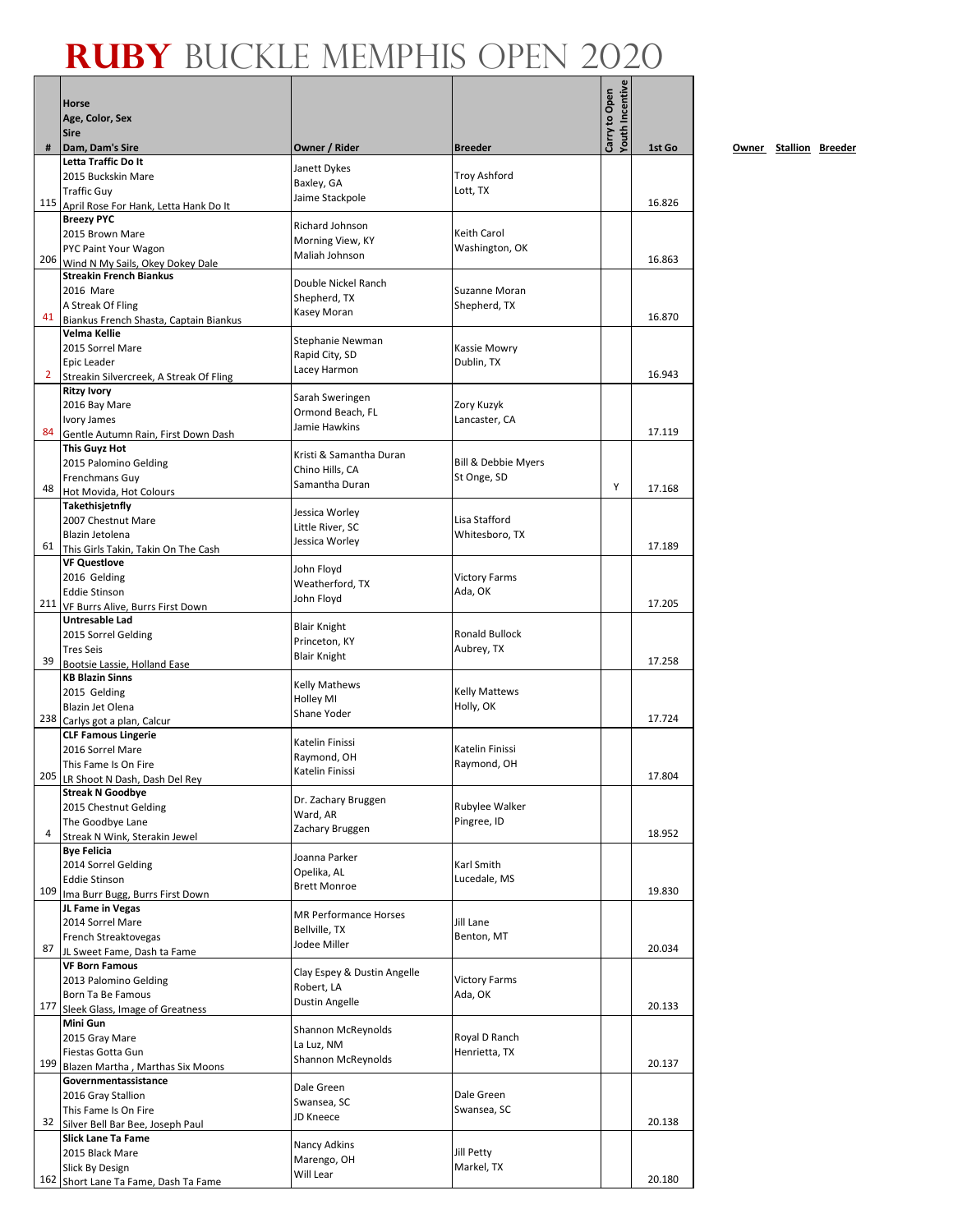|     | <b>Horse</b>                                                   |                                      |                                          | Youth Incentive<br>Carry to Open |        |
|-----|----------------------------------------------------------------|--------------------------------------|------------------------------------------|----------------------------------|--------|
|     | Age, Color, Sex<br><b>Sire</b>                                 |                                      |                                          |                                  |        |
| #   | Dam, Dam's Sire                                                | Owner / Rider                        | <b>Breeder</b>                           |                                  | 1st Go |
|     | <b>TC My Kind Guy</b>                                          | London Gorham                        |                                          |                                  |        |
|     | 2016 Chestnut Gelding<br><b>BHR Frenchies Socks</b>            | Marengo, OH                          | Tommy F. Williams<br>Big Spring, TX      |                                  |        |
| 67  | KT Saucey Leader, Confederate Leader                           | Will Lear                            |                                          |                                  | 20.183 |
|     | <b>Furious Interlude</b>                                       | Abigail Poe/Kelli Jo & Alan Hulsey   |                                          |                                  |        |
|     | 2010 Bay Mare                                                  | Fitzgerald, GA                       | <b>Bob Moore Farms</b>                   |                                  |        |
|     | Furyofthewind<br>43 Secret Interlude, Tejano                   | Abigail Poe                          | Norman, OK                               | Y                                | 20.236 |
|     | <b>KN Snap Back</b>                                            | Julien Veilleux                      |                                          |                                  |        |
|     | 2016 Sorrel Mare                                               | St-Alfred, QC                        | Nichols Stephen/ Kimi Nichols            |                                  |        |
|     | <b>Eddie Stinson</b><br>25 KN Hankes Design Dila, Designer Red | Caroline Boucher                     | Brownwood, TX                            |                                  | 20.286 |
|     | <b>Princess Stinson</b>                                        | Janett Dykes                         |                                          |                                  |        |
|     | 2013 Palomino Mare                                             | Baxley, GA                           | Danny Carroll                            |                                  |        |
| 58  | <b>Eddie Stinson</b>                                           | Janett Dykes                         | Raymore, MI                              |                                  | 20.309 |
|     | Oro Rose, Man In The Money<br><b>VF Famous Cowgirl</b>         |                                      |                                          |                                  |        |
|     | 2013 Sorrel Mare                                               | Dorminy Plantation<br>Fitzgerald, GA | <b>Victory Farms</b>                     |                                  |        |
|     | Born Ta Be Famous                                              | Roger Odom                           | Ada, OK                                  |                                  |        |
| 69  | Ill Come A Runnin, Royal Shake Em<br>StreakinFlinginDisco      |                                      |                                          |                                  | 20.315 |
|     | 2009 Bay Roan Mare                                             | Rosemary Harrison                    | Lisa Fulton                              |                                  |        |
|     | A Streak Of Fling                                              | Maysville, OK<br>Tyler Rivette       | Valentine, NE                            |                                  |        |
|     | 198 Lot A Disco, Disco Jerry                                   |                                      |                                          |                                  | 20.335 |
|     | <b>Epic Guy</b><br>2015 Gray Gelding                           | Kristen Williams                     | Kristen Williams                         |                                  |        |
|     | <b>Epic Leader</b>                                             | Frierson, LA                         | Frierson, LA                             |                                  |        |
|     | 174 Frenchilicious, Frenchmans Guy                             | Kassie Mowry                         |                                          |                                  | 20.359 |
|     | <b>SH Streak Of Fame</b>                                       | Sherri Cass                          |                                          |                                  |        |
|     | 2013 Sorrel Mare<br>A Streak Of Fling                          | Pierre, SD                           | Shaina Huffman<br>Selby, SD              |                                  |        |
|     | 183 Sudden Susan, Das Ta Fame                                  | Sherri Cass                          |                                          |                                  | 20.372 |
|     | Itis What It Is Guys                                           | Emma Wildiensen                      |                                          |                                  |        |
|     | 2010 Palomino Mare                                             | Wentzville, MO                       | <b>Bill and Deb Meyers</b>               |                                  |        |
| 53  | <b>Frenchmans Guy</b><br>DN Shake Em Up, Royal Shake M         | Emma Wildiensen                      |                                          |                                  | 20.420 |
|     | <b>Sexy Lil Fritz</b>                                          | Kevin & Summer Kosel                 |                                          |                                  |        |
|     | 2015 Bay Mare                                                  | Glenham, SD                          | Ron Reed                                 |                                  |        |
|     | Aint Seen Nothin Yet<br>95 Dallas Fritz Finale, Dallas Fritz   | Summer Kosel                         | Lawrence, KS                             |                                  | 20.430 |
|     | <b>Painted Manny</b>                                           | Steve & Cindy Durham                 | Lance Robinson & Max                     |                                  |        |
|     | 2011 Sorrel Gelding                                            | Rosendale, IN                        | Anderson                                 |                                  |        |
|     | PC Redwood Manny<br>248 Miss Eye Paint, Mr Eye Opener          | Cody Bryant                          | Spanish Fork, UT                         |                                  | 20.472 |
|     | <b>Teasin Dat Guy</b>                                          |                                      |                                          |                                  |        |
|     | 2016 Palomino Mare                                             | Katie Lindahl<br>Cannon Falls, MN    | Katie Lindahl                            |                                  |        |
| 7   | Frenchmans Guy                                                 | Molly Otto                           | Cannon Falls, MN                         |                                  | 20.472 |
|     | Teasin Jetolena. Blazin Jetolena<br><b>Smooth Finances</b>     |                                      |                                          |                                  |        |
|     | 2013 Buckskin Mare                                             | Nikki Cain                           | Nikki Cain                               |                                  |        |
|     | A Smooth Guy                                                   | Whitesboro, TX<br>Nikki Cain         | Whitesboro, TX                           |                                  | 20.489 |
|     | 116 Financial Flood, Financially<br><b>Briscos Bug</b>         |                                      |                                          |                                  |        |
|     | 2014 Gelding                                                   | Erica Blakeney                       |                                          |                                  |        |
|     | Shawne Bug Leo                                                 | Williamson, GA<br>Craig Brooks       | Elan Brooks                              |                                  |        |
|     | 241 Briscos Dream Gal, Brisco Country Jr                       |                                      |                                          |                                  | 20.513 |
|     | <b>Flashin My Guns</b><br>2014 Gray Gelding                    | Ryann Pedone                         | Lee Pedone                               |                                  |        |
|     | Fiestas Gotta Gun                                              | Sunset, TX<br>Jodee Miller           | Brooksville, FL                          |                                  |        |
|     | 170 Red Flash in Money, On the Money Rod                       |                                      |                                          |                                  | 20.515 |
|     | <b>Epic Hangover</b><br>2016 Chestnut Mare                     | Todd Holder                          | Todd Holder                              |                                  |        |
|     | <b>Epic Leader</b>                                             | Sparta, KY                           | Sparta, Ky                               |                                  |        |
| 20  | Bloodymaryinatincan, Dash Ta Fame                              | Todd Holder                          |                                          |                                  | 20.527 |
|     | <b>Shez Got The Prize</b>                                      | Meredith & Clay Oliver               |                                          |                                  |        |
|     | 2016 Gray Mare<br>Hez Our Secret                               | Jefferson, SC                        | <b>Stanley Weetona</b><br>Madill, OK     |                                  |        |
|     | 103 First Prize Corona, Corona Cartel                          | Clay Oliver                          |                                          |                                  | 20.558 |
|     | <b>Hooked On Nick</b>                                          | <b>Bricklee Miller</b>               |                                          |                                  |        |
|     | 2009 Sorrel Gelding<br>As Good As aNick Gets                   | Starkville, MS                       | Tamara & Grant Scheer<br>Weatherford, TX |                                  |        |
| 240 | Hook Me Easy, Hooked On Cash                                   | <b>Bricklee Miller</b>               |                                          |                                  | 20.567 |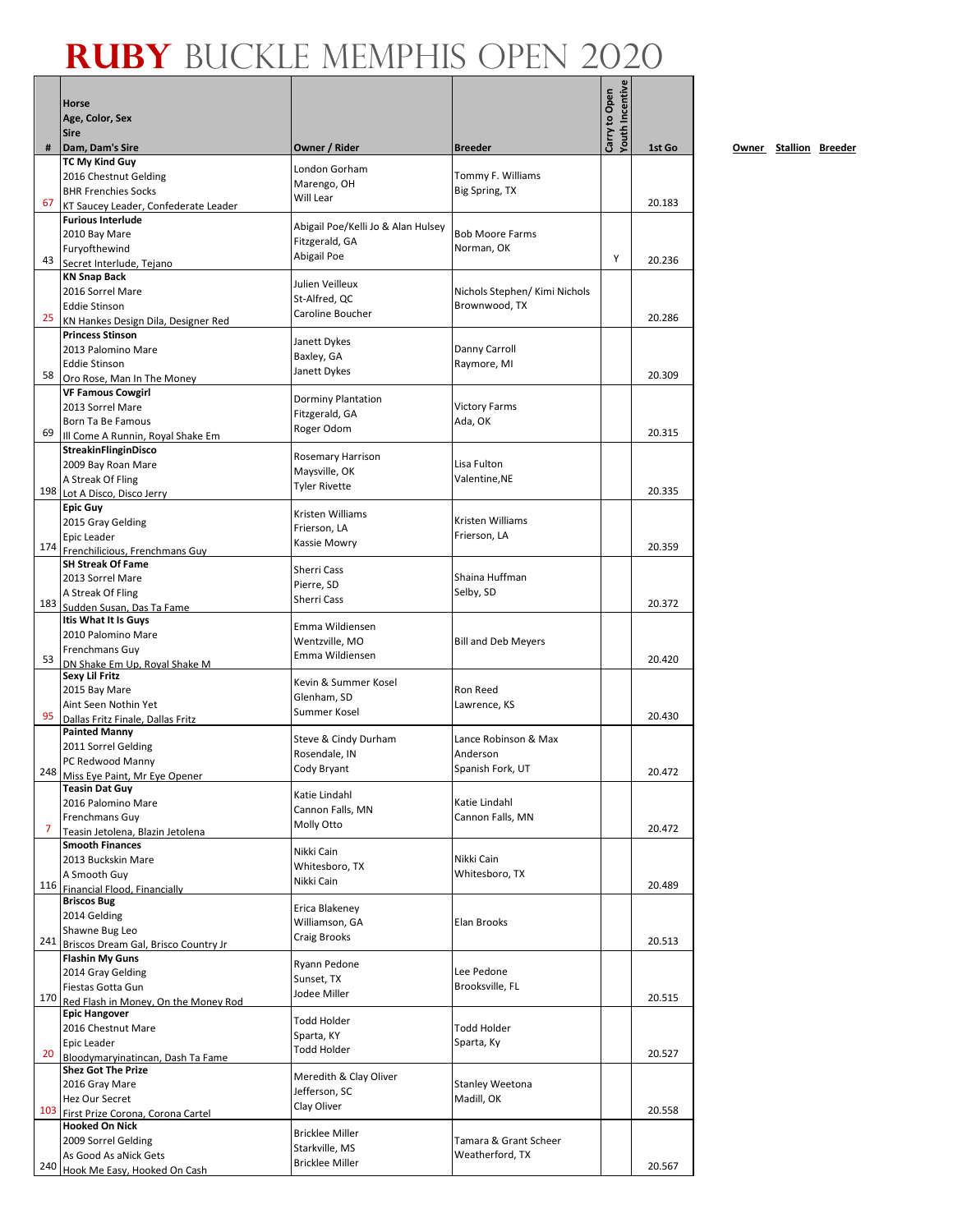$\mathbf{r}$ 

|     | Horse<br>Age, Color, Sex<br><b>Sire</b>                           |                                           |                                    | <b>routh Incentive</b><br>Carry to Open |        |
|-----|-------------------------------------------------------------------|-------------------------------------------|------------------------------------|-----------------------------------------|--------|
| #   | Dam, Dam's Sire<br><b>Tres Leche</b>                              | Owner / Rider                             | <b>Breeder</b>                     |                                         | 1st Go |
|     | 2016 Brown Mare                                                   | Marcie Laughrey                           | <b>Michael Partin</b>              |                                         |        |
|     | <b>Tres Seis</b>                                                  | Athens, TX                                | Montalba, TX                       |                                         |        |
| 121 | Easy On Liberty, Shazoom                                          | Maggie Carter                             |                                    |                                         | 20.569 |
|     | <b>KN Shesa Epic Girl</b>                                         | Kimi Nichols                              |                                    |                                         |        |
|     | 2016 Sorrel Mare                                                  | Brownwood, TX                             | Kimi Nichols                       |                                         |        |
| 51  | Epic Leader                                                       | Kay Blandford                             | Brownwood, TX                      |                                         | 20.578 |
|     | KN Shesa Regulargirl, Nothin But Cash<br><b>Hold My Vodka</b>     |                                           |                                    |                                         |        |
|     | 2016 Sorrel Gelding                                               | Luann Johnson                             | <b>Withney Godinez</b>             |                                         |        |
|     | Triple Vodka                                                      | Dublin, TX                                | Dublin, TX                         |                                         |        |
| 46  | Fire Flits and Rockets, Firewater Flit                            | <b>Whitney Godinez</b>                    |                                    |                                         | 20.589 |
|     | <b>Lost Creek Widow</b>                                           | Brandy & Jamey Voge                       |                                    |                                         |        |
|     | 2015 Sorrel Gelding<br>Rockin W.                                  | Wills Point, TX                           | <b>Tony Palermo</b><br>Sulphur, LA |                                         |        |
| 204 | Wicked Widow, Widows Freckles                                     | <b>Brandy Voge</b>                        |                                    |                                         | 20.601 |
|     | <b>French Streakin Slew</b>                                       |                                           |                                    |                                         |        |
|     | 2016 Sorrel Gelding                                               | Donna Workman<br>Katy, TX                 | Donna Workman                      |                                         |        |
|     | French Streaktovegas                                              | Ashley Schafer                            | Katy, TX                           |                                         |        |
| 44  | After School Lou, Louisiana Swamp                                 |                                           |                                    |                                         | 20.609 |
|     | <b>Magie Trixx</b><br>2015 Red Roan Mare                          | Jennifer Bergmann                         | Erin Chrisman                      |                                         |        |
|     | A Streak Of Fling                                                 | Ft Davis, TX                              | Kaplan, LA                         |                                         |        |
| 37  | Fames Magic, Dash Ta Fame                                         | Logan Whiteman                            |                                    |                                         | 20.653 |
|     | A Guy With Magnolias                                              | Garrett & Brittany Tonozzi                |                                    |                                         |        |
|     | 2016 Sorrel Gelding                                               | Lampasas, TX                              | Garrett & Brittany Tonozzi         |                                         |        |
| 10  | A Guy With Proof                                                  | <b>Brittany Tonozzi</b>                   | Lampasas, TX                       |                                         | 20.674 |
|     | Steele Magnolias, Magnolia Bar Jet<br><b>Fames French Captain</b> |                                           |                                    |                                         |        |
|     | 2014 Sorrel Gelding                                               | Stacy A Bason                             | Karen Lynn Ottinger                |                                         |        |
|     | Ur One Famous Rebel                                               | Tularosa, NM<br>Dakota Danley             | Hondo, TX                          |                                         |        |
| 230 | Biankusfrenchshasta, Captian Biankus                              |                                           |                                    |                                         | 20.700 |
|     | <b>CP Famous Miss Kitty</b><br>2016 Chestnut Mare                 | <b>Troy Davis</b>                         | <b>Claire Powell</b>               |                                         |        |
|     | Epic Leader                                                       | Stephenville, TX                          | Eldorado, TX                       |                                         |        |
| 14  | CP Famous Diamonds, Dash Ta Fame                                  | <b>Hilary Hightower</b>                   |                                    |                                         | 20.776 |
|     | California Cash 37 *                                              | Raise The Bar Perf. Horses LLC            |                                    |                                         |        |
|     | 2013 Brown Stallion                                               | Vicksburg, MI                             | <b>Shannon Akerstrom</b>           |                                         |        |
| 123 | Jess Louisiana Blue                                               | Rass Pederson                             | Potter Valley, CA                  |                                         | 20.803 |
|     | Cash Perks, Dash For Cash<br><b>PT Barefoot N Famous</b>          |                                           |                                    |                                         |        |
|     | 2013 Sorrel Mare                                                  | <b>Bert Skimehorn</b>                     | Danny Kingins                      |                                         |        |
|     | <b>BHR Frenchies Socks</b>                                        | Springfield, TN<br>Bert Skinehorn         | Hazel, KY                          |                                         |        |
| 46  | Rickashay Ta Fame, Dash Ta Fame                                   |                                           |                                    |                                         | 20.808 |
|     | VC GoGo Fling<br>2016 Chestnut Mare                               | Pete Oen                                  | Cristi Copsey Gaffney              |                                         |        |
|     | A Streak Of Fling                                                 | Maysville, OK                             | Anselmo, NE                        |                                         |        |
| 15  | GoGo Fame, Dash Ta Fame                                           | Pete Oen                                  |                                    |                                         | 20.822 |
|     | Lil Allante                                                       | Ryan Reynolds                             |                                    |                                         |        |
|     | 2015 Bay Mare                                                     | Collinsville, TX                          | Ashley Snedegar                    |                                         |        |
| 245 | Freighttrain B                                                    | Ryan Reynolds                             | Willis, TX                         |                                         | 20.891 |
|     | VF Coup De Ville, Burrs First Down<br><b>Turnpikers Wagon</b>     |                                           |                                    |                                         |        |
|     | 2014 Stallion                                                     | Lazy Susan Ranch LLC                      | Verna & Nolan Perehouse            |                                         |        |
|     | PYC Paint Your Wagon                                              | Flint, TX<br><b>Emily Thompson Taylor</b> | Webbers Falls, OK                  |                                         |        |
| 164 | High Class Turnpike, Royal Quick Flash                            |                                           |                                    |                                         | 20.962 |
|     | <b>Silked N Fame</b>                                              | Amanda Carnes                             | Amanda Carnes                      |                                         |        |
|     | 2016 Palomino Gelding<br>This Fame Is On Fire                     | Wapakoneta, OH                            | Wapakoneta, OH                     |                                         |        |
| 116 | Smashed On A Blue Moon, Connies Smashed                           | Kelly Bowser                              |                                    |                                         | 20.962 |
|     | <b>Streakers Queen</b>                                            | <b>Shelly Shields</b>                     |                                    |                                         |        |
|     | 2015 Sorrel Mare                                                  | Cochrane, AB CANADA                       | <b>Fulton Ranch LLC</b>            |                                         |        |
| 6   | A Streak Of Fling                                                 | <b>Shelly Shields</b>                     | Valentine, NE                      |                                         | 21.049 |
|     | Queen Fatima, Dash Ta Fame<br>Tee It Up In My Sox                 |                                           |                                    |                                         |        |
|     | 2014 Mare                                                         | Kathy Donegan                             | Kathy Donegan                      |                                         |        |
|     | <b>BHR Frenchies Socks</b>                                        | Bluff Dale, TX<br>Lacey Harmon            | <b>Bluff Dale, TX</b>              |                                         |        |
| 185 | BA Tee It Up Ta Fame, Dash Ta Fame                                |                                           |                                    |                                         | 21.050 |
|     | <b>Epic Party In Vegas</b>                                        | <b>Mission Ranch LLC</b>                  | Jimmy Leek                         |                                         |        |
|     | 2014 Sorrel Mare<br>Epic Leader                                   | Wynne, AR                                 | Wynne, AR                          |                                         |        |
|     | 146 Shootin Tootin Party, Shoot Yeah                              | Niki Lewis                                |                                    |                                         | 21.109 |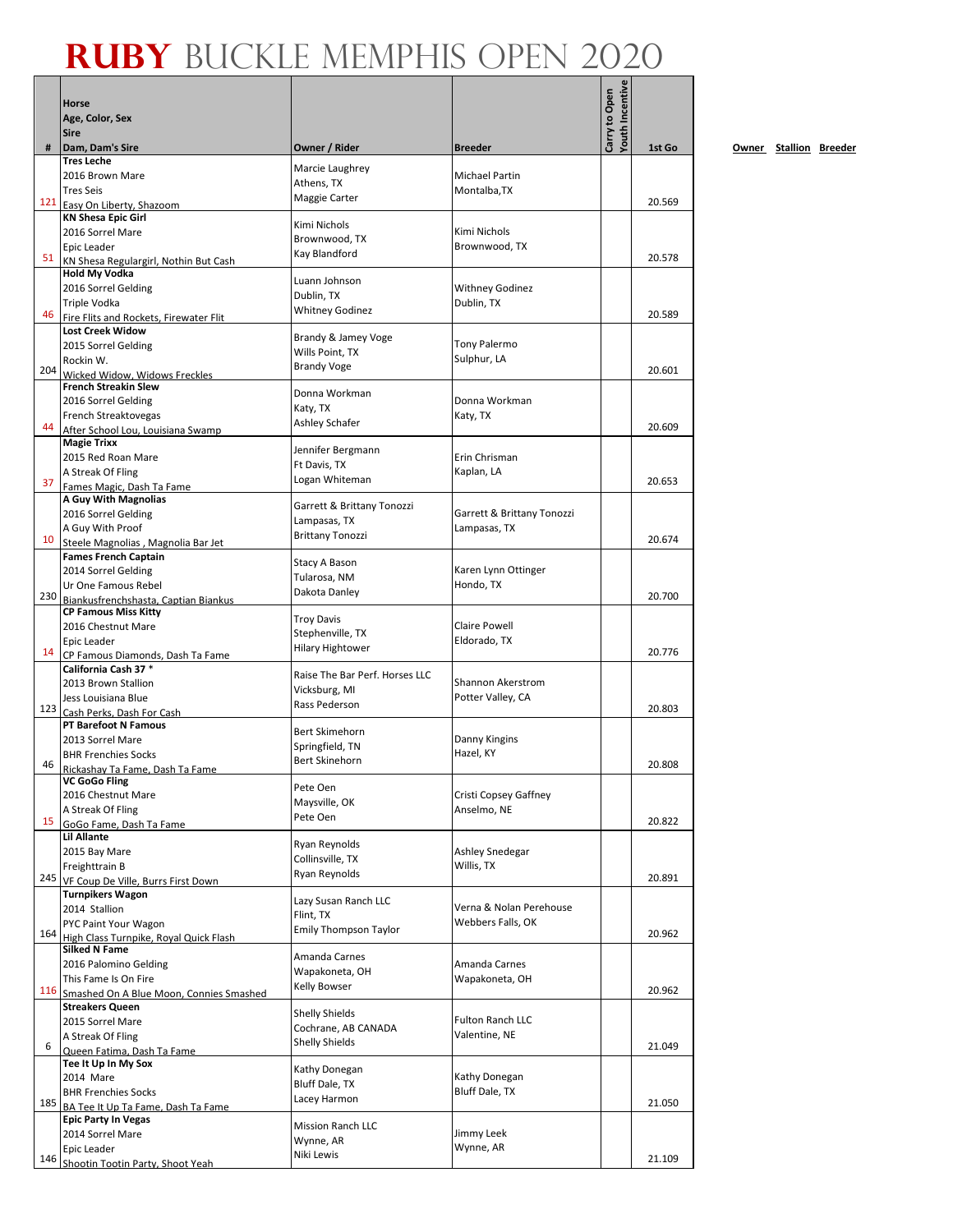|     | Horse<br>Age, Color, Sex                                    |                                         |                                       | <b>routh Incentive</b><br>Carry to Open |        |
|-----|-------------------------------------------------------------|-----------------------------------------|---------------------------------------|-----------------------------------------|--------|
|     | <b>Sire</b>                                                 |                                         |                                       |                                         |        |
| #   | Dam, Dam's Sire<br>Slickgun                                 | Owner / Rider                           | <b>Breeder</b>                        |                                         | 1st Go |
|     | 2015 Gray Mare                                              | Maddi Cripe                             | Self Birgit                           |                                         |        |
|     | Slick By Design                                             | Vandalia, IL<br>Maddi Cripe             | Pilot Point, TX                       |                                         |        |
|     | 122 TR Miss Gravgun. Plavgun                                |                                         |                                       |                                         | 21.113 |
|     | <b>French Streaking</b><br>2016 Bay Roan Stallion           | Denis Robert                            | Jon Adams                             |                                         |        |
|     | French StreakToVegas                                        | St Pie De Bagot, QC                     | Pryor, OK                             |                                         |        |
| 70  | VF Ima Famous Lady, DTF                                     | Caroline Boucher                        |                                       |                                         | 21.200 |
|     | <b>First Famous Chic</b>                                    | <b>Tesha Fredericks</b>                 |                                       |                                         |        |
|     | 2016 Gray Mare                                              | Weatherford, TX                         | Jennifer Ruzsa                        |                                         |        |
| 88  | Epic Leader                                                 | Molli Montgomery                        | Shelby, SD                            |                                         | 21.204 |
|     | Imarealtreasure, Dash Ta Fame<br><b>VF Blooming Stinson</b> |                                         |                                       |                                         |        |
|     | 2015 Sorrel Mare                                            | Cynthia Layton                          | <b>Victory Farms</b>                  |                                         |        |
|     | <b>Eddie Stinson</b>                                        | Newark, OH<br>Michayla Schmitt          | Ada, OK                               |                                         |        |
|     | 182 Bloomingdales, First Down Dash                          |                                         |                                       |                                         | 21.209 |
|     | Easy On The Vodka<br>2016 Sorrel Gelding                    | Malissa Blackmon                        | Kimberly Blackmon                     |                                         |        |
|     | Triple Vodka                                                | Odessa, TX                              | Ganado, TX                            |                                         |        |
| 56  | IB Striking, Trux Boy                                       | Lorissa Jo Merritt                      |                                       |                                         | 21.221 |
|     | <b>VR Bugsinthewind</b>                                     | <b>Rylee Shields</b>                    |                                       |                                         |        |
|     | 2016                                                        | Cochrane, AB CANADA                     |                                       |                                         |        |
|     | Furyofthewind<br>122 VR the Last Bug, Shawnee Bug           | <b>Rylee Shields</b>                    |                                       |                                         | 21.313 |
|     | <b>Bay Area Barbara</b>                                     |                                         |                                       |                                         |        |
|     | 2012 Palomino Mare                                          | Delfarms LLC<br>Bush, LA                | Amy Williams                          |                                         |        |
|     | As Good As Nick Gets                                        | Cambrie Delaune                         | Sandia, TX                            |                                         |        |
| 57  | Six Moons Blonde, PC Frenchman                              |                                         |                                       |                                         | 21.391 |
|     | Citigirl<br>2013 Gray Mare                                  | Chad Walker                             | Danny Carrol                          |                                         |        |
|     | <b>Eddie Stinson</b>                                        | Monongahahela, PA                       | Raymore, MO                           |                                         |        |
| 3   | Dash Royal Fleet, Royal Quick Dash                          | Bert Skimehorn                          |                                       |                                         | 21.400 |
|     | Trafficrunawaytrain                                         | Jenna Graf                              |                                       |                                         |        |
|     | 2015 Buckskin Mare                                          | Millsap, TX                             | Troy & Jaime Ashford                  |                                         |        |
| 31  | <b>Traffic Guy</b><br>Dashing Performance, Royal Quick Dash | Jenna Graf                              | Lott, TX                              |                                         | 21.413 |
|     | <b>Slicks Famous Design</b>                                 | Jana Bean                               |                                       |                                         |        |
|     | 2016 Black Mare                                             | Fort Hancock, TX                        | Jana Bean                             |                                         |        |
| 78  | Slick By Design                                             | Jana Bean                               | Fort Hancock, TX                      |                                         | 21.514 |
|     | Dasharuth, Dash Ta Fame<br><b>Herewego Guys</b>             |                                         |                                       |                                         |        |
|     | 2012 Sorrel Gelding                                         | <b>Honour Yates</b>                     | Crystal Shumate                       |                                         |        |
|     | <b>BHR Frenchies Socks</b>                                  | Cumberland Furnace, TN<br>Shiloh Branch | Micanopy, FL                          |                                         |        |
| 143 | Jets Cash Up Front, Easy On The Mark                        |                                         |                                       |                                         | 21.521 |
|     | Streakinfrankiefling                                        | Thomas & Jennifer Overly                |                                       |                                         |        |
|     | 2015 Bay Roan Mare<br>A Dash Ta Streak                      | Peck, MI                                | Thomas & Jennifer Overly<br>Peck, MI  |                                         |        |
| 175 | Rare Louise, Rare Form                                      | TJ Overly                               |                                       |                                         | 21.607 |
|     | <b>Bobbysocks</b>                                           | Linda Jett Mosley                       |                                       |                                         |        |
|     | 2015 Brown Mare                                             | Vidalia, GA                             | Andy E. McClune                       |                                         |        |
| 4   | <b>BHR Frenchies Socks</b>                                  | <b>Troy Crumrine</b>                    | Palmetto, GA                          |                                         | 21.637 |
|     | Bids April Twist, Dink Double Bid<br>A Streak Of Sunshine   |                                         |                                       |                                         |        |
|     | 2010 Red Roan Mare                                          | Jenny Jo Kijac<br>Jay, OK               | Teresa Bolander                       |                                         |        |
|     | A Streak Of Fling                                           | Jenny Jo Kijac                          | Dannebrog, NE                         |                                         |        |
| 135 | Elusive Keepsake, The Big Te                                |                                         |                                       |                                         | 21.725 |
|     | <b>Born In The Fastlane</b><br>2015 Bay Gelding             | Schelista Glenn                         | Kros Suard                            |                                         |        |
|     | Born Ta Be Famous                                           | Traskwood, AR                           | Thibodamx, LA                         |                                         |        |
| 208 | One Hot Lane, Lanes Leinster                                | Darren Boyce                            |                                       |                                         | 21.725 |
|     | <b>BR Cake by the Ocean</b>                                 | Garland Ray Baker                       |                                       |                                         |        |
|     | 2016 Mare<br>A Streak Of Fling                              | Russellville, AR                        | Garland Ray Baker<br>Russellville, AR |                                         |        |
| 53  | Rods Last Ladybug,                                          | Craig Brooks                            |                                       |                                         | 21.785 |
|     | <b>Ethyls Eyes</b>                                          | Jason & Leslie Willis                   |                                       |                                         |        |
|     | 2015 Brown Mare                                             | Chester, SC                             | Dolores Hill                          |                                         |        |
| 47  | Furyofthewind                                               | Leslie Willis                           | Moore, OK                             |                                         | 24.167 |
|     | Joyous Eyes, Mr Eye Opener<br><b>French Swag</b>            |                                         |                                       |                                         |        |
|     | 2011 Sorrel Gelding                                         | Norman Dallaire                         | Norman Dallaire                       |                                         |        |
|     | <b>BHR Frenchies Socks</b>                                  | Morriston, FL                           | Morriston, FL                         |                                         |        |
| 37  | Reds Little Renegade, On The Money Red                      | <b>Brittany Dallaire</b>                |                                       |                                         | 24.795 |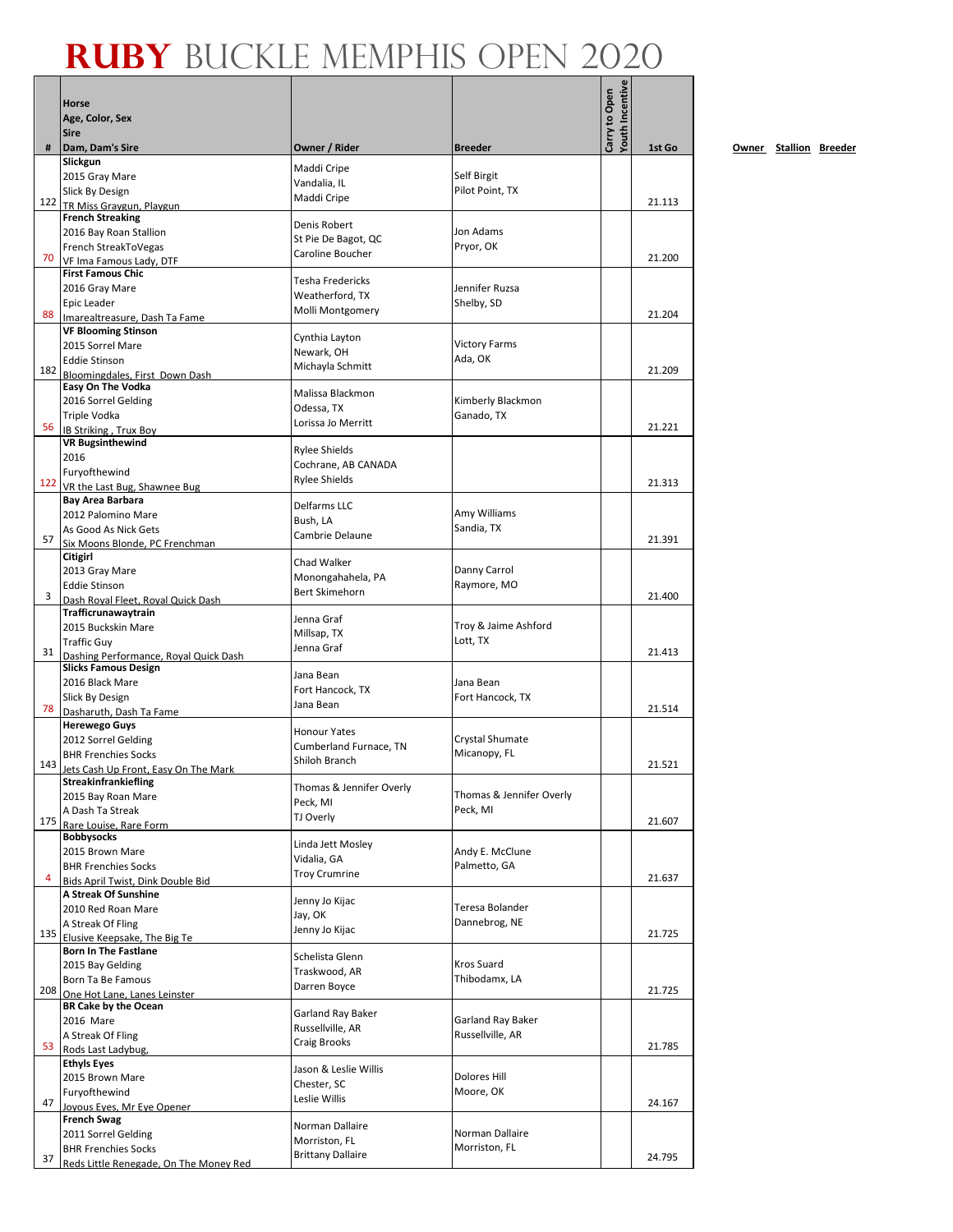|     | Horse                                                                |                                              |                                      | Youth Incentive |         |
|-----|----------------------------------------------------------------------|----------------------------------------------|--------------------------------------|-----------------|---------|
|     | Age, Color, Sex                                                      |                                              |                                      | Carry to Open   |         |
|     | <b>Sire</b>                                                          |                                              |                                      |                 |         |
| #   | Dam, Dam's Sire<br>Any Guy Of Mine                                   | Owner / Rider                                | <b>Breeder</b>                       |                 | 1st Go  |
|     | 2013 Chestnut Mare                                                   | Joe Beaver                                   | Jinx Maude                           |                 |         |
|     | Frenchmans Guy                                                       | Huntsville, TX<br>Jenna Beaver               | Hermosa, SD                          |                 |         |
|     | 188 UX Firewater Lizzie. Firewater Frost                             |                                              |                                      |                 | 24.804  |
|     | <b>VR Bugsnthemoonlight</b><br>2015 Sorrel Gelding                   | Five L Farm                                  | Leah Rogers Sochor- Ventana          |                 |         |
|     | Shawne Bug Leo                                                       | Portage, PA                                  | Ranch                                |                 |         |
| 154 | Kailua Creek, Marthas Six Moons                                      | Jarrett Long                                 | Noble, OK                            |                 | 25.009  |
|     | <b>Loose Red Roses</b><br>2014 Sorrel Mare                           | Barbara Lynch                                | Barbara Lynch                        |                 |         |
|     | Blazin Jetolena                                                      | Jackson, LA                                  | Jackson, LA                          |                 |         |
| 224 | Loose Red Candy, On the Money Red                                    | Abigail Manning                              |                                      |                 | 25.314  |
|     | <b>SBW Copy Cat</b>                                                  | Stephanie Wheeler                            |                                      |                 |         |
|     | 2016 Sorrel Gelding<br>Blazin Jetolena                               | Hattiesburg, MS                              | Stephanie Wheeler<br>Hatiresburg, MS |                 |         |
| 57  | SX Dr. Peacharita, Dr. Nick Bar                                      | <b>Brian Wheeler</b>                         |                                      |                 | 25.381  |
|     | <b>This Guys No Angel</b>                                            | John J. Maubach                              |                                      |                 |         |
|     | 2011 Palomino Stallion                                               | Purcell. OK                                  | <b>Bill or Debbie Myers</b>          |                 |         |
|     | Frenchmans Guy<br>178 Briscos Angel, Brisco County Jr.               | Pete Oen                                     | Saint Onge, SD                       |                 | 25.633  |
|     | <b>Absolut Hollywood</b>                                             |                                              |                                      |                 |         |
|     | 2015 Bay Gelding                                                     | Lynn Hinds & Patsy McCaffety<br>Waller, TX   | Patsy McCaffey & Lynn Hinds          |                 |         |
|     | Triple Vodka<br>159 JG Zacks Hollywood, Zack T Wood                  | Lynn Hinds                                   | Waller, TX                           |                 | 25.694  |
|     | <b>Dreamin N French</b>                                              |                                              |                                      |                 |         |
|     | 2012 Bay Mare                                                        | Mekenna Davis<br>Huntsville, TX              | <b>Barricklow Crystal</b>            |                 |         |
| 210 | First Down French                                                    | Mekenna Davis                                | Magnolia, TX                         |                 | 25.798  |
|     | Miracle Chic Dream, Magnum Chic Dream<br><b>BlueBlazin Hot Fling</b> |                                              |                                      |                 |         |
|     | 2010 Brown Gelding                                                   | <b>Shelly Shields</b>                        | <b>Fulton Ranch LLC</b>              |                 |         |
|     | A Streak Of Fling                                                    | Cochrane, AB CANADA<br><b>Shelly Shields</b> | Valentine, NE                        |                 |         |
| 51  | Ima Blue Dragon, Final Contest<br><b>Summer Traffic</b>              |                                              |                                      |                 | 25.837  |
|     | 2015 Gelding                                                         | Morgan Nay                                   | Sheila & John Ricketts               |                 |         |
|     | <b>Traffic Guy</b>                                                   | Madison, IN                                  | Poplar Bluff, MO                     |                 |         |
|     | 244 Summers Easy Comment, Editorial Comment                          | Morgan Nay                                   |                                      |                 | 25.960  |
|     | <b>Too Slick To Wait</b><br>2015 Chestnut Mare                       | Calvin & Becky Rhodes                        | Calvin & Becky Rhodes                |                 |         |
|     | Slick By Design                                                      | Pilot Point, TX                              | Pilot Point, TX                      |                 |         |
| 5   | Waiting For You. Sorrel Doc Eddie                                    | <b>Tyler Crosby</b>                          |                                      |                 | 26.052  |
|     | <b>VF A Mans Game</b>                                                |                                              |                                      |                 |         |
|     | 2014 Chestnut Stallion<br>Eddie Stinson,                             | Kenzi Pogue<br>Emory, TX                     | <b>Victory Farms</b>                 |                 |         |
|     | A Dash Of Reality, Some Dasher                                       | Kenzi Pogue                                  | Ada, OK                              |                 |         |
| 233 |                                                                      |                                              |                                      |                 | 26.440  |
|     | <b>Bar B Streak Ta Flit</b><br>2014 Bay Gelding                      | Casey Clark                                  | Michelle Darling                     |                 |         |
|     | A Streak Of Fling                                                    | Ivanhoe, TX                                  | Medford, OK                          |                 |         |
| 9   | Iza Starr, Sixes Royal                                               | Casey Keeton                                 |                                      |                 | 999.000 |
|     | <b>Sweet By Design</b>                                               | Jamie Johnson                                | Amanda Sellers                       |                 |         |
|     | 2015 Bay Mare<br>Slick By Design                                     | Stanwood, MI                                 | Abilene, TX                          |                 |         |
| 10  | Bevond Sweet, Sweet First Down                                       | Jamie Johnson                                |                                      |                 | 999.000 |
|     | Dash for Redwood                                                     | <b>Todd Flinn</b>                            | Lance Robinson & Max                 |                 |         |
|     | 2008 Bay Mare<br>PC Redwood Manny                                    | Newman Grove, NE                             | Anderson                             |                 |         |
| 14  | Dash With the Stars, Dash ta Fame                                    | Taci Flinn                                   | Spanish Fork, UT                     |                 | 999.000 |
|     | <b>Hes Furious</b>                                                   | Kysan Buckner                                |                                      |                 |         |
|     | 2014 Bay Gelding                                                     | Brenham, TX                                  | The Running A LLC                    |                 |         |
| 18  | The Goodbye Lane<br>Furyx, Calyx                                     | Kysan Buckner                                | Helper, UT                           |                 | 999.000 |
|     | Tio James                                                            |                                              |                                      |                 |         |
|     | 2013 Brown Gelding                                                   | <b>Hilary Hightower</b><br>Stephenville, TX  | C L Anderson                         |                 |         |
| 24  | Ivory James                                                          | <b>Hilary Hightower</b>                      | Olmito, TX                           |                 | 999.000 |
|     | Hi Class Bling, Dashin Chico<br>Uh Huh Im Streakin                   |                                              |                                      |                 |         |
|     | 2015 Brown Gelding                                                   | Courtney Donegan                             | Kathy Donegan                        |                 |         |
|     | French Streaktovegas                                                 | Stephenville, TX<br>Courtney Donegan         | Bluff Dale, TX                       |                 |         |
| 28  | Uh Huh Bug, Shawne Bug                                               |                                              |                                      |                 | 999.000 |
|     | A French Cappuccino<br>2012 Buckskin Mare                            | Tara Young                                   | Karen Ottinger                       |                 |         |
|     | Frenchmans Guy                                                       | Monterey, TN<br>Tara Young                   | Livingston, TX                       |                 |         |
| 29  | Water For Chocolat. Spotted Shawne Bull                              |                                              |                                      |                 | 999.000 |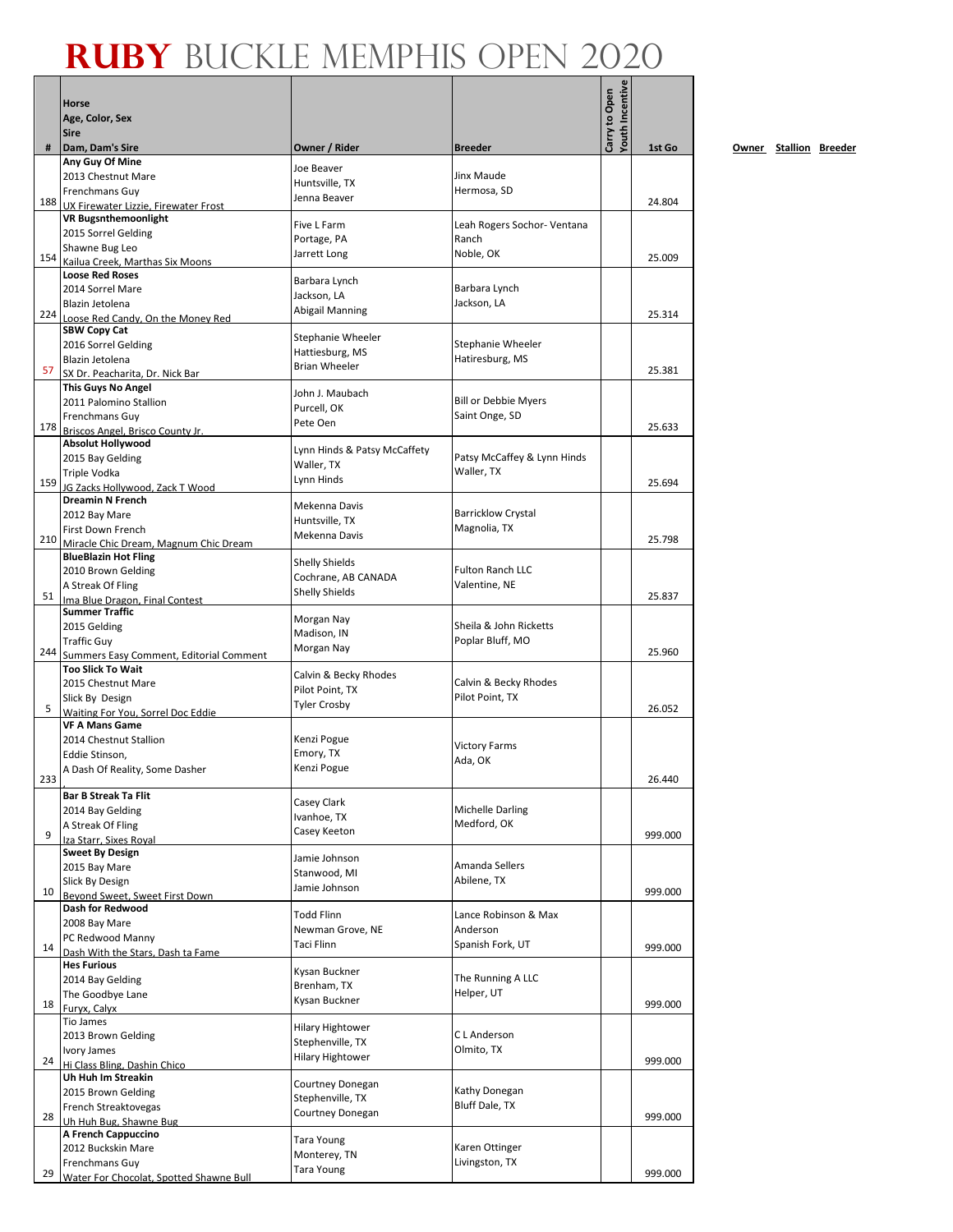|     | <b>Horse</b>                                            |                                     |                                     | Youth Incentive<br>Carry to Open |         |
|-----|---------------------------------------------------------|-------------------------------------|-------------------------------------|----------------------------------|---------|
|     | Age, Color, Sex                                         |                                     |                                     |                                  |         |
|     | <b>Sire</b>                                             |                                     |                                     |                                  |         |
| #   | Dam, Dam's Sire<br>Diva Rae Devil Child                 | Owner / Rider                       | <b>Breeder</b>                      |                                  | 1st Go  |
|     | 2015 Gray Mare                                          | Bert Skimehorn                      | G4 Horse Ranch                      |                                  |         |
|     | <b>Firewater Canyon</b>                                 | Springfield, TN<br>Dawn Shirey      | West Salem, OH                      |                                  |         |
| 36  | Smashed Investment. Easy Lovin Fool                     |                                     |                                     |                                  | 999.000 |
|     | <b>KN Ashley</b>                                        | Danielle Wallace                    | Kimi Ann Nichols                    |                                  |         |
|     | 2013 Sorrel Mare<br>A Streak Of Fling                   | Winter Park, FL                     | Brownwood, TX                       |                                  |         |
| 42  | KN Shesa Regular Girl, Nothin But Cash                  | Danielle Wallace                    |                                     |                                  | 999.000 |
|     | <b>BQH Jetson</b>                                       | Casey Clark                         |                                     |                                  |         |
|     | 2013 Sorrel Gelding                                     | Ivanhoe, TX                         | <b>Busby Quarterhorse LLC</b>       |                                  |         |
| 52  | Blazin Jetolena<br>Rebs Little Fame, Dash Ta Fame       | Casey Keeton                        | Millsap, TX                         |                                  | 999.000 |
|     | Jet Oh Lena                                             |                                     |                                     |                                  |         |
|     | 2009 Gray Gelding                                       | Celeste Foster<br>Davie, FL         | WJ Williamson Jr                    |                                  |         |
| 54  | Blazin Jetolena                                         | Celeste Foster                      | Gray Court, SC                      |                                  | 999.000 |
|     | Serenely, Runaway Winner<br><b>Jezabells Hot Advice</b> |                                     |                                     |                                  |         |
|     | 2012 Sorrel Mare                                        | Charles Holcomb                     | Don Vandiver                        |                                  |         |
|     | <b>Best Advice</b>                                      | Cannelton, IN                       | Wainwright, OK                      |                                  |         |
| 65  | Make Em Hot, Hot Colours                                | Charles Holcomb                     |                                     |                                  | 999.000 |
|     | <b>Master The Wagon</b>                                 | Kevin & Trish Charleston            |                                     |                                  |         |
|     | 2008 Brown Gelding                                      | Reeds, MO                           | Matthews F.D<br>Bristow, OK         |                                  |         |
| 73  | PYC Paint Your Wagon<br>Miss Due Master, Master Hand    | Emma Charleston                     |                                     |                                  | 999.000 |
|     | <b>DontBJealousImFirst</b>                              | <b>Lindsey Pedrick</b>              |                                     |                                  |         |
|     | 2016 Sorrel Mare                                        | Spring Hill, TN                     | <b>Stacy Gross</b>                  |                                  |         |
| 77  | First Down Drench                                       | Jennifer Dunn                       | Hot Springs Vill, AR                |                                  | 999.000 |
|     | Their Just Jealous, Rene Dan Jet<br><b>Moons Train</b>  |                                     |                                     |                                  |         |
|     | 2013 Gray Gelding                                       | Karen Arnold                        | Wendell Blankenship                 |                                  |         |
|     | Freighttrain B                                          | Owensboro, KY                       | Plainview, TX                       |                                  |         |
| 82  | Moonpie Marauder, Royal Shake Em                        | Ashley Arnold                       |                                     |                                  | 999.000 |
|     | LX Famous By Design                                     | Kristi & Samantha Duran             |                                     |                                  |         |
|     | 2015 Sorrel Gelding<br>Slick By Design                  | Chino Hills, CA                     | Vauna & Randy Walker<br>Pingree, OH |                                  |         |
| 91  | Two Dash To Fame, Dash Ta Fame                          | Samantha Duran                      |                                     | Y                                | 999.000 |
|     | <b>Packin Smooth Guy</b>                                | Art Gutterson                       |                                     |                                  |         |
|     | 2014 Palomino Gelding                                   | Greeley, CO                         | Hope Martin                         |                                  |         |
| 102 | A Smooth Guy                                            | <b>Storme Camarillo</b>             | Huntsville, TX                      |                                  | 999.000 |
|     | Packin Honor Jet. Packin Sixes<br>Yo Rocco              |                                     |                                     |                                  |         |
|     | 2012 Sorrel Gelding                                     | Lad Herbst                          | Gary Lynn Olson                     |                                  |         |
|     | JL Sirocco                                              | Stephenville, TX<br>Jane Fambro     | Great Falls, MT                     |                                  |         |
| 103 | Badger Be Good, Camiseta Badger                         |                                     |                                     |                                  | 999.000 |
|     | Kaydens Girl                                            | Rachel Miller                       | Jordan Ray Jones                    |                                  |         |
|     | 2009 Brown Mare<br><b>Eddie Stinson</b>                 | Mannington, WV                      | Ambrose, GA                         |                                  |         |
| 108 | Razzle Dazzle Dozen, Jody O Toole                       | Rachel Miller                       |                                     |                                  | 999.000 |
|     | <b>Leos Pretty Woman</b>                                | Nickelbar Ranch LLC                 |                                     |                                  |         |
|     | 2015 Sorrel Mare                                        | San Angelo, TX                      | Nickelbar Ranch LLC                 |                                  |         |
| 112 | Shawne Bug Leo<br>KR Tinker Bell, Dash Ta Fame          | Janna Brown                         | San Angelo, TX                      |                                  | 999.000 |
|     | Pressure on A High                                      |                                     |                                     |                                  |         |
|     | 2016 Sorrel Mare                                        | Clayton Hayden<br>Milledgeville, GA | Erika Ashley                        |                                  |         |
|     | No Pressure on Me                                       | Ryann Pedone                        | Krum, TX                            |                                  |         |
| 118 | A Midnight High, All Night High                         |                                     |                                     |                                  | 999.000 |
|     | The Duke Of Ivory<br>2013 Bay Gelding                   | <b>Brooke Taylor</b>                | <b>Bobby Cox</b>                    |                                  |         |
|     | Ivory James                                             | Hockley, TX                         | Fort Worth, TX                      |                                  |         |
| 121 | Miss Royal Baby Doll, Royal Quick Dash                  | <b>Brooke Taylor</b>                |                                     |                                  | 999.000 |
|     | <b>Folsom Prisoner</b>                                  | Robin Weaver                        |                                     |                                  |         |
|     | 2013 Sorrel Gelding                                     | Mahaffey, PA                        | Varner Brandy                       |                                  |         |
| 126 | Blazin Jetolena<br>Honor This Nonstop, Mr. Honor Bound  | Robin Weaver                        | Johnstown, PA                       |                                  | 999.000 |
|     | MP Lead Me To Hay                                       |                                     |                                     |                                  |         |
|     | 2015 Sorrel Mare                                        | <b>Ashley Parks</b><br>Dania, FL    | Mel O Potter                        |                                  |         |
|     | PC Frenchmans Hay Day                                   | Amanda Weekley                      | Marana, AZ                          |                                  |         |
| 155 | Hum Dash Special, Special Leader                        |                                     |                                     |                                  | 999.000 |
|     | <b>Merrisocks</b><br>2007 Sorrel Mare                   | <b>Dement Quarter Horses</b>        | Crystal Shumate                     |                                  |         |
|     | <b>BHR Frenchies Socks</b>                              | Jackson, TN                         | Micanopy, FL                        |                                  |         |
|     | 161 Perfume N Moonlight, Leavemonaroll                  | Darcy Dement                        |                                     | Υ                                | 999.000 |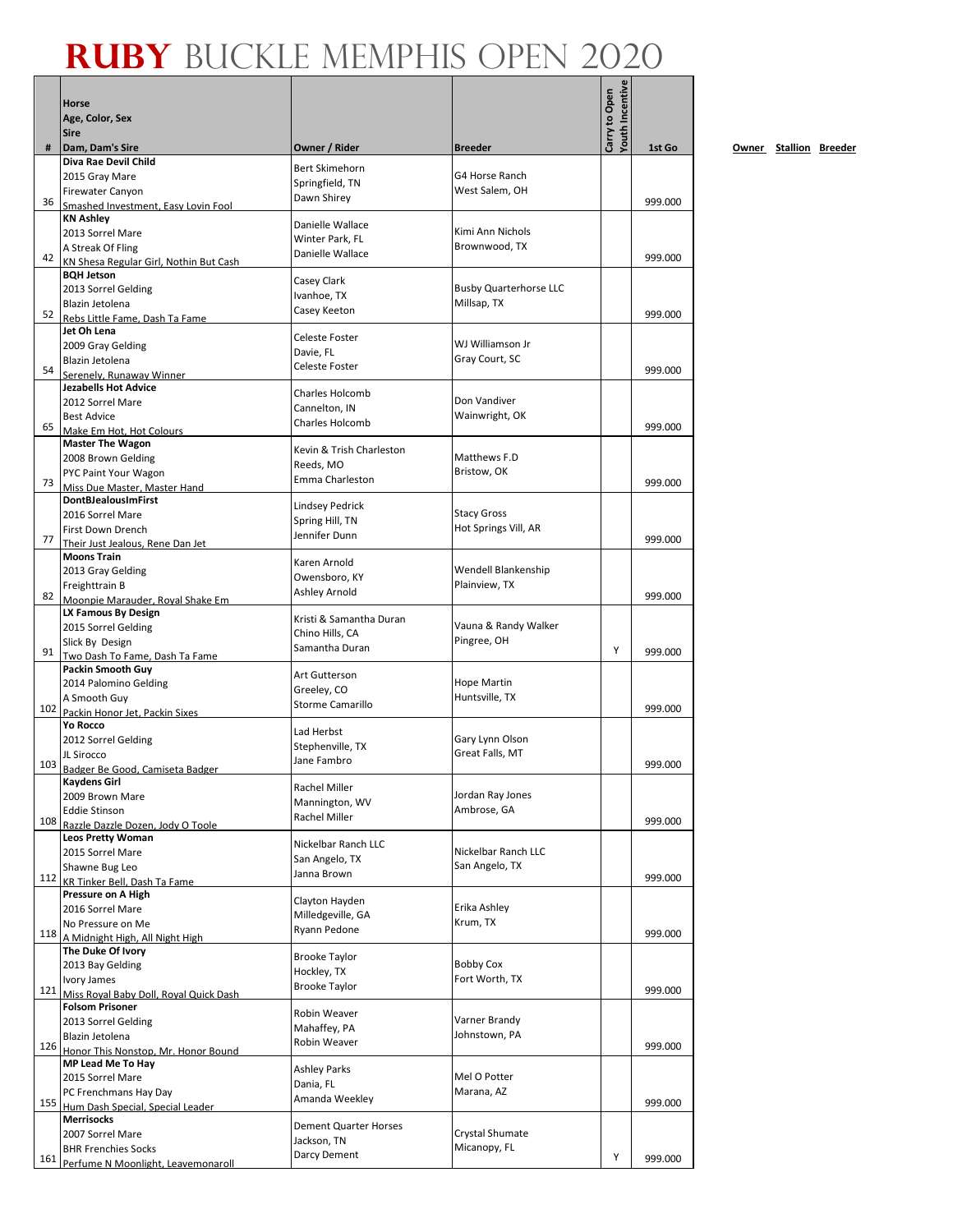|     | Horse                                                        |                                        |                                        | <b>routh Incentive</b><br>Carry to Open |         |
|-----|--------------------------------------------------------------|----------------------------------------|----------------------------------------|-----------------------------------------|---------|
|     | Age, Color, Sex                                              |                                        |                                        |                                         |         |
|     | <b>Sire</b>                                                  |                                        |                                        |                                         |         |
| #   | Dam, Dam's Sire<br>Unshakable Kingdom                        | Owner / Rider                          | <b>Breeder</b>                         |                                         | 1st Go  |
|     | 2014 Bay Gelding                                             | River and Ray Stuckey                  | James Sills                            |                                         |         |
|     | Freighttrain B                                               | Whitesboro, TX<br><b>River Stuckey</b> | Cider Hills, TX                        |                                         |         |
|     | 168 Cartel Bride, Carters Cartel                             |                                        |                                        |                                         | 999.000 |
|     | <b>BR Snow White</b><br>2012 Mare                            | Garland Ray Baker                      | Garland Ray Baker                      |                                         |         |
|     | A Streak Of Fling                                            | Russellville, AR                       | Russellville, AR                       |                                         |         |
|     | 171 KN Docs Grey Gold, Groanies Grey Pony                    | <b>Whitney Davison</b>                 |                                        |                                         | 999.000 |
|     | <b>VF A Little Bit Red</b>                                   | Ryann Pedone                           |                                        |                                         |         |
|     | 2008 Sorrel Mare                                             | Sunset, TX                             | <b>Victory Farms</b><br>Ada, OK        |                                         |         |
|     | Designer Red<br>172 Little Bit Princess, Super Fence Amilion | <b>Aubrey Smith</b>                    |                                        |                                         | 999.000 |
|     | A Streak of Hot Pie                                          | <b>Aubrey Sprouse</b>                  |                                        |                                         |         |
|     | 2015 Black Mare                                              | Lilbourn, MO                           | Marble A Ranch                         |                                         |         |
|     | A Streak Of Fling<br>176 Say Bye Pie, Pie in the Sky         | <b>Audrey Sprouse</b>                  | Bowe, AZ                               |                                         | 999.000 |
|     | <b>Tellers Dash</b>                                          |                                        |                                        |                                         |         |
|     | 2007 Sorrel Stallion                                         | <b>Curtis Walker</b>                   | C/C Stock Farm                         |                                         |         |
|     | Corona Cartel                                                | Lauren Howe                            |                                        |                                         |         |
|     | 179 Tellers Cash, Dash For Cash<br><b>French Rivierra</b>    |                                        |                                        |                                         | 999.000 |
|     | 2007 Palomino Mare                                           | Kylar Terlip                           | Marcus Smith                           |                                         |         |
|     | Frenchmans Guy                                               | Aledo, TX<br>Kylar Terlip              | Dallas, TX                             |                                         |         |
|     | 181 Volley Six, Streakin Six                                 |                                        |                                        |                                         | 999.000 |
|     | Nick O Drama                                                 | Julie Vosberg                          |                                        |                                         |         |
|     | 2008 Gelding<br>As Good As Nick Gets                         | Greensbrer, AR                         | Justin Winget                          |                                         |         |
|     | 186 Dama For Ya Moma, Martha Le Mours                        | <b>Josh Andrews</b>                    |                                        |                                         | 999.000 |
|     | <b>Eddies Midnight Girl</b>                                  | <b>Brandy Irons</b>                    |                                        |                                         |         |
|     | 2015 Dun Mare                                                | Meridian, MS                           | Madilyne Devereaux                     |                                         |         |
|     | <b>Eddie Stinson</b><br>191 Midnight Sierra, Mr Bo Gingles   | <b>Brent Irons</b>                     | Meeker, OK                             |                                         | 999.000 |
|     | LWFrenchmansredmoon                                          |                                        |                                        |                                         |         |
|     | 2008 Mare                                                    | Sam Laney<br>Grunbury, TX              | Wade Harris/Boo Floney                 |                                         |         |
|     | Frenchmans Guy                                               | Jessica Morris                         | FL.                                    |                                         | 999.000 |
|     | 194 Flying Hearts Sugar, Bordeaux Kirk<br>This Guyz A Leader |                                        |                                        |                                         |         |
|     | 2011 Gelding                                                 | Scott & Lisa Gray                      | Bill & Debbie Myers                    |                                         |         |
|     | Frenchmans Guy                                               | Stillwater, OK<br>Callie Gray-Creager  | St Onge, SD                            |                                         |         |
|     | 217 Bugs Special Cash. Special Leader                        |                                        |                                        |                                         | 999.000 |
|     | <b>Bring N The Heat</b><br>2010 Brown Gelding                | Sierra Davenpoer                       | Michael Pohl                           |                                         |         |
|     | Corona Cartel                                                | Pembroke, VA                           | Montgomery, TX                         |                                         |         |
|     | 226 First Black Rose, Heza Fast Man                          | Lauren Howe                            |                                        |                                         | 999.000 |
|     | La Еріса                                                     | Katie Weaver                           |                                        |                                         |         |
|     | 2015 Sorrel Mare<br>Epic Leader                              | Krum, TX                               | Holly Serensky-Lupo<br>Streetsboro, OH |                                         |         |
|     | 228 Dashing Valismy Name, Dashing Val                        | Katie Weaver                           |                                        |                                         | 999.000 |
|     | <b>A Valiant Nicky</b>                                       | <b>Merritt Potter</b>                  |                                        |                                         |         |
|     | 2013 Sorrel Mare                                             | Moody, TX                              | Jud Little                             |                                         |         |
| 229 | Valiant Hero<br>Nicky Brick House, Brick House Bouncy        | <b>Tammy Fisher</b>                    | Ardmore, OK                            |                                         | 999.000 |
|     | <b>Aint Seen Maples Yet</b>                                  |                                        |                                        |                                         |         |
|     | 2015 Palomino Mare                                           | Copsey Gaffney Ranch<br>Anselmo, NE    | Jackie Behrens                         |                                         |         |
| 231 | Aint Seen Nothin Yet                                         | Cristi Copsey Gaffney                  | Brady, TX                              |                                         | 999.000 |
|     | Lost Maples, Kings Cup<br>Feel the Sting *                   |                                        |                                        |                                         |         |
|     | 2013 Chestnut Stallion                                       | Jason Martin & Charlie Cole            | Mel O Potter/ Sherry Cervi             |                                         |         |
|     | Dash Ta Fame                                                 | Pilot Point, TX<br>Ryann Pedone        | Marana, AZ                             |                                         |         |
| 235 | MP Meter My Hay, PC Frenchmans Hayday                        |                                        |                                        |                                         | 999.000 |
|     | A Full Moon Fling<br>2015 Bay Roan Mare                      | Chelsie Leggett                        |                                        |                                         |         |
|     | A Streak Of Fling                                            | Huntsville, TX                         | M3 Performance Horses LLC              |                                         |         |
|     | 239 Change A Moon, Bully Bullion                             | Jodee Miller                           |                                        |                                         | 999.000 |
|     | <b>MTS Mister Brilliant</b>                                  | Sharee Stamper                         |                                        |                                         |         |
|     | 2010 Brown Gelding                                           | Lindsay, OK                            | Michael T Samples<br>Abilene, KS       |                                         |         |
| 246 | Ivory James<br>Addietakesall, Taken On The Cash              | Sharee Stamper                         |                                        |                                         | 999.000 |
|     | <b>Sipping On Firewater</b>                                  | Tiffani Sonnier                        |                                        |                                         |         |
|     | 2015 Sorrel Mare                                             | Boling, TX                             | Nickelbar Ranch LLC                    |                                         |         |
| 26  | Shawne Bug Leo                                               | Tiffani Sonnier                        | San Angelo, tX                         |                                         | 999.000 |
|     | Firewater Squaw, Firewater Flit                              |                                        |                                        |                                         |         |